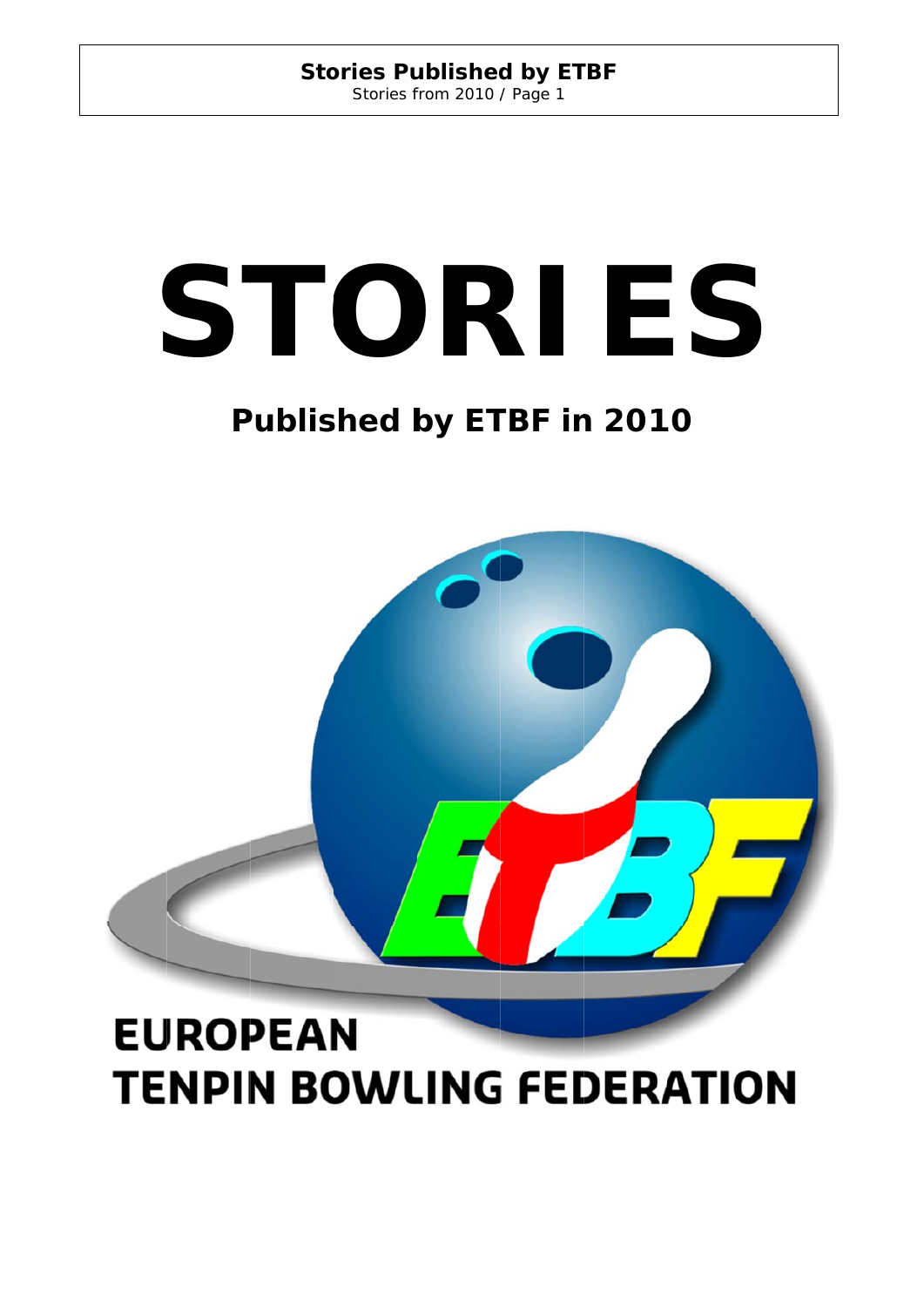Stories from 2010 / Page 2

| No             | <b>Published on</b> | <b>Published by</b>   | <b>Story</b>                        |
|----------------|---------------------|-----------------------|-------------------------------------|
| 1              | 03.01.2010          | Kim Thorsgaard Jensen | EBT 2010 on the road                |
| $\overline{2}$ | 04.01.2010          | Onder Gurkan          | <b>ETBF Educational Programs</b>    |
| 3              | 10.01.2010          | Kim Thorsgaard Jensen | EBT 2010 / 01                       |
| 4              | 13.01.2010          | Kim Thorsgaard Jensen | Changes in Lahti                    |
| 5              | 25.01.2010          | Addie Ophelders       | Lane Mappers for ETBF               |
| 6              | 28.01.2010          | Kim Thorsgaard Jensen | EBT Masters 2010 Confirmations      |
| 7              | 31.01.2010          | Kim Thorsgaard Jensen | EBT 2011 Invitation Released        |
| 8              | 10.02.2010          | Kim Thorsgaard Jensen | EBT Masters 2011 Host               |
| 9              | 11.02.2010          | Onder Gurkan          | First level one clinic from ETBF    |
| 10             | 15.02.2010          | Kim Thorsgaard Jensen | EBT 2010 / 02                       |
| 11             | 25.02.2010          | Kim Thorsgaard Jensen | EBT 2010 / 03                       |
| 12             | 27.02.2010          | Kim Thorsgaard Jensen | Changes in the tour                 |
| 13             | 02.03.2010          | Kim Thorsgaard Jensen | EBT 2010 / 04                       |
| 14             | 02.03.2010          | Kim Thorsgaard Jensen | Austria Challenge cancelled         |
| 15             | 03.03.2010          | Addie Ophelders       | Rune Widell retires from bowling    |
| 16             | 15.03.2010          | Kim Thorsgaard Jensen | EBT 2010 / 05                       |
| 17             | 16.03.2010          | Kim Thorsgaard Jensen | EBT Masters 2010 Confirmations      |
| 18             | 21.03.2010          | Kim Thorsgaard Jensen | EBT 2010 / 06                       |
| 19             | 26.03.2010          | Addie Ophelders       | Agreement ETBF - SO EE              |
| 20             | 04.04.2010          | Kim Thorsgaard Jensen | EYC 2010 in France                  |
| 21             | 21.04.2010          | Kim Thorsgaard Jensen | EBT 2010 / 07                       |
| 22             | 26.04.2010          | Kim Thorsgaard Jensen | EWC 2012 in Tilburg                 |
| 23             | 17.05.2010          | Kim Thorsgaard Jensen | EBT 2010 / 08                       |
| 24             | 17.05.2010          | Kim Thorsgaard Jensen | European teams for Barcelona        |
| 25             | 19.05.2010          | Kim Thorsgaard Jensen | EMC 2012 to Austria                 |
| 26             | 21.05.2010          | Lynne Clay            | Commonwealth in Malaysia            |
| 27             | 26.05.2010          | Kim Thorsgaard Jensen | English Open changes                |
| 28             | 31.05.2010          | Kim Thorsgaard Jensen | EBT 2010 / 09                       |
| 29             | 02.06.2010          | Kim Thorsgaard Jensen | EBT Masters 2010                    |
| 30             | 19.06.2010          | Kim Thorsgaard Jensen | Presentation of the EBT 2011        |
| 31             | 19.06.2010          | Kim Thorsgaard Jensen | EWC 2010 in Riga                    |
| 32             | 03.07.2010          | Kim Thorsgaard Jensen | President's Silver Jubilee          |
| 33             | 05.07.2010          | Addie Ophelders       | Roger Christofidis passed away      |
| 34             | 05.07.2010          | Kim Thorsgaard Jensen | EBT 2010 / 10                       |
| 35             | 11.07.2010          | Kim Thorsgaard Jensen | EBT 2010 / 11                       |
| 36             | 17.07.2010          | Kim Thorsgaard Jensen | 2 <sup>nd</sup> Federation Cup 2010 |
| 37             | 18.07.2010          | Kim Thorsgaard Jensen | EBT 2010 / 12                       |
| 38             | 01.08.2010          | Kim Thorsgaard Jensen | WYC 2010 in Helsinki                |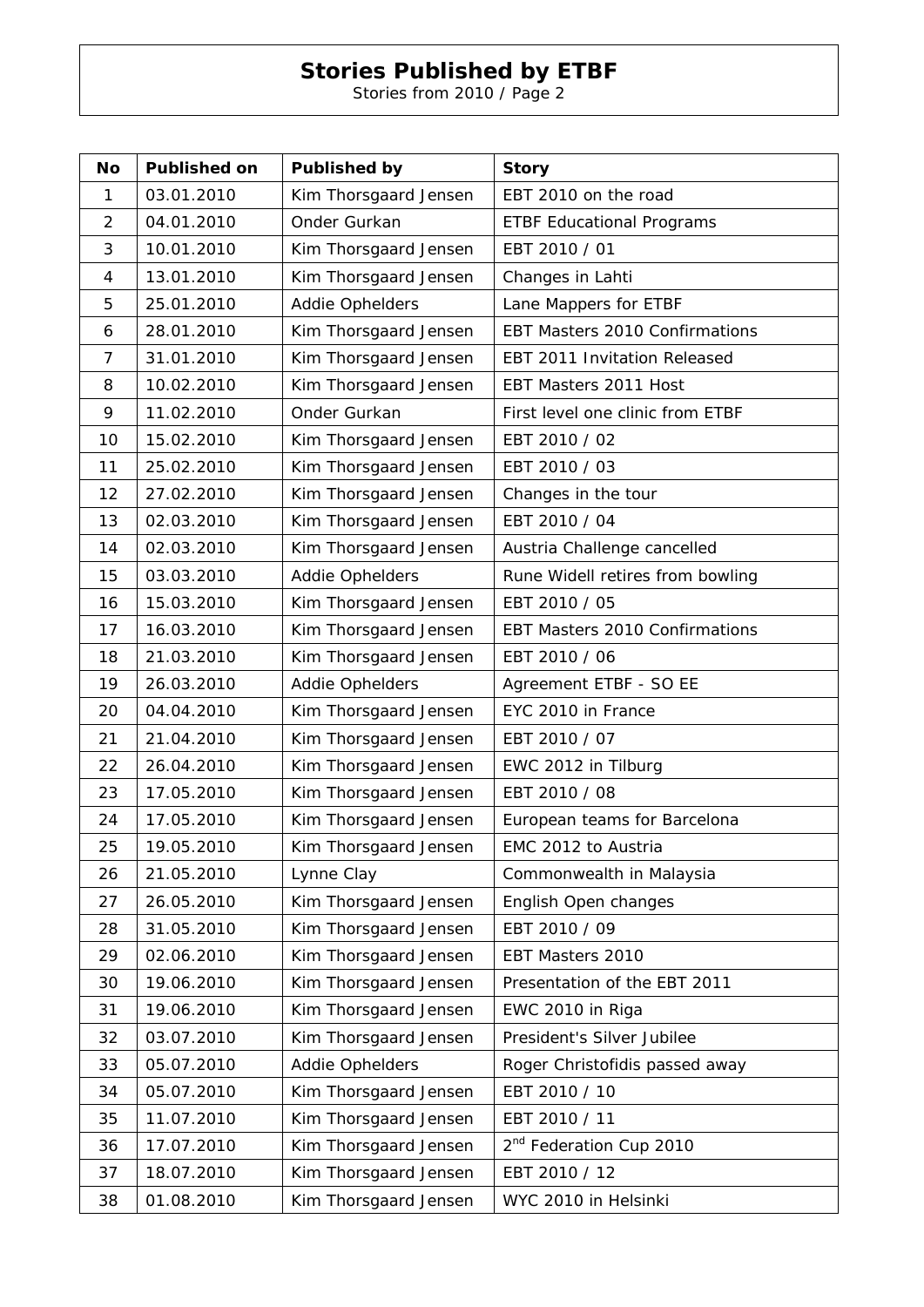Stories from 2010 / Page 3

| <b>No</b> | <b>Published on</b> | <b>Published by</b>   | <b>Story</b>                   |
|-----------|---------------------|-----------------------|--------------------------------|
| 39        | 13.08.2010          | Kim Thorsgaard Jensen | WWC 2011 in Hong Kong          |
| 40        | 17.08.2010          | Kim Thorsgaard Jensen | Platinum upgrade               |
| 41        | 22.08.2010          | Kim Thorsgaard Jensen | WMC 2010 in Munich             |
| 42        | 29.08.2010          | Kim Thorsgaard Jensen | EBT 2010 / 13                  |
| 43        | 03.09.2010          | Kim Thorsgaard Jensen | WYC 2012 in Thailand           |
| 44        | 17.09.2010          | Kim Thorsgaard Jensen | Name change in Rome            |
| 45        | 19.09.2010          | Kim Thorsgaard Jensen | English Open loses tour status |
| 46        | 20.09.2010          | Kim Thorsgaard Jensen | EBT 2010 / 14                  |
| 47        | 04.10.2010          | Kim Thorsgaard Jensen | EBT 2010 / 15                  |
| 48        | 04.10.2010          | Kim Thorsgaard Jensen | Date changes in 2011           |
| 49        | 05.10.2010          | Kim Thorsgaard Jensen | EBT Masters 2013 in Bratislava |
| 50        | 08.10.2010          | Valgeir Gudbjartsson  | ECC 2013 to Slovakia           |
| 51        | 11.10.2010          | Onder Gurkan          | <b>ETBF Coaching Clinics</b>   |
| 52        | 13.10.2010          | Keith Hale            | European Women's Masters       |
| 53        | 14.10.2010          | Kim Thorsgaard Jensen | Name change in Russia          |
| 54        | 18.10.2010          | Kim Thorsgaard Jensen | EBT 2010 / 16                  |
| 55        | 30.10.2010          | Kim Thorsgaard Jensen | ECC 2010 in Ankara             |
| 56        | 05.11.2010          | Kim Thorsgaard Jensen | Name change in Lahti           |
| 57        | 06.11.2010          | Kim Thorsgaard Jensen | Removal of the 4 ball rule     |
| 58        | 15.11.2010          | Kim Thorsgaard Jensen | EBT 2010 / 17                  |
| 59        | 17.11.2010          | Kim Thorsgaard Jensen | Changes to EBT Rules           |
| 60        | 06.12.2010          | Kim Thorsgaard Jensen | World Championships 2013       |
| 61        | 16.12.2010          | Kim Thorsgaard Jensen | Changes in Qatar               |
| 62        | 20.12.2010          | Kim Thorsgaard Jensen | EBT 2010 / 18                  |
| 63        | 20.12.2010          | Kim Thorsgaard Jensen | Qualified for the masters      |
| 64        | 21.12.2010          | Kim Thorsgaard Jensen | Changed dates in Qatar         |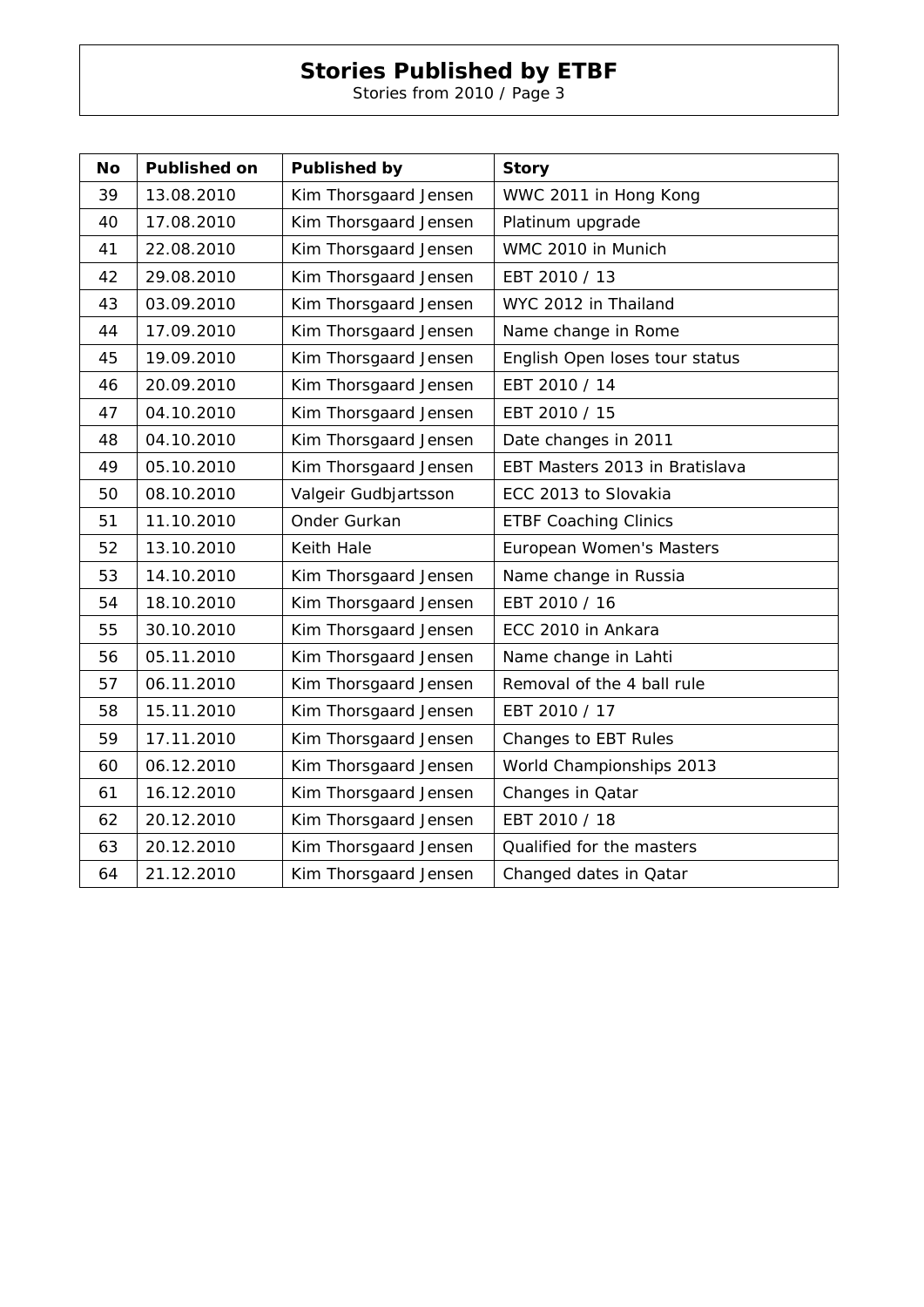Stories from 2010 / Page 4

# **Story 2010-01: EBT 2010 on the road**

Published on 3 January 2010 by Kim Thorsgaard Jensen



The 11th season of the European Bowling Tour took off yesterday, when Brunswick Ballmaster Open presented two full squads in famous Tali Bowling Centre, the fully renovated 36 lane bowling centre, situated in the Finnish capital, Helsinki.

Brunswick Ballmaster Open is in more ways a unique tournament; it is the only tournament on the tour program in all 11 seasons, it is over time the longest unbrokenly conducted tournament in the tour, the 2010 issue is conducted in a shining 40 years jubilee celebration and it looks like this 40th issue of the tournament will brake all existing records of stop participation.

72 spots are available in each squad and 72 players were signed up both in Squad 1 and in Squad 2, conducted yesterday on 2 January 2010 in Helsinki. In total the tournament has been played by not less than 133 different players already after day 1.

The remaining 13 qualification squad's looks pretty packed and the organizer reports up to 500 players taking part, with a fair possibility to pass the magic 1.000 entries line, at the end of the qualification on Saturday 9 January.

The previous participation records belongs to the 1st Viernheim Open (Gutperle Anniversary), which attracted 440 players in 2005 in Germany and to Brunswick Euro Challenge, which had a total of 960 played entries in 2008 in France. So as it looks by now, both records are seriously attacked by the tremendous number of players heading towards Helsinki in the coming days.

Like the Brunswick Ballmaster Open, which by it selves is a classic, is the final of this year's jubilee issue a real classic, introducing 8 games in the final step 1 for all 48 qualified players, reducing it to a 16 players round robin in step 2, topped by a 4 persons stepladder final at the end; televised in Finland and with additional 3 transmissions later at Eurosport.

Other tournaments, with a high number of appearances in the tour program, since the tour took off with its first issue in 2000, is Trofeu Internacional Ciutat de Barcelona with 10 appearances, Bowltech Aalborg International with 9 appearances and Columbia 300 Vienna Open with 8 appearances. Opposite to the first more turbulent years in the early stages of the tour, many tournaments are, in the later stages of the tour, returning to the tour program year after year.

The first year in the second decade of the European Bowling Tour indicates, in more ways, a new beginning of the tour.

The EBT 2010 includes for the first time 4 categories, namely EBT Satellites with a minimum prize fund of 20.000  $\epsilon$ , EBT Silver Tournaments with a minimum prize fund of 40.000  $\epsilon$ , EBT Gold Tournaments with a minimum prize fund of 60.000 € and EBT Platinum Tournaments with a minimum prize fund of 100.000 €.

Not less than 21 tournaments are included in the EBT 2010 program, distributed over the 4 categories as follows: 2 Platinum Tournaments (Brunswick Ballmaster Open and Qatar Bowling Open), 7 EBT Gold Tournaments, 8 EBT Silver Tournaments and 4 EBT Satellites.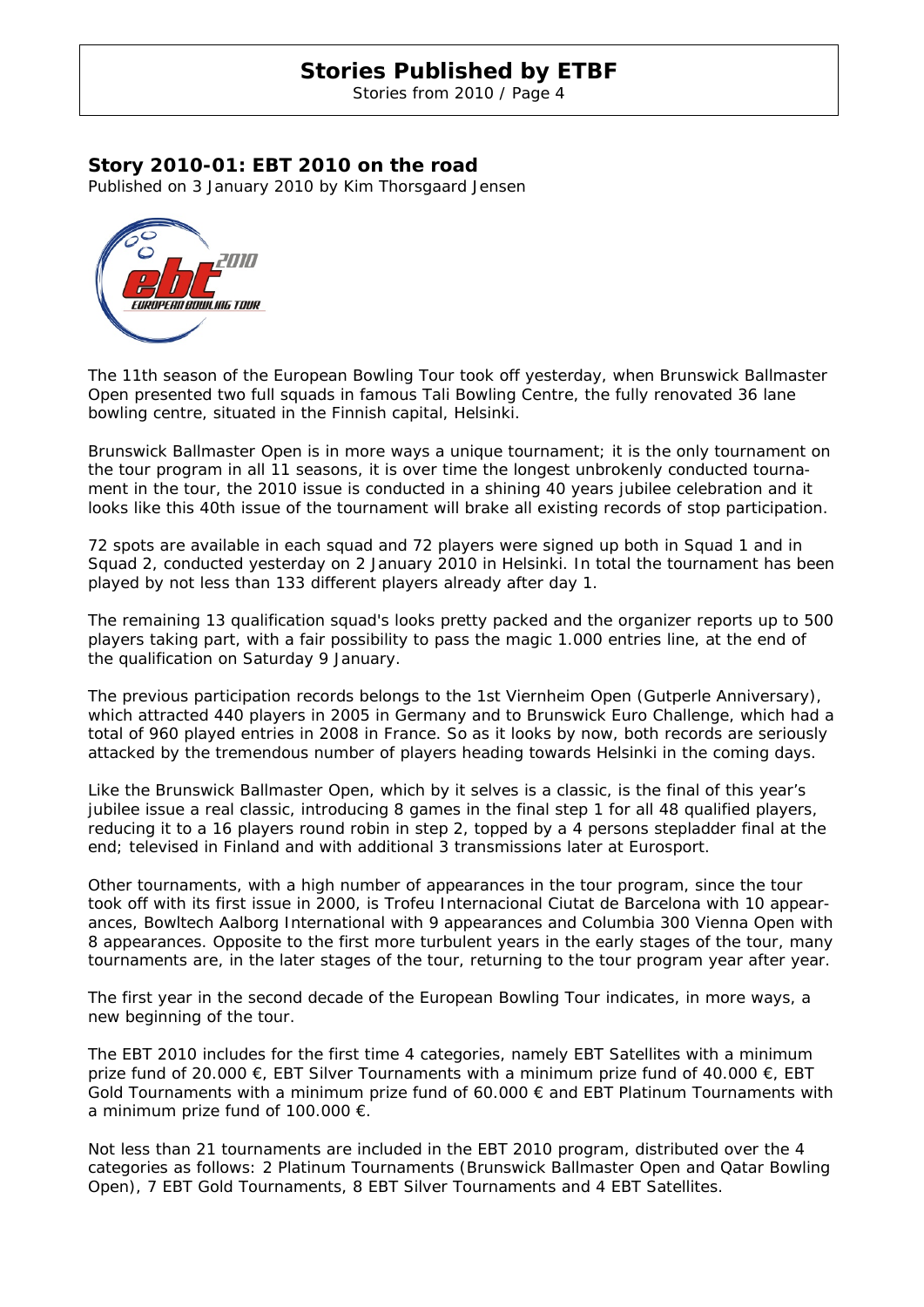Stories from 2010 / Page 5

The tour passes during its 2010 season through 17 different federations (the highest number ever), which is Austria, Catalonia, Denmark, England, Finland, France, Germany, Italy, Luxembourg, Netherlands, Poland, Qatar, Russia, San Marino, Slovakia, Slovenia and Turkey. In Poland, Russia and Slovakia a tour stop is conducted for the first time.

The total sum of 2010 prize money in the 21 stops will, together with the EBT Masters prize money, be 1.2 million €, which is the highest amount so far in the European Bowling Tour.

As of 2007, the European Bowling Tour got its own independent final, named the EBT Masters, conducted so far twice, namely in 2008 in Ankara, Turkey as the final of the EBT 2007 and in 2009 in Aalborg, Denmark as the final of the EBT 2008.

EBT Masters winners in the men's division has so far been Osku Palermaa from Finland in 2008 and Paul Moor from England in 2009, while Kamilla Kjeldsen from Denmark won the EBT Masters titles in the women's division both in 2008 and 2009. Palermaa is a three times tour titleholder (2007, 2008 and 2009), Moor also holds three tour titles (2004, 2005 and 2006), while Kjeldsen holds two tour titles in the women's division (2000 and 2003).

The EBT Masters 2010 (the final of the EBT 2009) will be conducted in Vienna, Austria on 3-4 May in conjunction with the conduction of the 1st Ebonite Austria Challenge (EBT 2010 Stop 08). Furthermore we are in these weeks receiving applications for hosting the EBT Masters 2011 and the host of the EBT Masters 2012 will be found later this year.

In July 2008 the Catalan Bowling Federation opened the I Federation Tenpin Bowling Cup 2008 in Barcelona and recently we announced the II Federation Tenpin Bowling Cup 2010 to be scheduled in July 2010, again on the initiative of the Catalan Bowling Federation and again in Barcelona.

The Federation Tenpin Bowling Cup is indeed unique, since it is a competition between zone teams (one 4 person's male team and one 4 person's female team) from Pan American Bowling Confederation, Asian Bowling Federation and European Tenpin Bowling Federation.

The four men and the four women representing ETBF in the II Federation Tenpin Bowling Cup 2010 will be the 4 highest positioned players in the women's respectively the men's ranking of the European Bowling Tour after the first 9 stops in 2010. Stop 09 of the EBT 2010 is the 7th Istanbul Bowling Open.

Also on initiative of the Catalan Bowling Federation, we witnessed the first tour stop in Eurosport transmissions, when the final of the 31st Trofeu Internacional Ciutat de Barcelona was aired three times in July and August 2009 on Eurosport 2.

As presented above, the final of Brunswick Ballmaster Open will be transmitted in Eurosport in January and finals of more stops are expected to be transmitted at Eurosport over the season. Negotiations are presently ongoing and more news will be published soonest possible.

EBT on Eurosport; that introduces a new area and the same did the first stages of a cooperation between PBA and ETBF, when Osku Palermaa qualified for the 2009 PBA World Series in Detroit, because of his leading position in the European Bowling Tour. We expect a continued co-operation with PBA and will return with more news after a period of negotiations.

A great beginning of the new tour season with the massively attended Brunswick Ballmaster Open, a new tour with 21 stops spread over 17 different federations and an increased external interest for the European Bowling Tour, indicates a healthy tour. Still on the right track despite of the challenging financial period the World is facing at the moment.

The official invitation for organizers to apply for adoption of their tournaments in the EBT 2011 is, together with an opening for bids of hosting the EBT Masters 2012, circulated early March,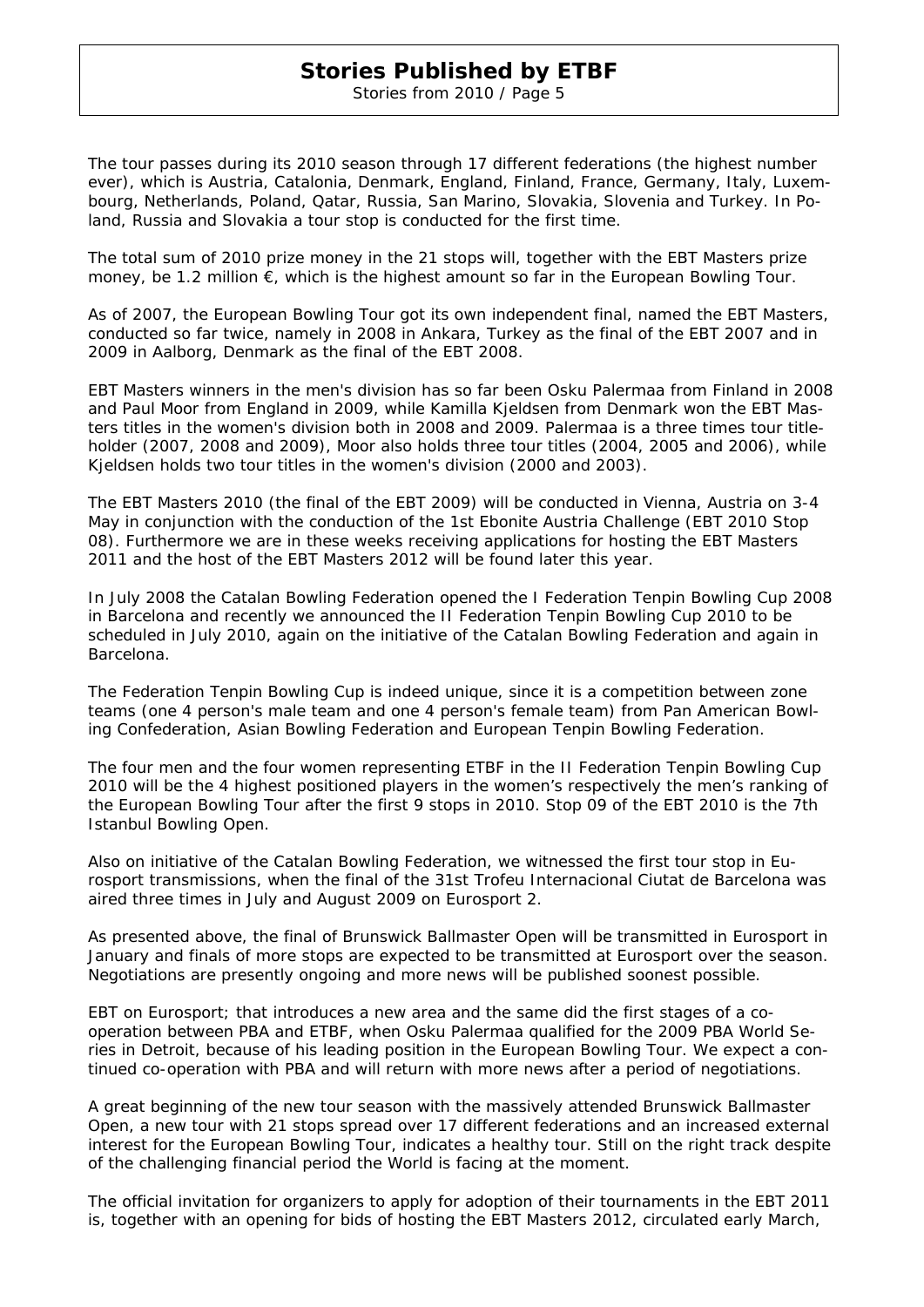Stories from 2010 / Page 6

with an expected deadline mid-June. We hope to see more federations being able to join with at least satellite stops for a beginning, so the tour can be spread even more widely for the benefit of the development of the sport of bowling.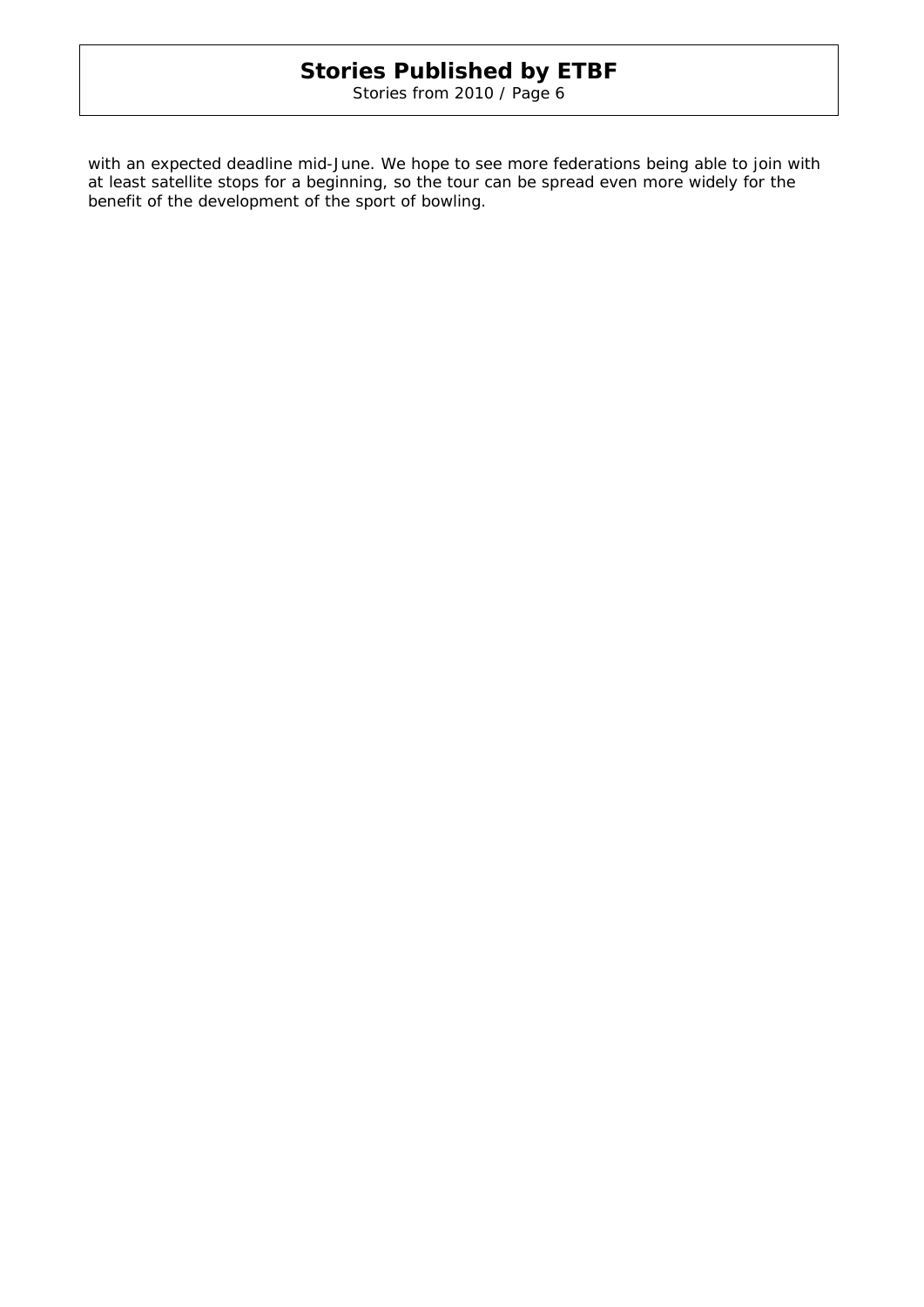Stories from 2010 / Page 7

# **Story 2010-02: ETBF Educational Programs**

Published on 4 January 2010 by Onder Gurkan

2009 was a productive year for ETBF Educational Committee and for Federations. ETBF EC has completed many projects that will support high level of Bowling Education throughout Europe.

### **Official Training and Development Centre**

As being the first ETBF Approved Bowling Centre, Kuortane Bowling Training Centre in Kuortane High Performance Olympic Training Centre in Finland became "Official Training and Development Centre" for ETBF.

ETBF was searching for a strong partner to support our International Clinics and Educational Programs and Kuortane was the best candidate as they provide an environment of High Level Bowling Education and Sport Sciences. With the support of Kuortane Training Centre and Olympic Facilities our programs are improved with Biomechanics, Athlete Development Programs, Nutrition, Sports Psychology programs. Kuortane facilities also provide high level of accommodation options, classrooms and sports facilities for hands-on training.

While ETBF Educational Committee will keep on doing National Clinics, Kuortane will host our International Clinics, scheduled and special events besides our research and development projects.

You can learn more about Kuortane Bowling Training Centre from www.bowlingtrainingcenter.com.

### **New Clinics**

ETBF provided National Clinics in 2009 for many federations in 2009.

In September, Cyprus Bowling Federation had Level I and Level II clinics together to improve their bowling development programs with 15 coaches. The clinic was held by well-known ETBF instructor Jack Groenenberg and completed with great success.

In October, Polish Tenpin Association had Level I clinic with 18 coaching students. The clinic was held by ETBF EC Chairman Onder Gurkan. ETBF EC has presented the version II of Level I clinic in Poland and clinic completed with great success. Polish Tenpin Association and ETBF scheduled Level I and Level II clinics in 2010.

In December, Czech Tenpin Bowling Federation has asked to use ETBF programs in their coaching Education. Accordingly Czech Republic had their Level I clinic with ETBF Level I content and they integrated to ETBF Coaching programs.

Integrated Federations are automatically updated by ETBF Educational Committee when a new program is released.

### **Approved Bowling Training Centres**

As a new program in 2009, ETBF started to investigate Bowling Training Centres who asked to be certified and certify them as "ETBF Approved Bowling Training Centres" if they fulfil the required criteria for the development of our sport.

Kuortane Bowling Training centre became the first approved bowling training centre in Europe and followed by Kegel Training centre in USA.

Bowling Academy Olomouc in Czech Republic – established in 2008, became the third "ETBF Approved Bowling Training Centre" in 2009. Olomouc provides a strong program, dedicated centre and experienced coaches for the bowling education.

You can get more information from: www.bowlingacademy.eu/en/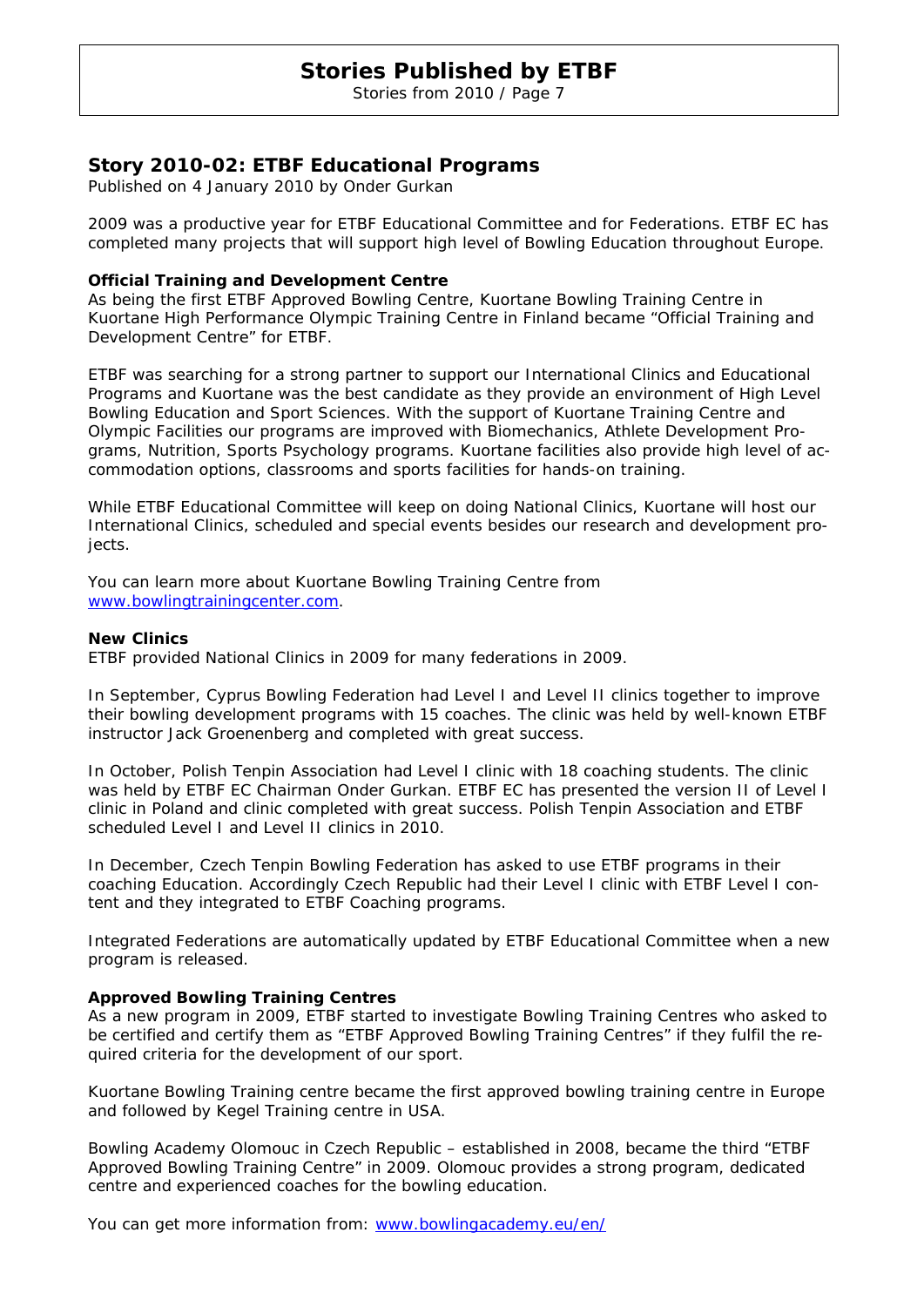Stories from 2010 / Page 8

### **New Updated Coaching Programs**

With the hard work of Educational Committee and support from Kuortane Bowling Training Centre and Finnish Bowling Federation, ETBF Coaching Programs are extended to 30 hours from 24 hours. They are more improved with Biomechanics, Athlete Development Programs, Nutrition and Sports Psychology programs. New updated programs will be ready in January 2010 and will be presented in the new clinics.

ETBF educational programs are also supported by USBC, Kegel Training Centre, Ebonite and European Federation's Programs. Our programs are also integrated with WTBA educational programs.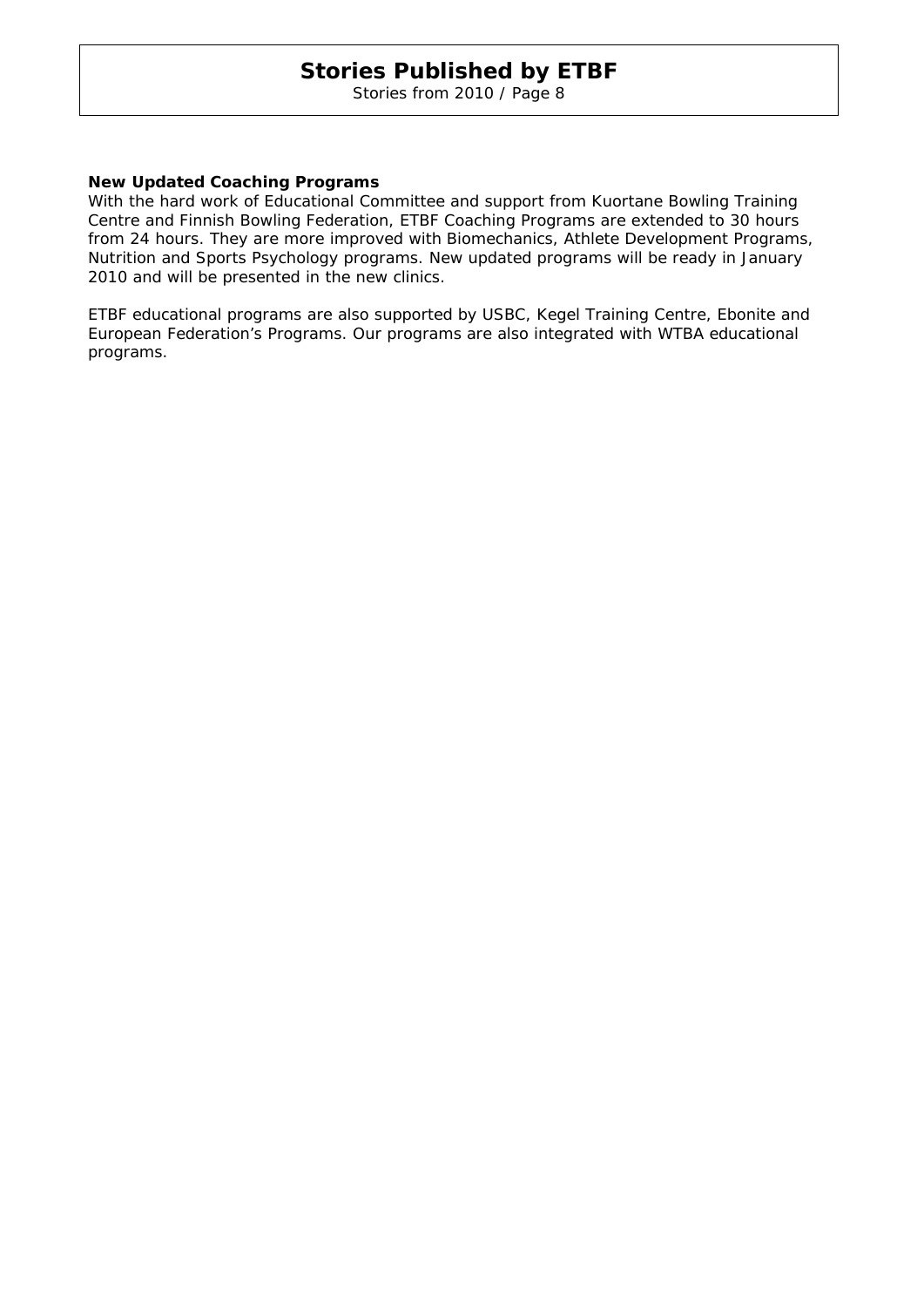Stories from 2010 / Page 9

### **Story 2010-03: EBT 2010-01**

Published on 10 January 2010 by Kim Thorsgaard Jensen



Brunswick Ballmaster Open celebrated its 40 years jubilee in a cascade of records.

Already on Thursday evening in the tournament week, when yet 7 squads was left to play, 396 players had played at least one squad, a number which already was positioning the tournament as the 4th most attended tournament in the 11 year long history of the European Bowling Tour.

Nothing could prevent the success from continuing, since squad after squad was reported packed with the maximum 72 players on the lanes and after Saturdays 4 squads and the concluding desperado squad, we were facing three fantastic new participation records, namely:

507 players took part in the tournament (previous record 440) 1.056 entries was played (previous record 960) 102 players entered the desperado squad (previous record 100)

Naturally a huge number of top players from all three WTBA Zones played in Helsinki, and in the 16 players round robin we witnessed some of the best seen bowling in Europe for a long time, leading up to the following 4 persons stepladder final.

### **Match 1**

Tomas Leandersson, Sweden - 199 Mika Koivuniemi, Finland – 210

### **Match 2**

Cherie Shi Hua Tan, Singapore -187 Mika Koivuniemi, Finland - 270

### **Match 3**

Parker Bohn III, USA - 203 Mika Koivuniemi, Finland - 248

The tournament was the first ever held EBT Platinum tournament, which in the EBT 2010 gives five times the regular ranking points.

The men's division is topped by Mika Koivuniemi from Finland with 250 points, followed by Parker Bohn III from USA with 200 points at position 2 and Tomas Leandersson from Sweden with 175 points at position 3.

Being the only women in the top 16 of the tournament, Cherie Tan from Singapore is leading the women's division with 250 points, followed by Nina Manninen from Finland with 200 points at position 2 and Joline Persson-Planefors from Sweden with 175 points at position 3.

In addition to a very good participation, this 40th issue of Brunswick Ballmaster Open became what it was meant to be; a fantastic celebration of both this classic tournament it selves and bowling as a great competitive sport; thanks to its dynamic organizer, Kimmo Lehtonen.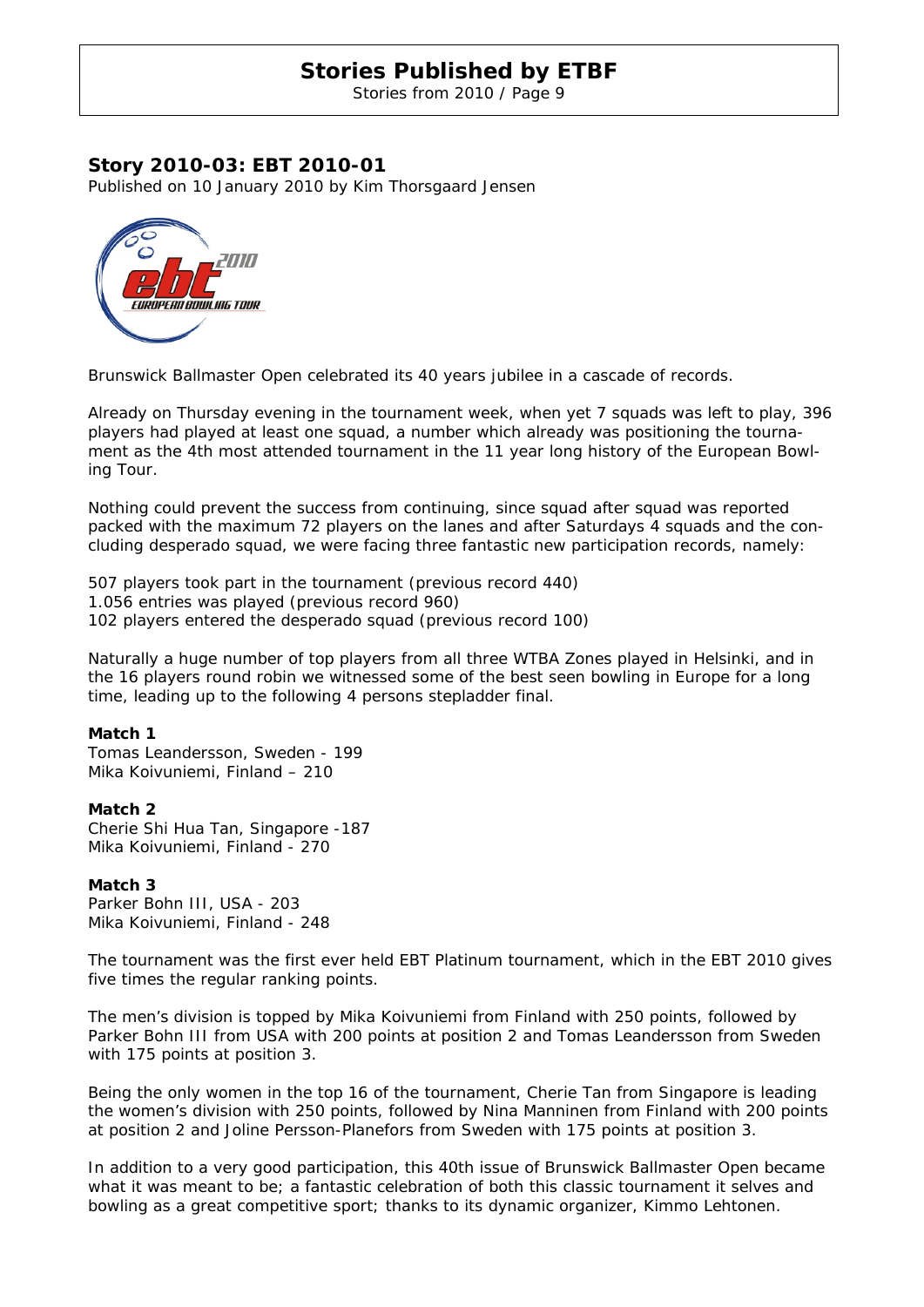Stories from 2010 / Page 10

# **Story 2010-04: Changes in Lahti**

Published on 13 January 2010 by Kim Thorsgaard Jensen



As a consequence of a sponsorship agreement, the name of Stop 19 in the European Bowling Tour 2010 has changed from Lahti Open to Ebonite Lahti Open.

The organizer announces furthermore the prize fund to be increased with 6.500  $\epsilon$ , from 45.700 € to 52.200 €, and finally the pickup service for players arriving to Helsinki Airport is announced to be free of charge.

The tournament will, unchanged, be conducted in Lahti Bowl on 9-17 October 2010.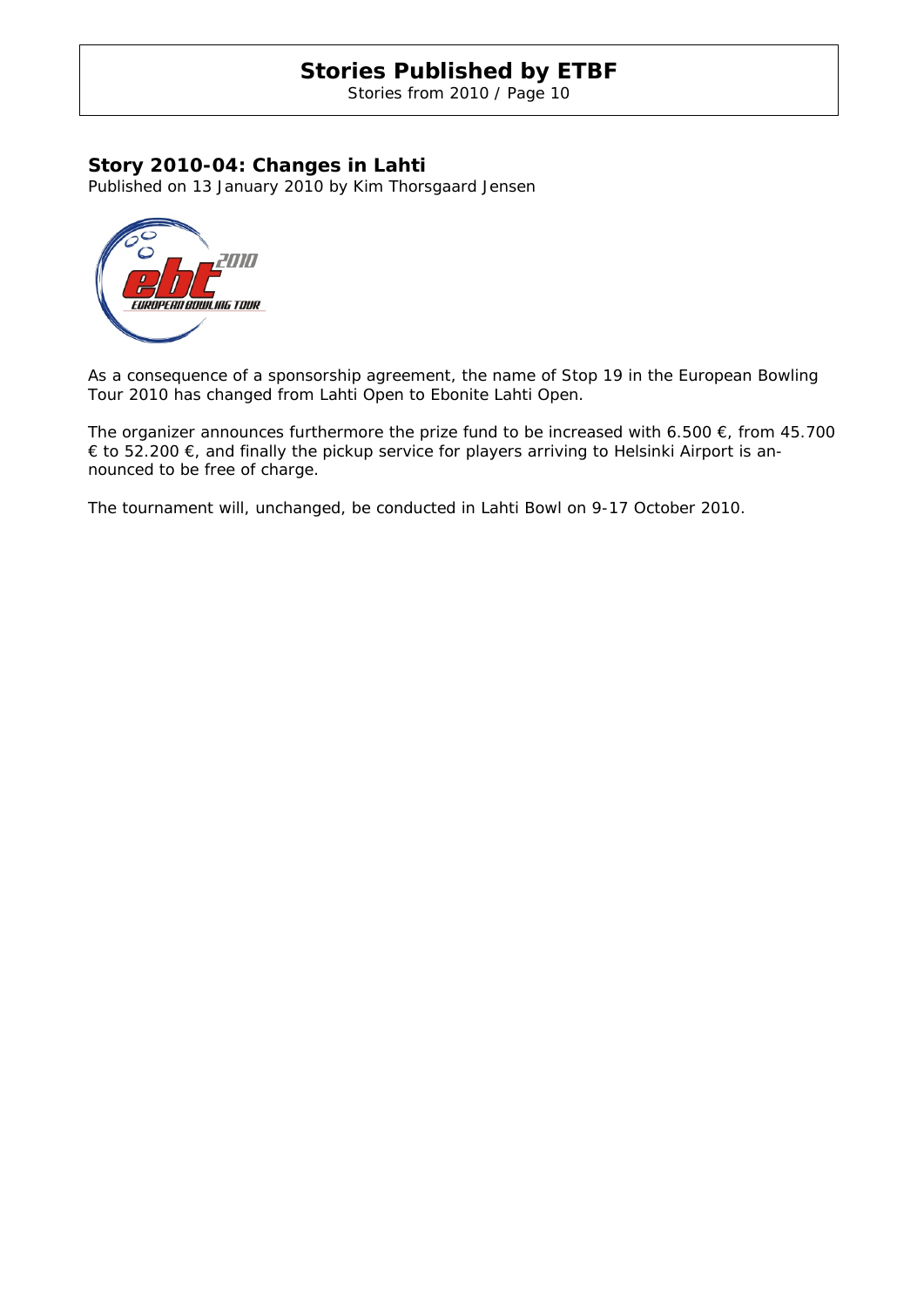Stories from 2010 / Page 11

# **Story 2010-05: Lane Mappers for ETBF**

Published on 25 January 2010 by Addie Ophelders

The President of ETBF, Addie Ophelders, met with Kegel's John Davis and the ETBF Technical Committee in Munich, Germany on 22-24 January 2010.

By a special agreement with ETBF, Kegel donated 2 Lane Mappers for charting the lanes in European bowling centres; centres which will be hosts to ETBF Championships or centres, who want to benefit from the ETBF Centre Certification Program.

Addie Ophelders and John Davis also agreed on the continued cooperation between ETBF and Kegel.

The meeting took place in the new and fantastic Dream Bowl Palace, situated in Unterföhring near Munich in Germany. The centre will host a new stop in the European Bowling tour in 2010, the World Men Championships in 2010, the European Youth Championships in 2011 and the European Men Championships in 2011.

The centre already benefited from the training of the ETBF Technical Delegates, being trained on the Mapper, by being the first centre in Europe certified with the new equipment.



Present at the meetings were (from the left): René Exelmans, Member of the ETBF Education Committee Mario Nicolaides, ETBF Technical Delegate Addie Ophelders, ETBF President Pini Hershkovitz, ETBF Technical Delegate John Davis, CEO Kegel Harri Kalliokoski, ETBF Technical Delegate Roni Ashkenazi, Chairman of ETBF's Technical Committee

In addition, but not present at the picture, Bill Mongeau and Herman Glenn, inventors of the Lane Mapper and Ted Thompson, all from Kegel, attended the meeting.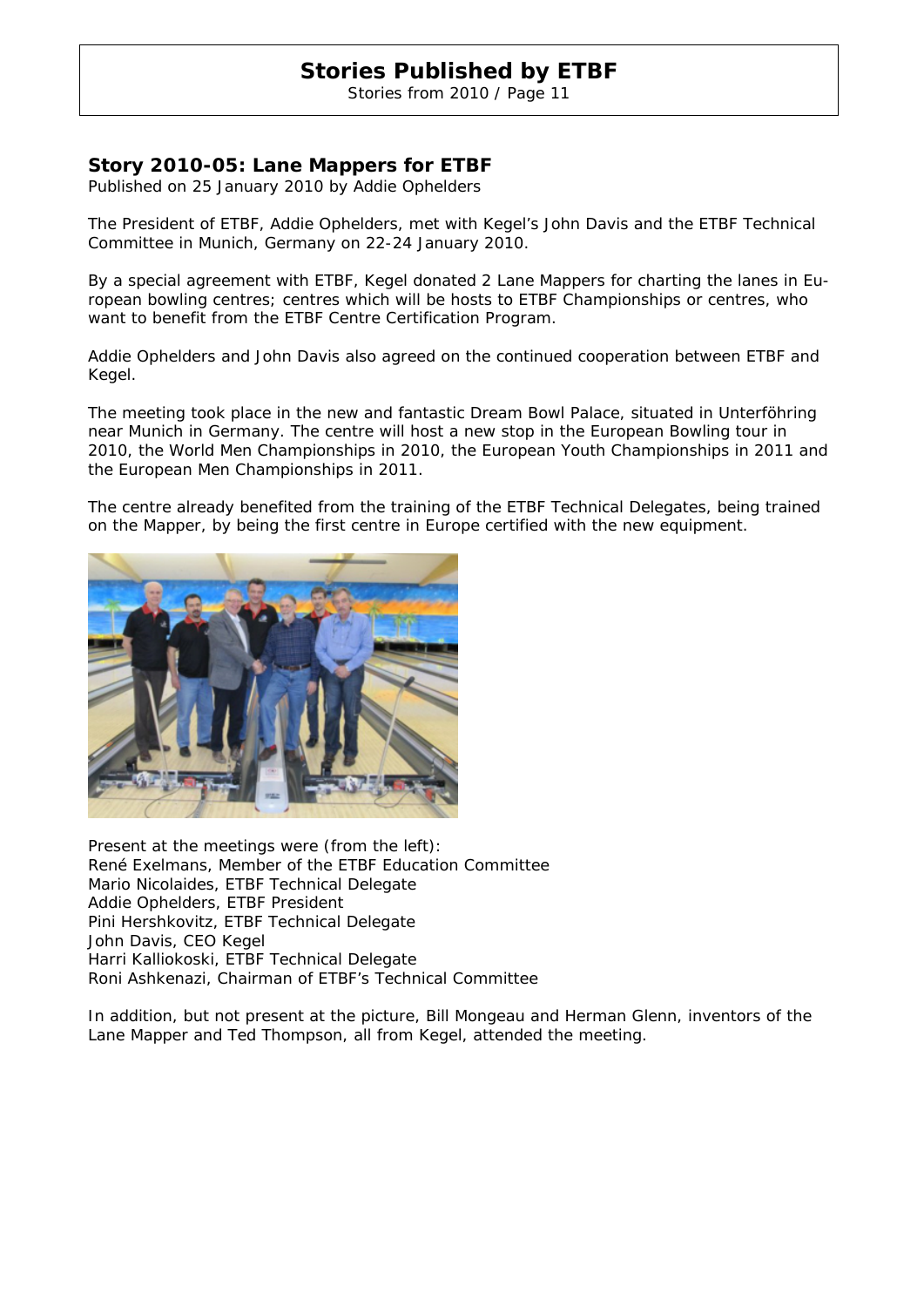Stories from 2010 / Page 12

# Story 2010-06: EBT Masters 2010 Confirmations

Published on 28 January 2010 by Kim Thorsgaard Jensen



The 3rd EBT Masters will be conducted in Vienna, Austria on 3-4 May 2010 after the conclusion of the 1st Austria Challenge in the very well-known Plus Halle.

The 32 qualified players (16 women and 16 men) have been asked to confirm their participation over the month of January and all qualified have accepted to play in Vienna.

The format of the EBT Masters 2010 is, for each division separated, 18 games qualification, divided as follows: Squad 1 over 6 games at pattern 1, Squad 2 over 6 games at pattern 2 and squad 3 over 6 games combined dual lane conditions, using pattern 1 and 2.

The filed is here after reduced to 8 players continuing with the pin fall from the 18 games qualification carried forward into a 7 games round robin final, played on combined dual lane conditions, to decide the two Masters of 2010 over a 23 games total including bonuses from the 7 final matches.

The 32 qualified for the EBT Masters 2010 is as follows:

### **Women's s Division**

Nicki Ainge, England Nicole Sanders, The Netherlands Nina Flack k, Sweden Britt Bröndsted, Denmark Mai Ginge Jensen, Denmark Diana Zavjalova, Latvia Kirsten Penny, England Patricia Luoto, Germany Ghislaine van der Tol, The Netherlands Veronica Lantto, Sweden Kamilla Kj eldsen, De nmark Priscilla Ma aaswinkel, The Nethe rlands Rikke Holm Rasmussen, Denmark Lisanne Breeschoten, The Netherlands Krista Pöllänen, Finland Anja Ginge Jensen, Denmark

### **Men's Div vision**

Osku Palermaa, Finland Dominic B arrett, Eng land Paul Moor, England Martin Larsen, Sweden Mads Sandbäkken, Norway Stuart Williams, England Dennis Eklund, Sweden Robert Andersson, Sweden Tore Torgersen, Norway Tobias Karlsson, Sweden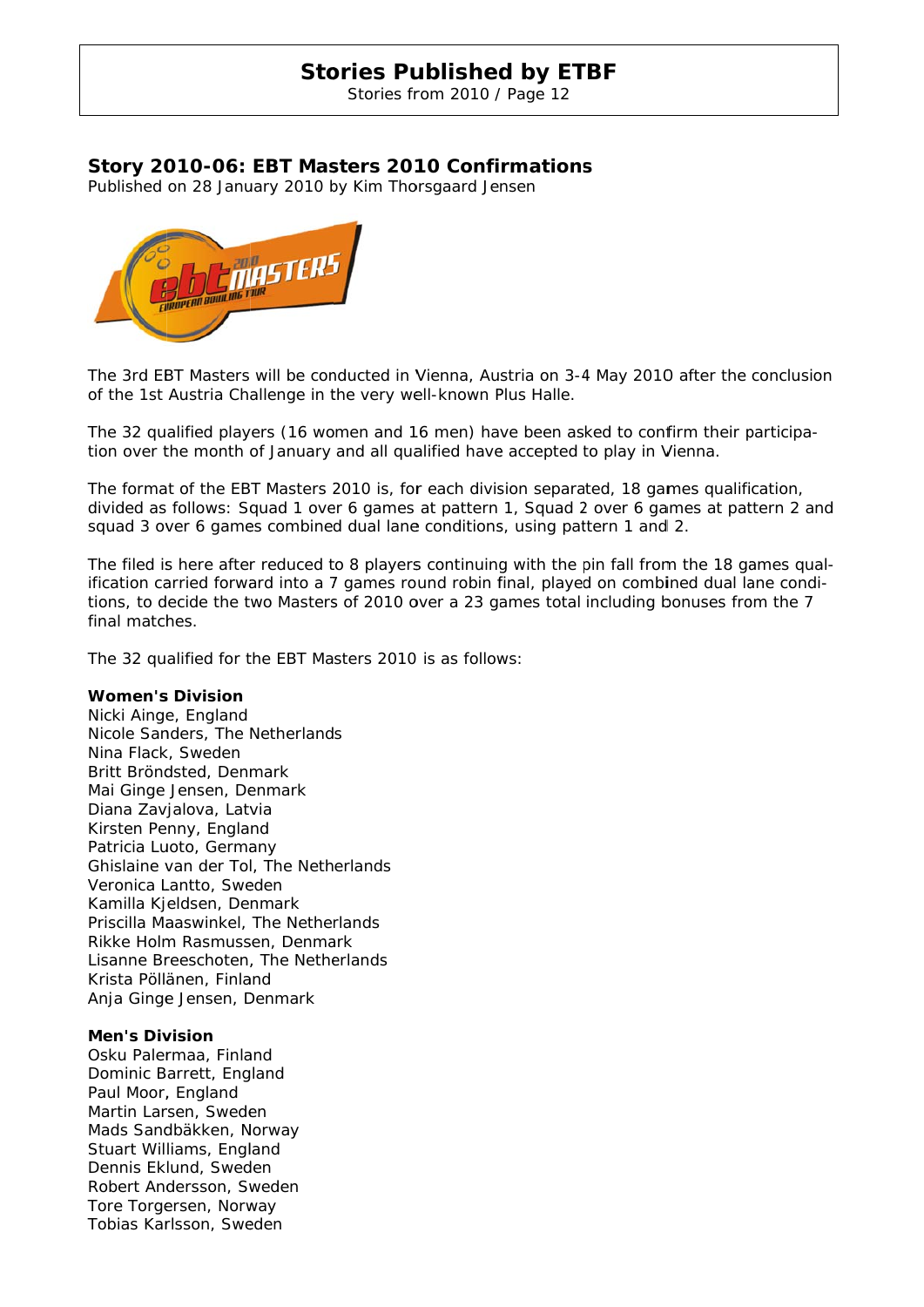Stories from 2010 / Page 13

Thomas Larsen, Denmark Jesper Agerbo, Denmark Mathias Aarup, Sweden Peter Ljung, Sweden Pasi Uotila, Finland Gery Verbruggen, Belgium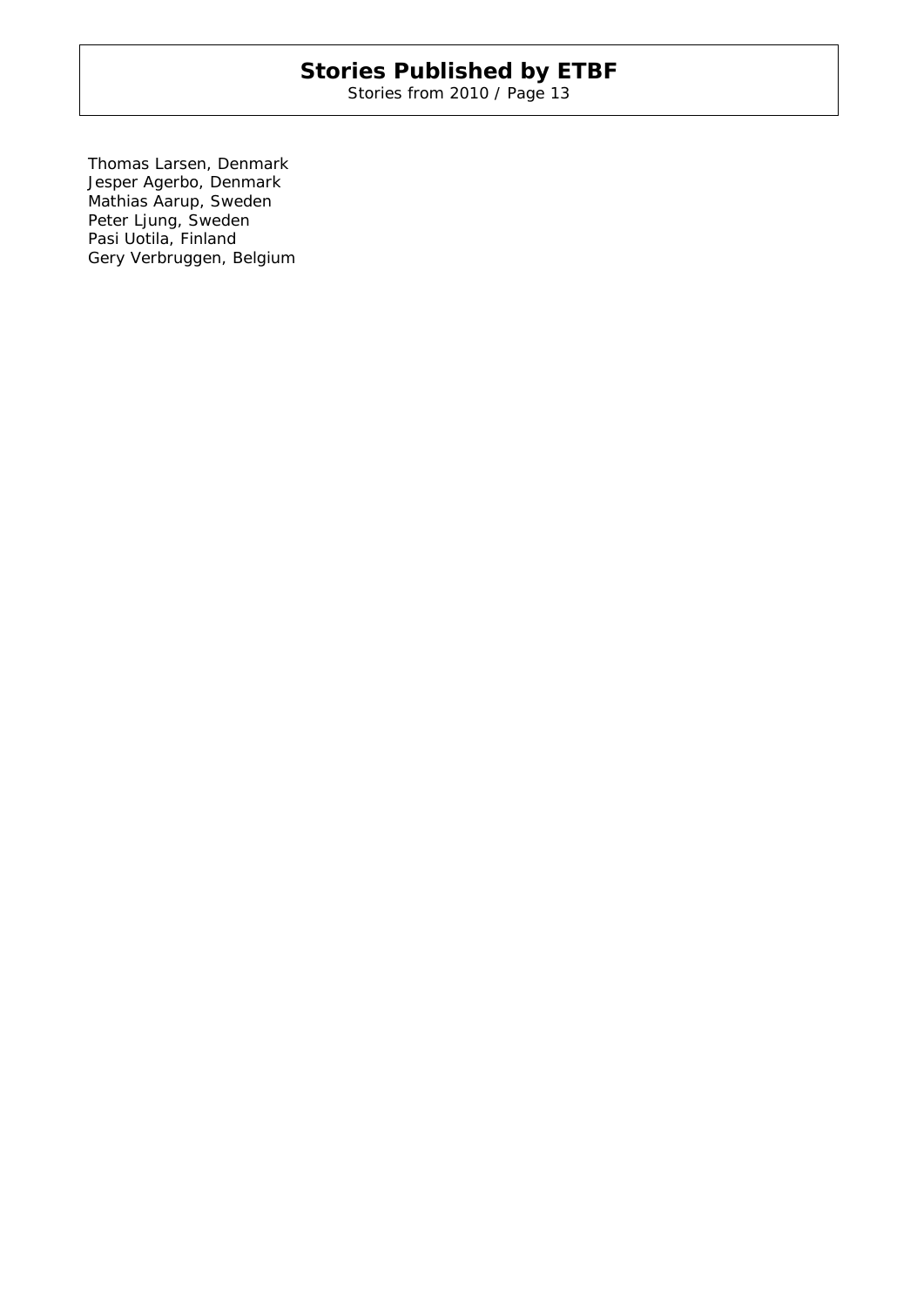Stories from 2010 / Page 14

# **Story 2010-07: EBT 2011 invitation released**

Published on 31 January 2010 by Kim Thorsgaard Jensen



The ETBF Presidium has opened for applications from organizers, who want their tournaments adopted in the European Bowling Tour 2011, the 12th consecutive year of the tour.

The ultimate deadline for organizers to apply is Friday 18 June 2010. Shortly after the deadline, the composition of the EBT 2011 will be published.

The ETBF Presidium has decided to continue with the 4 categories introduced in 2010, namely EBT Satellites, EBT Silver, EBT Gold and EBT Platinum, all detailed below.

-----------

Various definitions in use in the category presentations:

### Entry Value:

The entry value is a ratio used to evaluate the interrelation between the size of the prize fund and the entry fee. It is calculated as the total prize fund divided with the maximum primary entry fee.

### Prize fund:

All prize money allocated for individual players in the international part of the tournament.

Clash:

A tournament, ending in for instance the same weekend when another tournament is beginning its first squads, is an overlap and not a clash.

-----------

### **EBT Satellite Tournaments**

The prize fund must be minimum  $\epsilon$  20.000

The entry value must be minimum 150

An EBT Satellite Tournament cannot clash with tournaments in any of the other categories EBT Satellite Tournaments can clash with each other, but normally only if they are scheduled with a suitable geographical distance and in each case after careful and complete investigations carried out by the ETBF Tournament Committee.

The ranking point table will be in use with a factor 1 The organizers' EBT Fee is  $\epsilon$  1.500

### **EBT Silver Tournaments**

The prize fund must be minimum  $\epsilon$  40.000 The entry value must be minimum 225 An EBT Silver Tournament cannot clash with any other EBT Tournament The ranking point table will be in use with a factor 2 The organizers' EBT Fee is € 2.500

### **EBT Gold Tournaments**

The prize fund must be minimum  $\epsilon$  60.000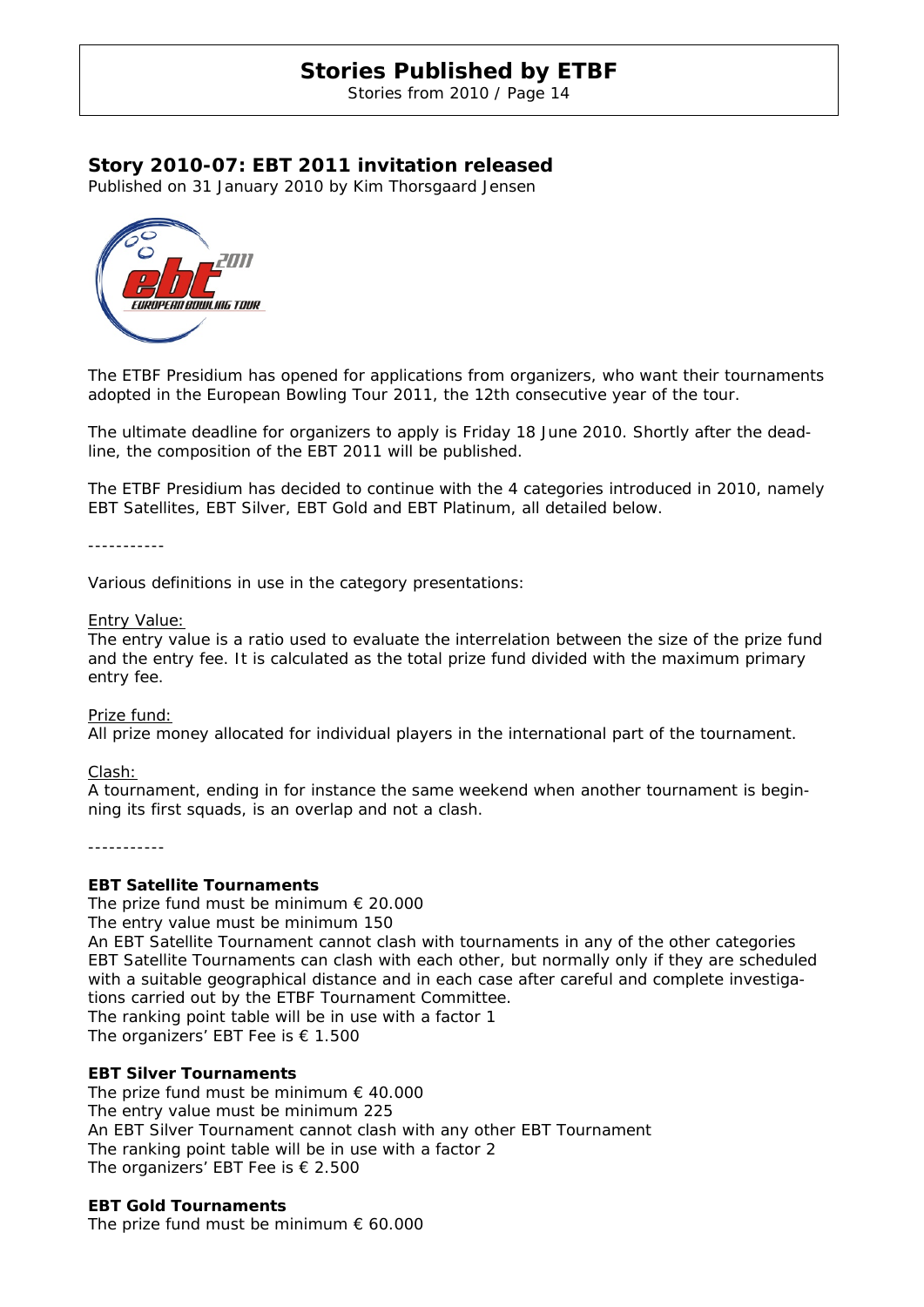Stories from 2010 / Page 15

The entry value must be minimum 325 An EBT Gold Tournament cannot clash with any other EBT Tournament The ranking point table will be in use with a factor 3 The organizers' EBT Fee is  $\epsilon$  4.000

### **EBT Platinum Tournaments**

The prize fund must be minimum  $\epsilon$  100.000 The entry value must be minimum 500 An EBT Platinum Tournament cannot clash with any other EBT Tournament The ranking point table will be in use with a factor 5 The organizers' EBT Fee is  $\epsilon$  5.000

A tournament can enter for the first time in the tour, only in the categories EBT Satellite or EBT Silver.

To achieve the EBT Gold or the EBT Platinum status, the tournament must have been adopted at least once in a previous EBT.

There will be a maximum of 3 tournaments from a federation in total for the categories EBT Platinum, EBT Gold and EBT Silver.

There is in principle no limit of the number of EBT Satellites from the same federation in the tour, but the number will, with considerations for the general tour calendar, be regulated by the ETBF Presidium from year to year.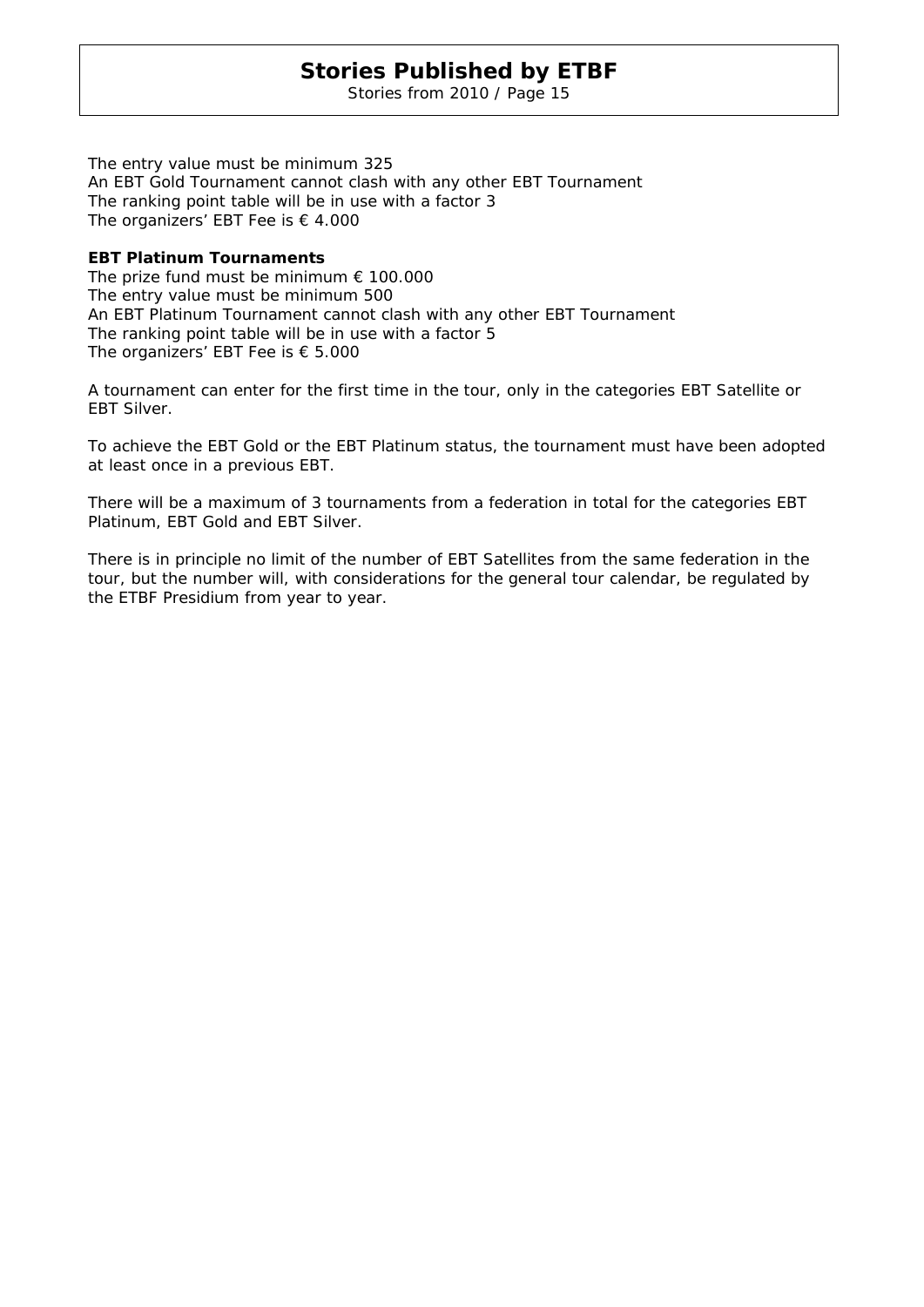Stories from 2010 / Page 16

# **Story 20 010-08: EBT Mas sters 201 11 host**

Published on 10 February 2010 by Kim Thorsgaard Jensen



The EBT Masters is the European Bowling Tour Final, including the 16 highest ranked women and the 16 highest ranked men by the conclusion of a tour. The EBT Masters 2011 is the final of the European Bowling Tour 2010.

The ETBF Presidium has decided to accept an offer from Bowling Centre Gladiator Arena in Ljubljana - Slovenia, the organizer of the annual stop in the European Bowling Tour - the QubicaAMF Open, to organize the EBT Masters 2011.

The EBT Masters 2011 will be conducted in Bowling Centre Gladiator Arena on 11-12 April 2011, following the conduction of the 5th QubicaAMF Open 2011.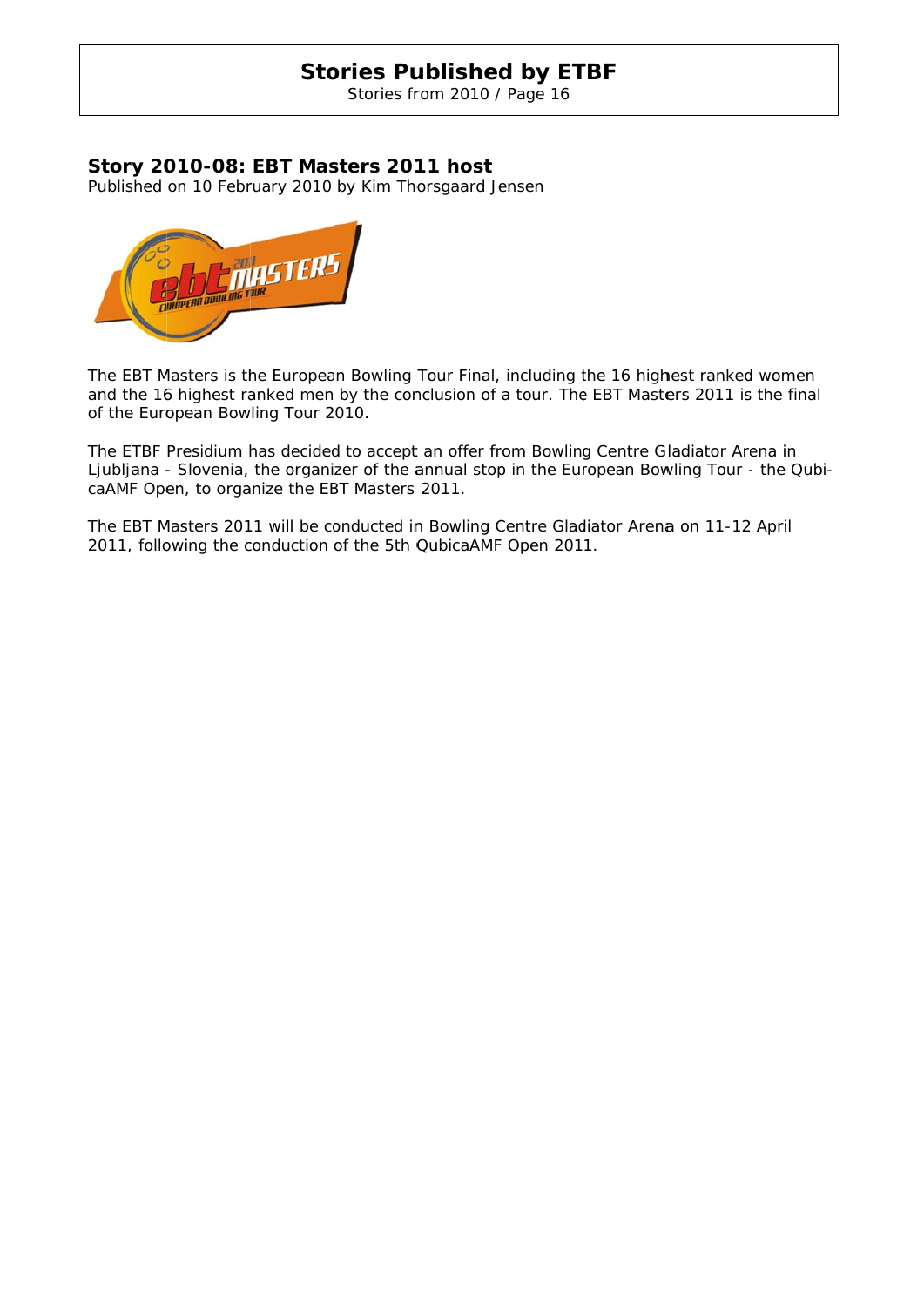Stories from 2010 / Page 17

# **Story 2010-09: First level one clinic from ETBF**

Published on 11 February 2010 by Onder Gurkan

ETBF Education Committee proudly announces that we will have our first International Coaching Clinic for Level One Coaches between 7 and 12 May 2010. After running many National Clinics in different countries, ETBF cooperates with its Official Training Centre; Kuortane Bowling Training Centre to host the first scheduled International Clinic for all of our Federations.

Our instructors will present you the latest updated ETBF Level One coaching program in 30 hours during 4 days.

If you have any candidates for our programs please contact Onder Gurkan atog@etbf.eu for registration and more detailed information.

### **Information about the Level One Clinic**

Clinic Program ETBF Level One

Clinic Dates 7-12 May. (7 May check in, 8-11 May clinics, 12 May check out)

Place

Kuortane Bowling Training Centre (ETBF Official Training Centre) in Kuortane High Performance Olympic Training Centre in Kuortane, Finland. All accommodation, clinics and meals will be held within the same facility.

Language English

### Clinic Fee

The fee, which is  $\epsilon$  700 per person, includes Clinic Fee, 5 days of Hotel Accommodation and 3 Meals a day (breakfast-lunch-dinner). It also includes all fees related to use facilities within the Kuortane High Performance Olympic Training Centre (such as classrooms, gym, etc.). All payments will be done to ETBF.

Last Day of Registration 15 April 2010

**Arrival** 

The nearest domestic Airport is Seinäjoki (55 km / 40 min. by car from Kuortane) and the nearest international airport is Vaasa (120 km / 1.5 hours by car from Kuortane).

You can also fly to Helsinki and get the train to Seinäjoki (approximately 3 hours from Helsinki to Seinäjoki).

There are many trains and flights daily from Helsinki to Seinäjoki and back.

Our guests may be taken from Seinäjoki and group pick-up may be organized from Helsinki by demand.

### **More about our Clinics**

In 2010, ETBF will be providing Level One and Level Two programs for our federations. Our programs are updated with the latest information of modern bowling sport and they are supported by our partners Kuortane Bowling Training Centre, USBC, Kegel Training Centre and Ebonite.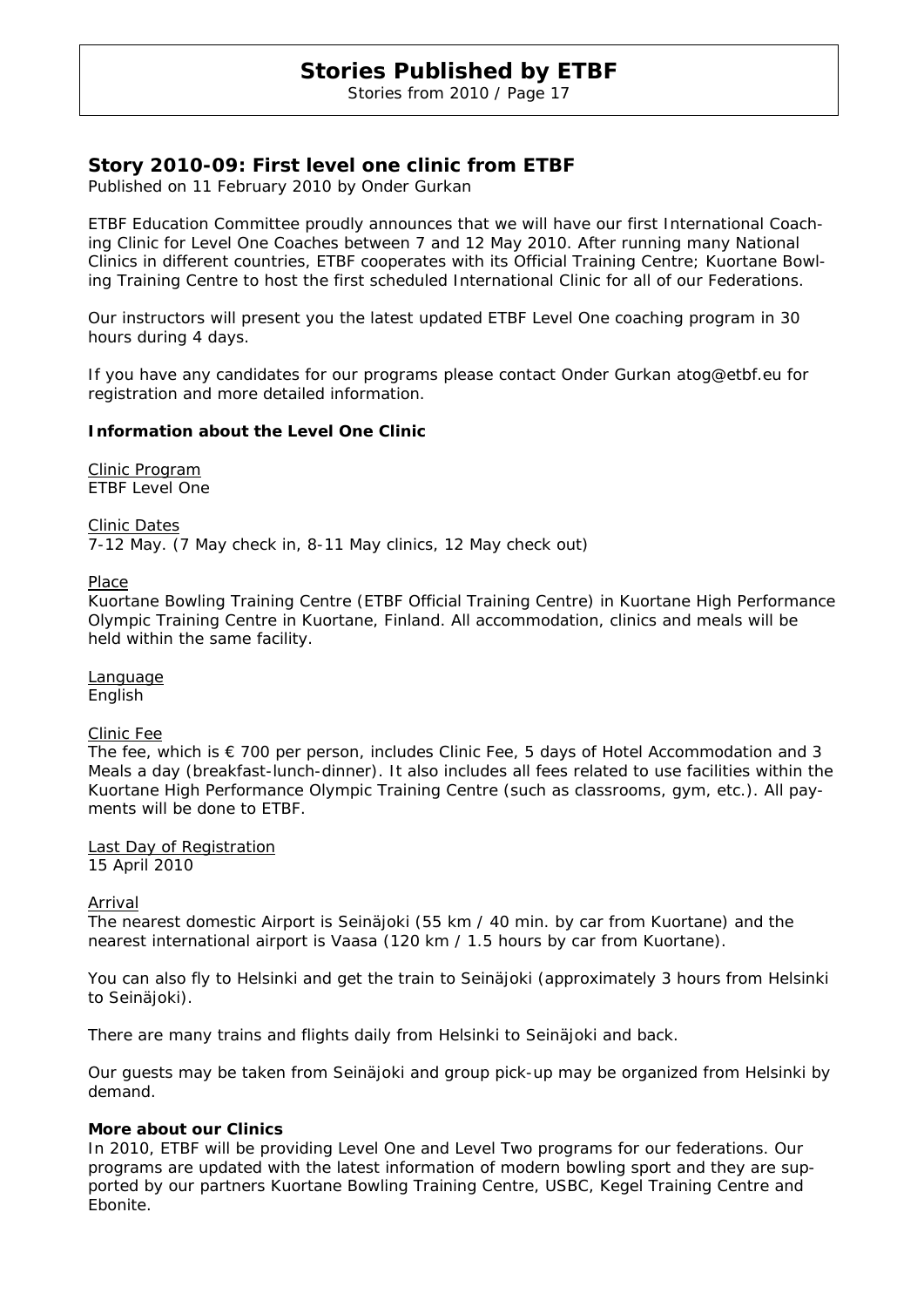Stories from 2010 / Page 18

ETBF provides two types of coaching clinics for the federations; National and International. If you wish to host a clinic nationally our instructors visit your country and run the clinic. We also started to provide scheduled International Clinics where your Coaching candidates can visit our Official Training Centre, Kuortane and enter the clinics.

If you wish to have a clinic in your country please follow the guide below for your options and feel free to contact Onder Gurkan at og@etbf.eu for all details.



### **ETBF Coaching Program Guide for Our Federations**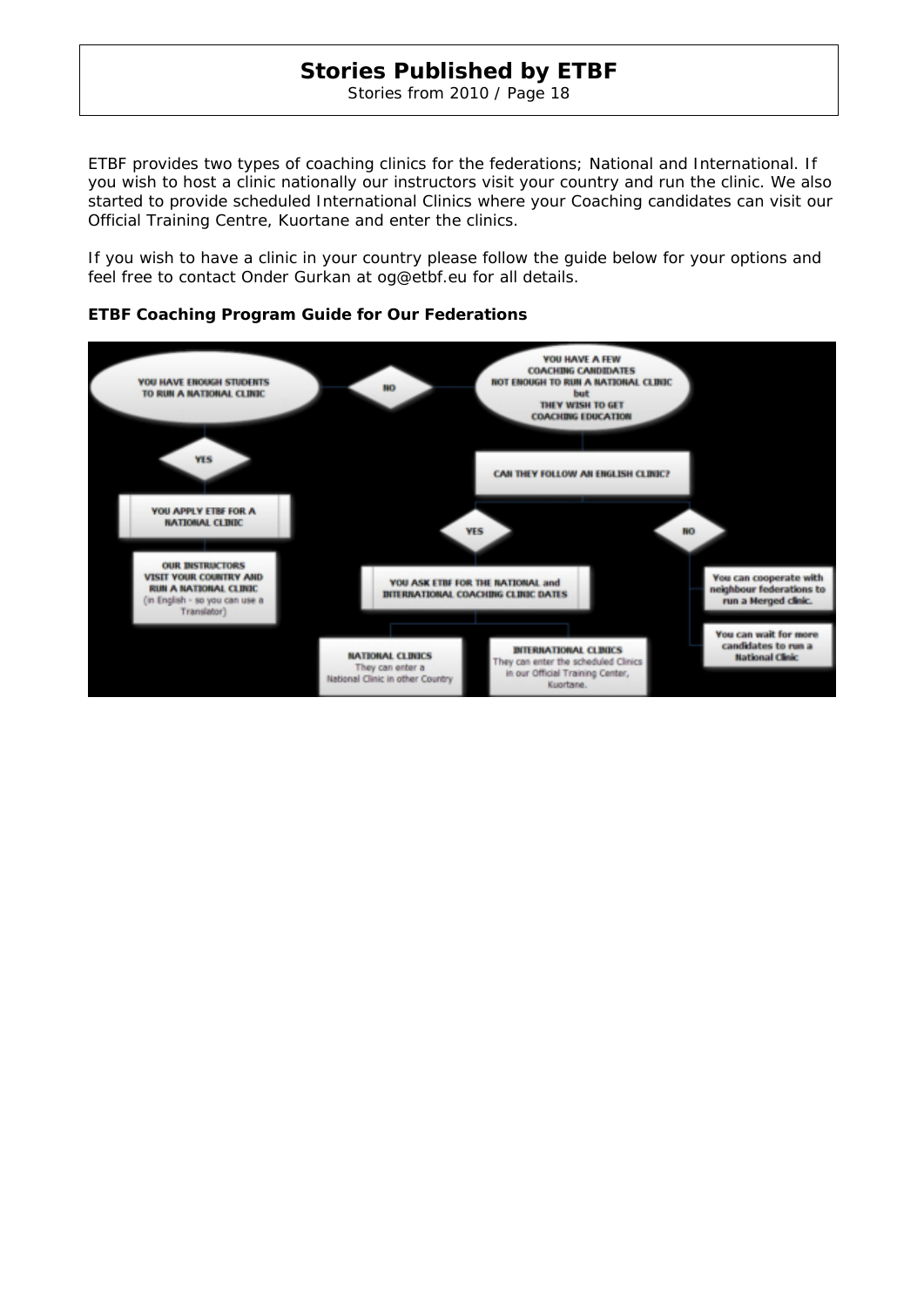Stories from 2010 / Page 19

### **Story 2010-10: EBT 2010-02**

Published on 15 February 2010 by Kim Thorsgaard Jensen



Dennis Eklund from Sweden took his first tour stop victory since 2007, when he won the 2nd stop of the European Bowling Tour 2010, the Hammer Bronzen Schietspoel Tournament 2010.

In the final pool of four players, all playing two games in the last step, Dennis Eklund won the tournament with 510 pins (251+259) and directed Dominic Barrett from England with 504 pins (244+260), Tobias Karlsson from Sweden with 413 pins (202+211) and Martina Beckel from Germany with 368 pins (191+177) to the following three positions.

Long-time international Martina Beckel has not been seen so much in the tour the last couple of years, but in Tilburg she came back with a 4th position in the tournament and a 1st position among the women taking part, when she for the 7th time in her career became the highest ranked women in a tour stop.

In the men's division of the tour, where we still find Mika Koivuniemi from Finland (250 points) and Parker Bohn III from USA (200 points) at the first two positions, the last two years runner up from England, Dominic Barrett, jumped to a third position with 195 points.

The top of the women's tour division is unchanged occupied by Cherie Shi Hua from Singapore at position 1 with 250 points, Nina Manninen from Finland at position 2 with 200 points and Joline Persson Planefors from Sweden at position 3 with 175 points.

236 players visited Tilburg over the week of the tournament and they played 550 entries in total, which, for the organizer, is a clear improvement compared with the 466 entries played in the 2009 issue of the tournament.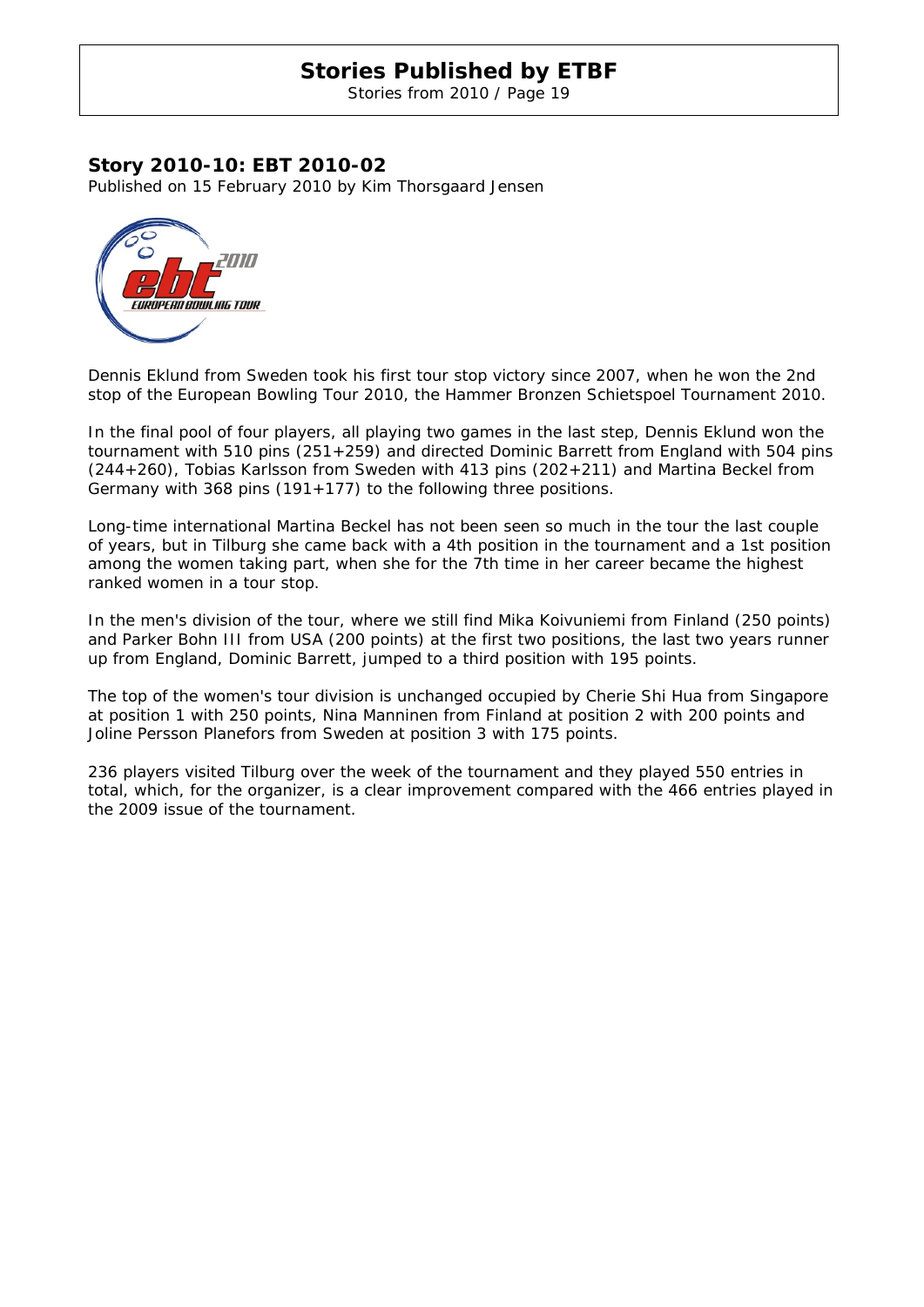Stories from 2010 / Page 20

### **Story 2010-11: EBT 2010-03**

Published on 25 February 2010 by Kim Thorsgaard Jensen



The very first EBT Satellite tournament, the 4th International Wroclaw Open by Hammer, was conducted as the 3rd stop of the European Bowling Tour last week.

The 4th International Wroclaw Open by Hammer was also the first tour stop ever hosted in Poland and it was, according to an exited organizer, a great event and a great experience to host a tour stop for the first time.

The reigning European Champion, Dominic Barrett from England, took the first tour title ever available in Wroclaw, when he from a position 4 in the foregoing round robin step, went the whole way in the stepladder final by defeating 3 Swedish players, first Dennis Eklund 264-243, then Mikael Kanold 237-197 and finally Tobias Karlsson 530-405 over 2 games.

The victory in Wroclaw became the 4th tour stop victory for Barrett, while Diana Zavjalova from Latvia, from a position 14 in the tournament, became the highest woman in a tour stop for the first time in her career.

Cherie Shi Hua Tan from Singapore, Nina Manninen from Finland and Joline Persson Planefors from Sweden stayed atop of the ranking in the women's division with 250, 200 and 175 points respectively.

In the men's division, Dominic Barrett referred Parker Bohn III from USA to a position 3 with 200 points, Barrett has collected 245 points at position 2 and Finland's Mika Koivuniemi keeps his pole position with 250 points, only 5 points ahead of Barrett.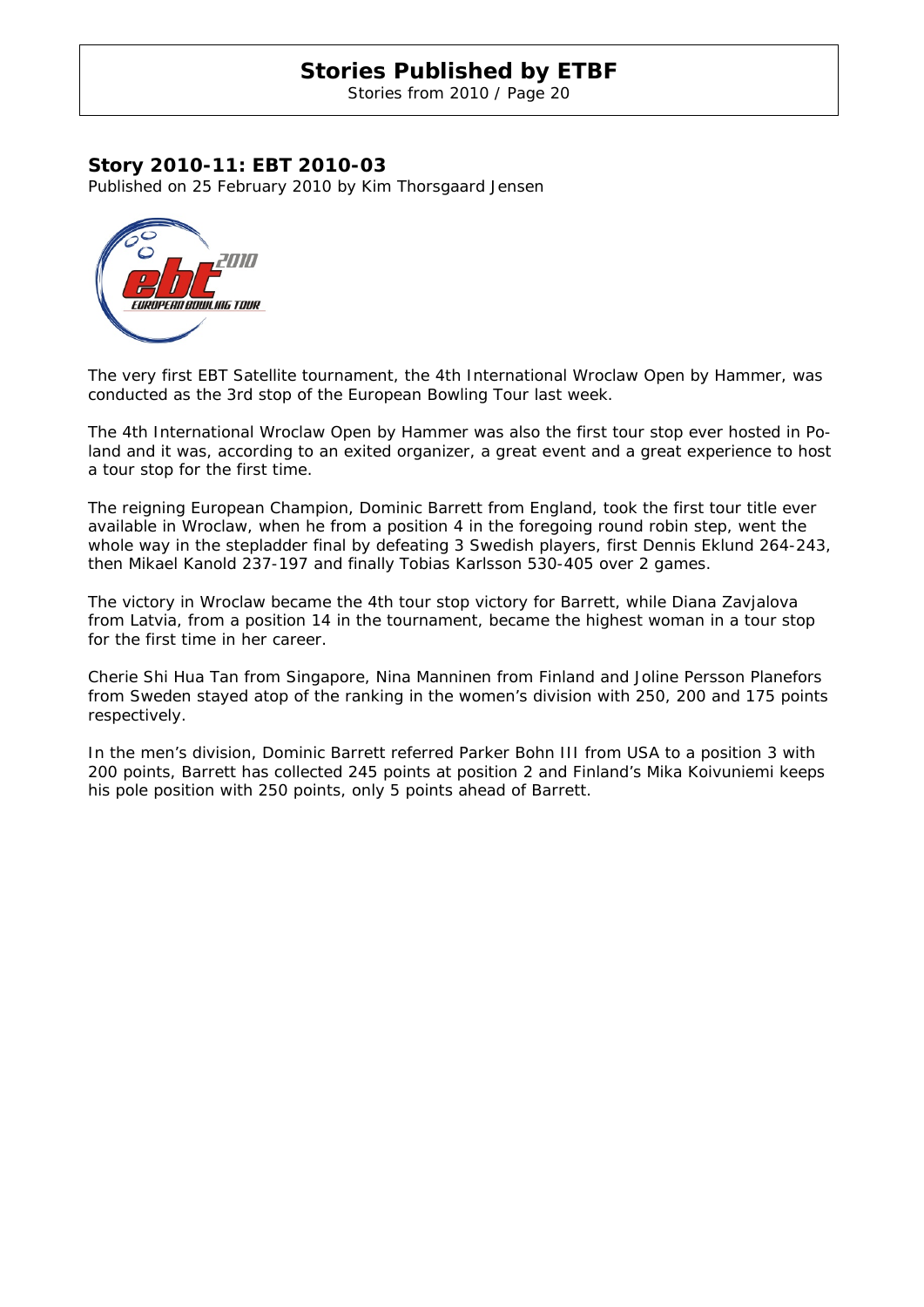Stories from 2010 / Page 21

# **Story 2010-12: Changes in the Tour**

Published on 27 February 2010 by Kim Thorsgaard Jensen



Due to the financial situation, the organizer of Ankara Open, originally scheduled to be conducted on 18-26 September 2010, has decided to cancel the tournament in 2010 and additionally decided not to continue the tournament in the coming years.

Since the cancellation happens in due time, we do not expect any players to be damaged financially because of non-refundable flight tickets, just like all fees to ETBF has been paid, for which reasons the organizer is withdrawing the tournament from the tour with all demands well taken care of.

Due to a late scheduled reconstruction of the centre in Rome, the organizer of the 1st Torneo Internazionale di Roma, has requested and received permission to move the tournament from its original dates, 11-19 September 2010, to its new period of 6-14 November 2010.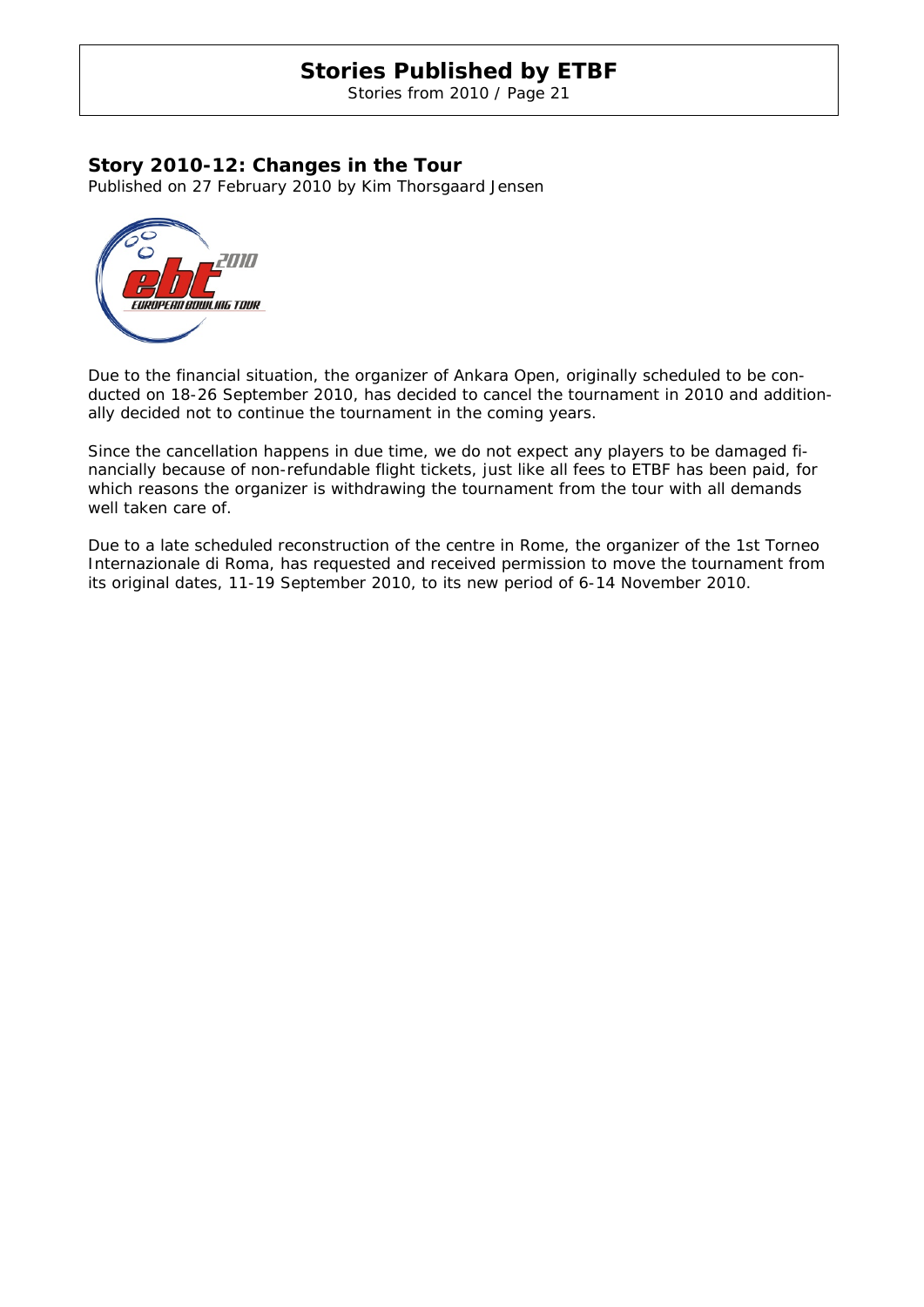Stories from 2010 / Page 22

# **Story 2010-13: EBT 2010-04**

Published on 2 March 2010 by Kim Thorsgaard Jensen



Thomas Larsen from Denmark took his first tour stop victory, when he defeated Dominic Barrett from England 235 - 229 in a very exiting one game final of the VIII Catalonia Open - Trofeu Galasa, concluded in Barcelona on Sunday 28 February.

In the forgoing step of the final in this the 4th step of the European Bowling Tour 2010; Dominic Barrett defeated Luz Adriana Leal from Colombia 287 - 193.

The 80 points awarded to Dominic Barrett brought him to a leading position in the men's division of the European Bowling Tour with 325 points, followed by Mika Koivuniemi from Finland with 250 points and Parker Bohn III from USA with 200 points.

Osku Palermaa from Finland, the last three years winner of the European Bowling Tour and the constant rival to Dominic Barrett at the top of the tour, is 4th with 177 points after being awarded 42 points in Barcelona, while Thomas Larsen climbed to a position 7 with 140 points after being awarded 100 points for his victory.

Cherie Shi Hua Tan from Singapore is still leading the women's division of the European Bowling Tour with the 250 points she was awarded in Helsinki early January. Tina Hulsch from Germany is at position 2 with 215 points after being awarded 60 points in Barcelona, while Nina Manninen from Finland is at position 3 with 200 points.

Luz Adriana Leal was awarded 100 points for being the highest ranked women in Barcelona and the highest ranked women for the first time in a tour stop.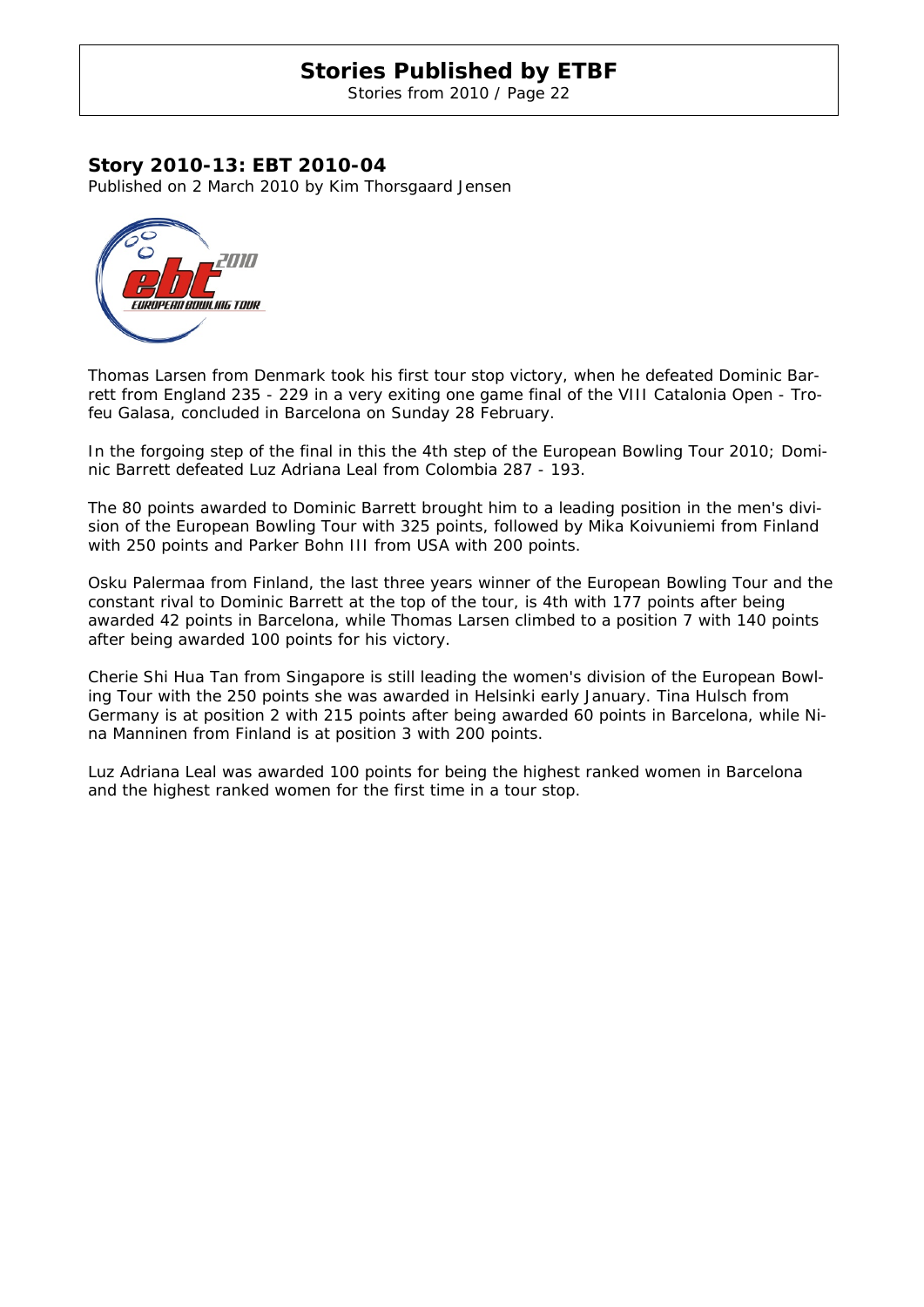Stories from 2010 / Page 23

# **Story 2010-14: Austria Challenge cancelled**

Published on 2 March 2010 by Kim Thorsgaard Jensen



We have unfortunately received information from the organizer of the 1st Austria Challenge, originally scheduled to be conducted on 28 April - 2 May 2010 in Vienna, Austria, that the tournament is cancelled as a consequence of too few entries booked.

Furthermore, by the cancellation of the 1st Austria Challenge, the reason for conducting the 3rd EBT Masters 2010 in Vienna late April / early May is no longer existing, so the ETBF Presidium have decided to move the Masters to Aalborg, where it will be conducted on 31 May and 1 June, which is just after the conclusion of Bowltech Aalborg International 2010.

The organizer of the 1st Austria Challenge have promised and underlined, that all full or partly non-refundable flight tickets, lost as a consequence of the cancelled tournament, the moved Masters or both, WILL be refunded by the organizer.

Players qualified to the EBT Masters 2010 must send their flight ticket invoices to me at ktj@etbf.eu, while other entered players in the 1st Austria Challenge must send their flight ticket invoices directly to Wolfgang Lohschmid at wolfgang.lohschmid@chello.at.

It is also important to mention, that this WILL NOT influence the conduction of the 8th Columbia 300 Vienna Open, which WILL be conducted on 28 September - 3 October in Plus Halle as originally scheduled and with the originally announced conditions. Furthermore it is announced by the organizer, that Vienna Open will continue, also in the coming years.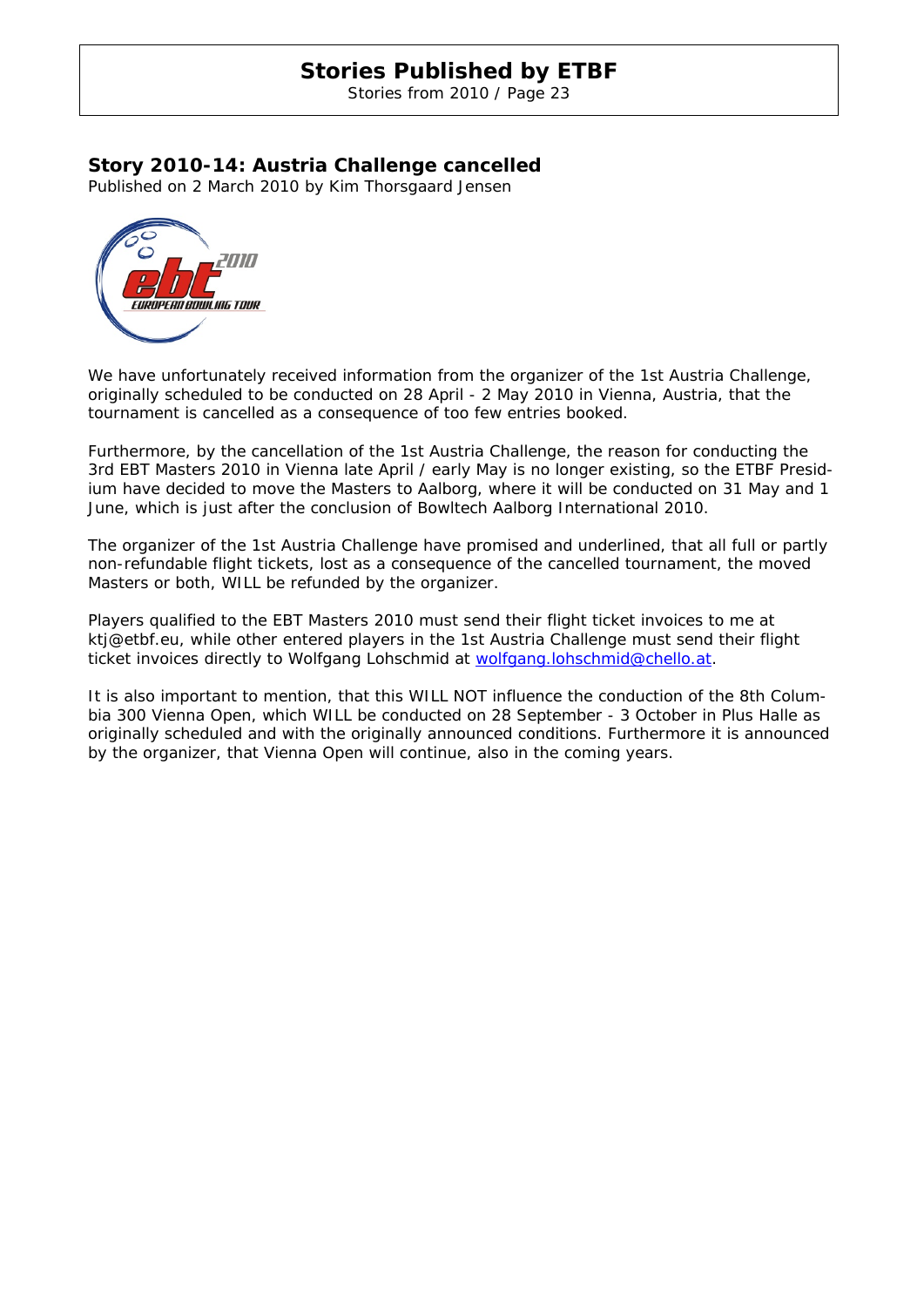Stories from 2010 / Page 24

# **Story 2010-15: Rune Widell retires from bowling**

Published on 3 March 2010 by Addie Ophelders

With the completion of "his" last presidium meeting minutes, Rune Widell marked his last action as Secretary General of ETBF.

Rune Widell was elected into the Presidium of the ETBF (then still called the European Zone) in 1985. From 1995 until 2003 Rune was also the secretary general of two WTBA Presidents: Mr. K. Akagi and Dr. P.S. Nathan. In 1995 he was also asked by the president of ETBF, Addie Ophelders, to be the secretary general of the ETBF. He gladly accepted and we in the Presidium, and I am sure all member federations, have never regretted that.

For the members of the Presidium and for me personally, Rune Widell has been a great support and an oracle. He often guided us along cliffs and the way he kept the administration of the ETBF well documented and in shape, is an example to many.

We, his friends in the presidium, will miss him, but we have his telephone number and his email address and he promised to be available in case we need him. I am afraid that we will call him a few times

After a career of 25 years in international bowling, Rune Widell retires: Dear Rune, on behalf of your friends in the Presidium, thank you very much for your expertise, your input in all those years and most of all for your friendship.

A long service period ends and a new area begins with the appointment of Valgeir Gudbjartsson as Secretary General of ETBF as of 1 March 2010.

Valgeir Gudbjartsson has been a member of the ETBF Presidium since 2005, a position he will keep together with his membership of the ETBF Tournament Committee and now also his duties as Secretary General. The presidium is very grateful to Valgeir that he also takes this job.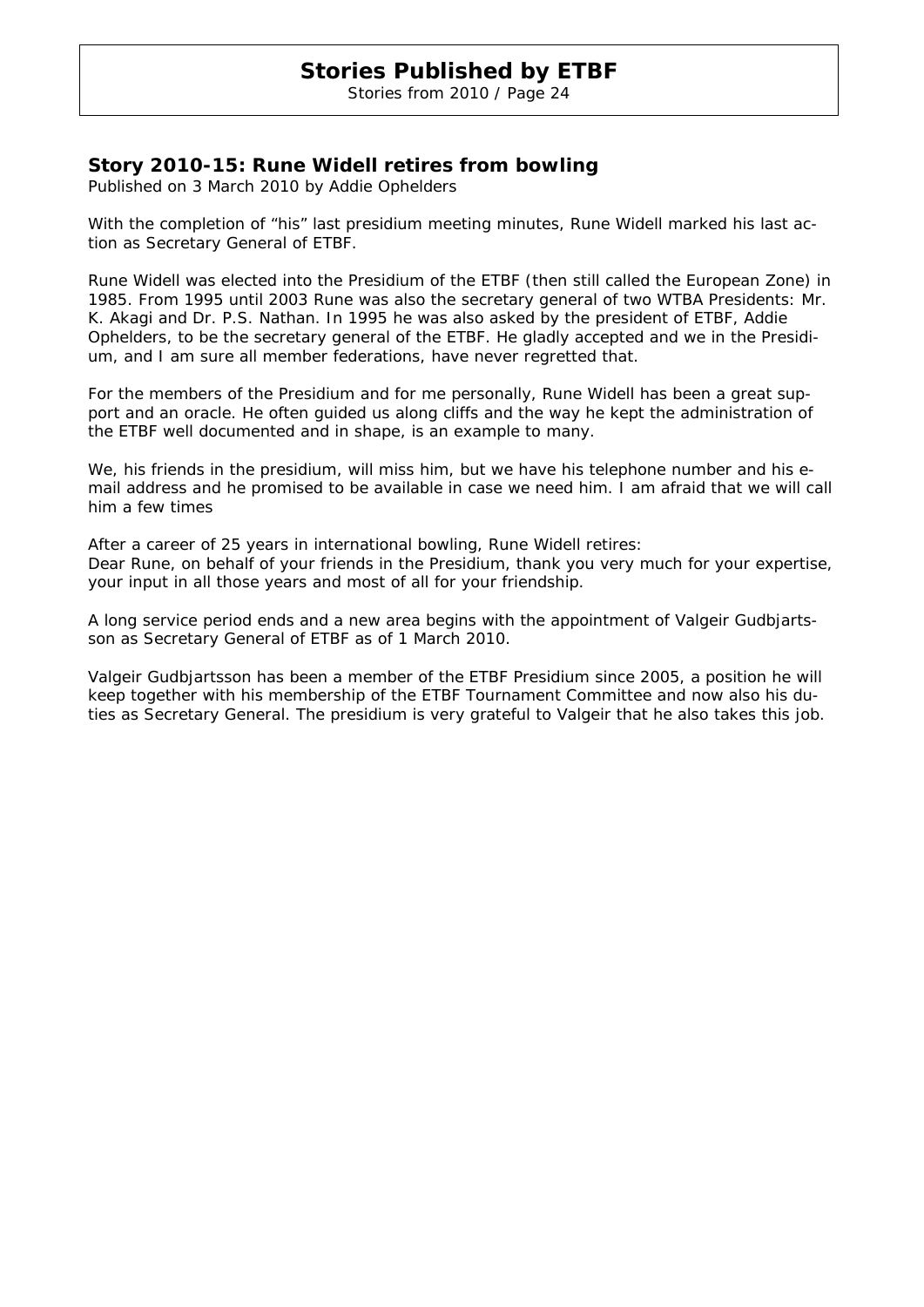Stories from 2010 / Page 25

# **Story 2010-16: EBT 2010-05**

Published on 15 March 2010 by Kim Thorsgaard Jensen



Only a few months ago, three fantastic tour records were made in Helsinki, where not less than 507 players took part, 1.056 entries were played in total and 102 players showed up at the desperado squad.

In St. Maximin, which is situated north of Paris in France, where another of the big tour events, the Brunswick Challenge, was concluded yesterday, there were another attack at one of the records, since not less than 1.042 entries were played; only the second time in the history of the tour this 1.000 entries barrier was passed.

450 players visited the Brunswick Euro Challenge in Paris, which also is the second highest number of players ever entered into a tour stop and the 93 players in the desperado squad was not far from the record either.

Rob Thurlby from England, a new name, at least internationally, became the successor of this great tournament, when he, as the only European in the 4 person stepladder final, defeated Adrian Ang from Malaysia 253 vs.248 in the last one game match. In the foregoing steps Thurlby defeated another Malaysian player, Zulmazran Zulkifli, 233 vs. 194, while Zulkifli defeated Ildemaro Ruiz from Venezuela 230 vs. 202 in the match before that.

The leader of the men's ranking before the tour stop in St. Maximin, Dominic Barrett from England, was not awarded any points in the stop, but he kept his leading position with 325 points in front of Mika Koivuniemi from Finland with 268 points (18 points in St. Maximin), Parker Bohn III from USA with 260 points (60 points in St. Maximin) and the last three years tour winner Osku Palermaa from Finland with 249 points (72 points in St. Maximin) at the following positions.

Nina Flack from Sweden (the tour winner from 2008) became the highest ranked woman in a tour stop for the 6th time in her career, and by the 150 points, she was awarded in this Gold category tournament, she overtook the leading tour position with a total of 320 points. At the following positions is Cherie Shi Hua Tan from Singapore is with the 250 points and Tina Hulsch from Germany with 248 points (33 points in St. Maximin).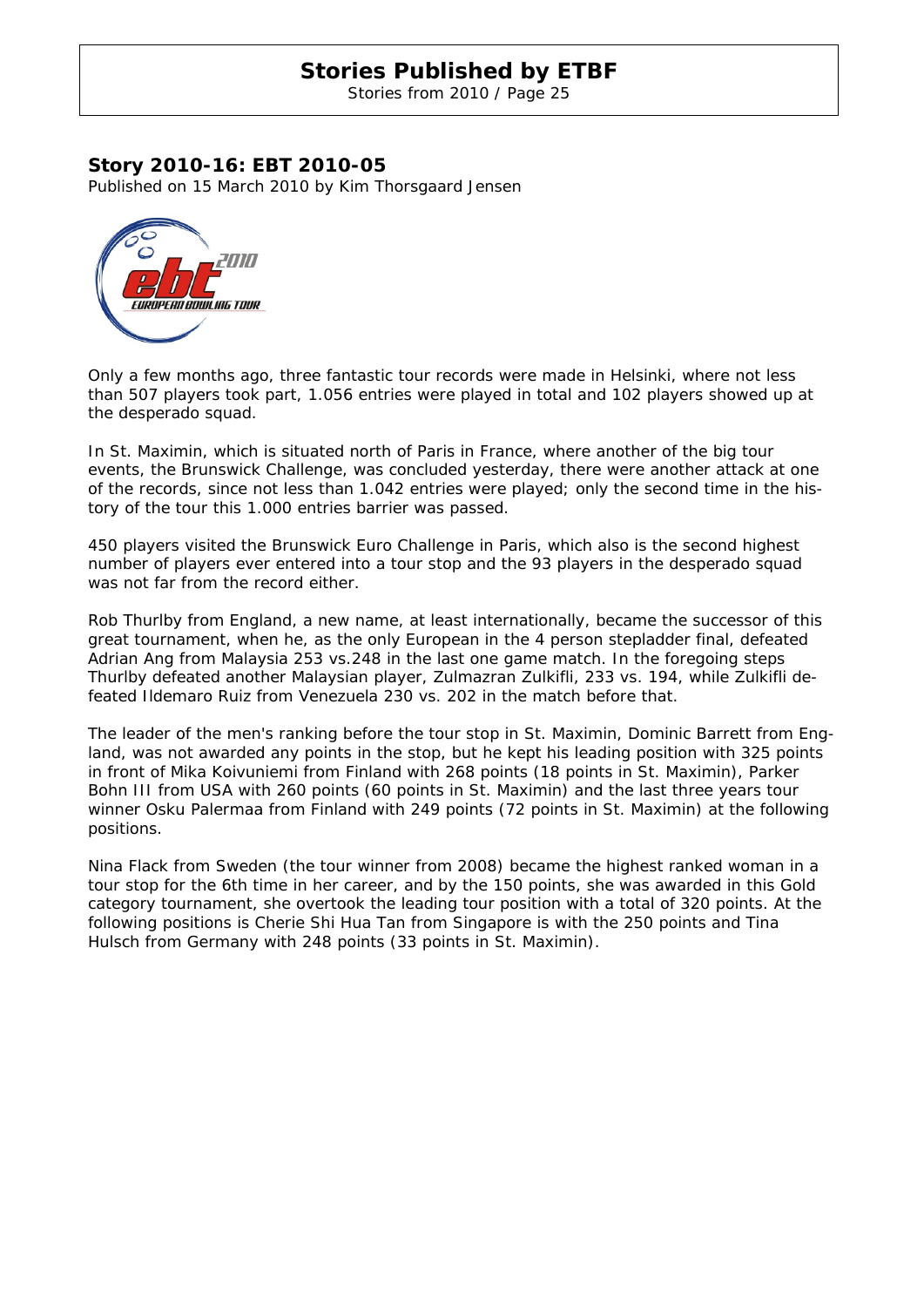Stories from 2010 / Page 26

# Story 2010-17: EBT Masters 2010 Confirmations

Published on 16 March 2010 by Kim Thorsgaard Jensen



After the decision of moving the 3<sup>rd</sup> EBT Masters from Vienna to Aalborg was taken, all 32 participants were asked to reconfirm their participation for the new dates, which is 31 May and 1 June 2010 in Lovvang Bowling Centre.

All 32 qualified players (16 women and 16 men) have over the last couple of weeks reconfirmed their participation, and no excuses were given - all 32 qualified will participate.

The format of the EBT Masters 2010 is, for each division separated, 18 games qualification, divided as follows: Squad 1 over 6 games at pattern 1, Squad 2 over 6 games at pattern 2 and squad 3 over 6 games combined dual lane conditions, using pattern 1 and 2. The filed is here after reduced to 8 players continuing with the pin fall from the 18 games qualification carried forward into a 7 games round robin final, played on combined dual lane conditions, to decide the two Masters of 2010 over a 25 games total including bonuses from the 7 final matches.

The 32 qualified for the EBT Masters 2010 is as follows:

### **Women's s Division**

Nicki Ainge, England Nicole Sanders, The Netherlands Nina Flack k, Sweden Britt Bröndsted, Denmark Mai Ginge Jensen, Denmark Diana Zavjalova, Latvia Kirsten Penny, England Patricia Luoto, Germany Ghislaine van der Tol, The Netherlands Veronica Lantto, Sweden Kamilla Kj eldsen, De nmark Priscilla Ma aaswinkel, The Nethe rlands Rikke Holm Rasmussen, Denmark Lisanne Breeschoten, The Netherlands Krista Pöllänen, Finland Anja Ginge Jensen, Denmark

### **Men's Div vision**

Osku Palermaa, Finland Dominic B arrett, Eng land Paul Moor, England Martin Larsen, Sweden Mads Sandbäkken, Norway Stuart Williams, England Dennis Eklund, Sweden Robert Andersson, Sweden Tore Torgersen, Norway Tobias Karlsson, Sweden Thomas Larsen, Denmark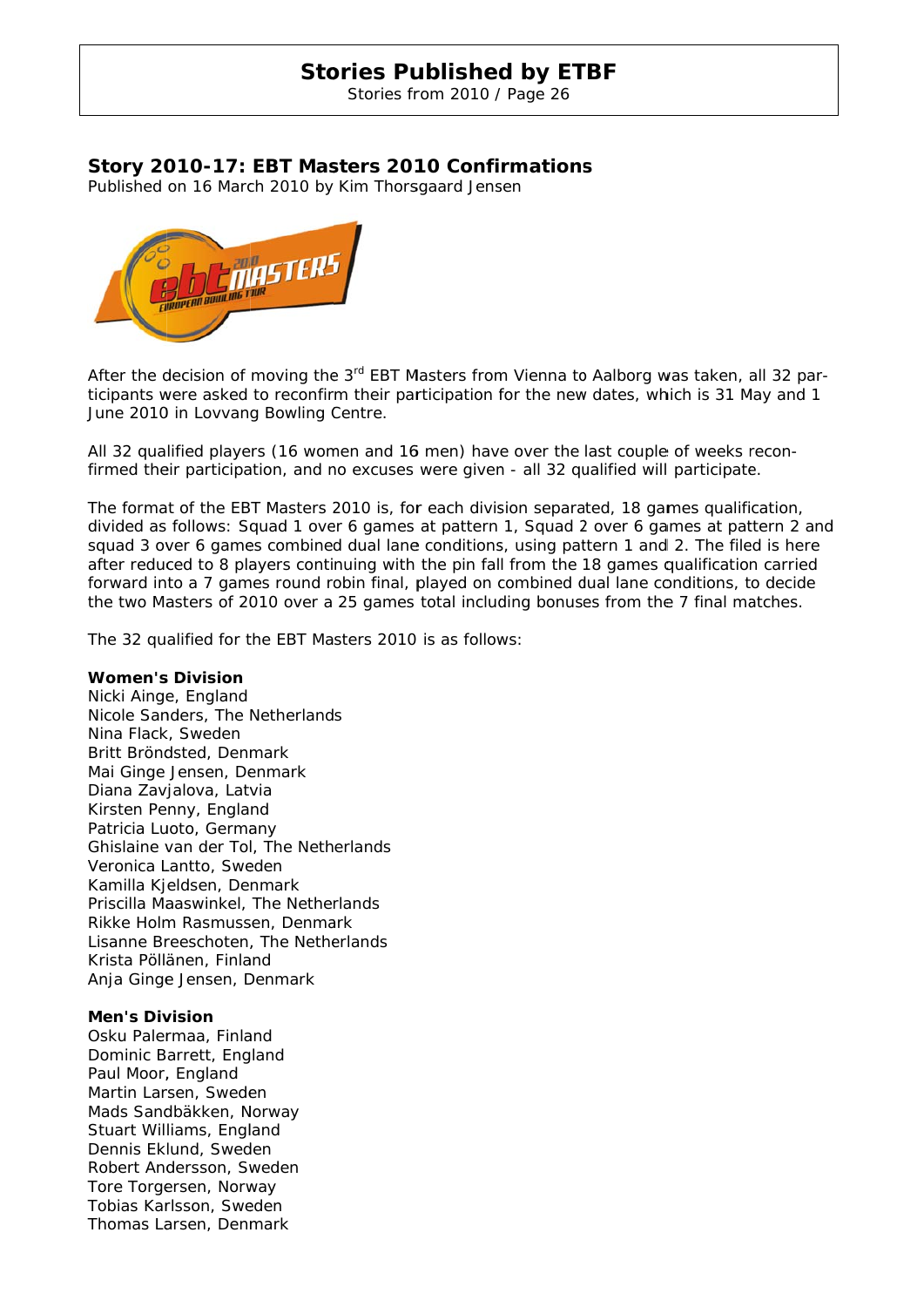Stories from 2010 / Page 27

Jesper Agerbo, Denmark Mathias Aarup, Sweden Peter Ljung, Sweden Pasi Uotila, Finland Gery Verbruggen, Belgium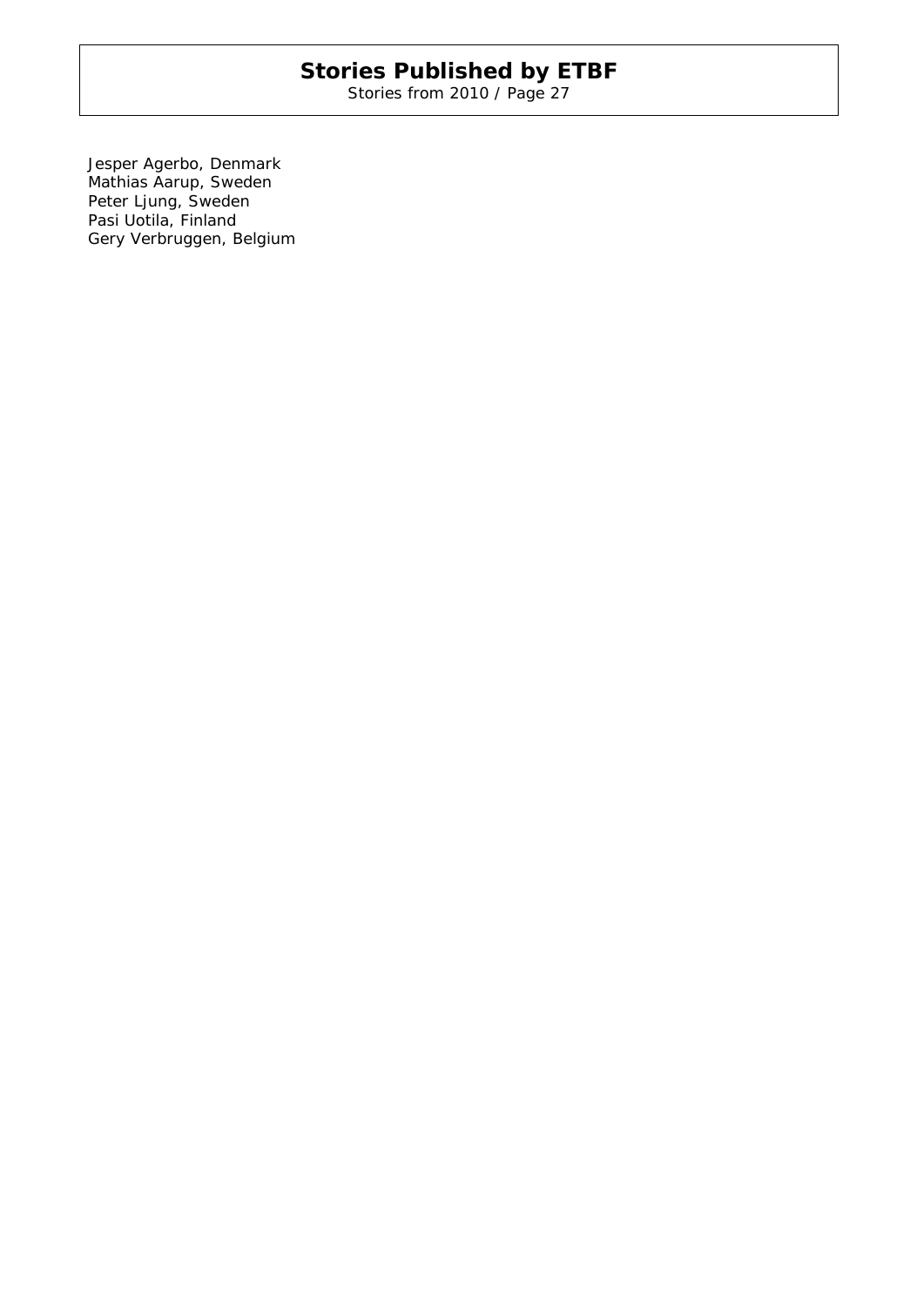Stories from 2010 / Page 28

# **Story 2010-18: EBT 2010-06**

Published on 21 March 2010 by Kim Thorsgaard Jensen



In the last years, the name Bolleby has primarily been connected to Kim, a young very talented Swedish player, often seen at medal podiums at European Youth Championships and indeed also in tour stop now and then.

Everyone knows that his father Ulf was one of the really big names for some decades ago, but Ulf is still a very good bowler and also a truth gentleman of the game. Besides that Ulf is also known for touring with his son and playing a number of the stops him selves.

Well, father Ulf still know how the roll the ball, which he proved in the best possible way by winning his first tour stop ever, when he defeated Magi Mats from Belgium 439 - 384 in the two games final (Step 6) of the Ebonite International Luxembourg Open 2010.

Ulf had a tremendous day at the lanes, since he in the forgoing matches of the 32 players match play pyramid defeated Nico Joris from Belgium 436 - 426 in Step 5, Peder Grimsen from Sweden 406 - 356 in Step 4, Jean-Marc Lebon from Belgium 427 - 361 in Step 3 and Oliver Leroy from Belgium 444 - 396 in Step 2.

Among the women, Marilyn Planchard from France became the highest ranked women in a tour stop for the third time in her career.

In both divisions, most of the top ranked players were missing, so nothing major changed in the top of the tour ranking.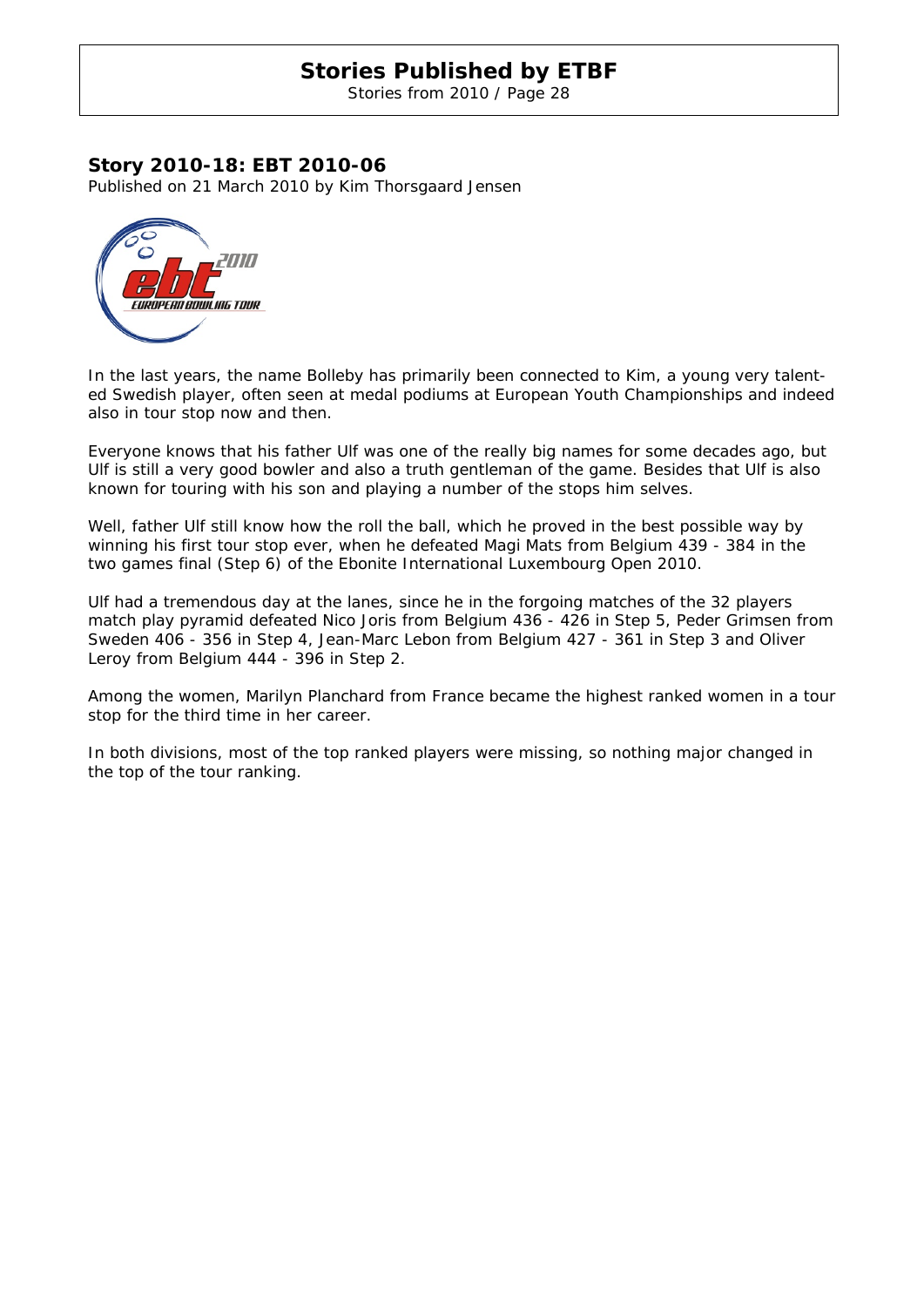Stories from 2010 / Page 29

# **Story 2010-19: Agreement ETBF - Special Olympics Europe/Eurasia**

Published on 26 March 2010 by Addie Ophelders

On 20 March 2010, the European Tenpin Bowling Federation (ETBF) signed an agreement with Special Olympics Europe/Eurasia (SO EE).



The agreement was signed in Valetta, Malta by the Managing Director of SO EE, Mrs. Mary Davis and the President of ETBF, Mr. Addie Ophelders (photo).

The ETBF proclaimed their unanimous support and affinity for Special Olympics Europe/Eurasia and all its bowling players, whose extraordinary courage, on and off the lanes, represent the true spirit of sportsmanship.

SO EE obtains the unanimous support of ETBF and conveys this to all their athletes and supporters, with the purpose of enhancing the sport of Bowling.

Through this partnership, we will endeavour to ensure that more

and more people, with intellectual disabilities, have the opportunity to enjoy and benefits of bowling.

Bowling is one of the 31 sports of which SO EE offers year round training and competitions. SO EE works with 500.000 athletes in 58 countries across Europe and Central Asia. Worldwide there are more than 3.2 million athletes with intellectual disabilities across 175 countries.

I am advising our 49 member federations in Europe to contact the SO organization in their respective countries and see how they can cooperate and help each other.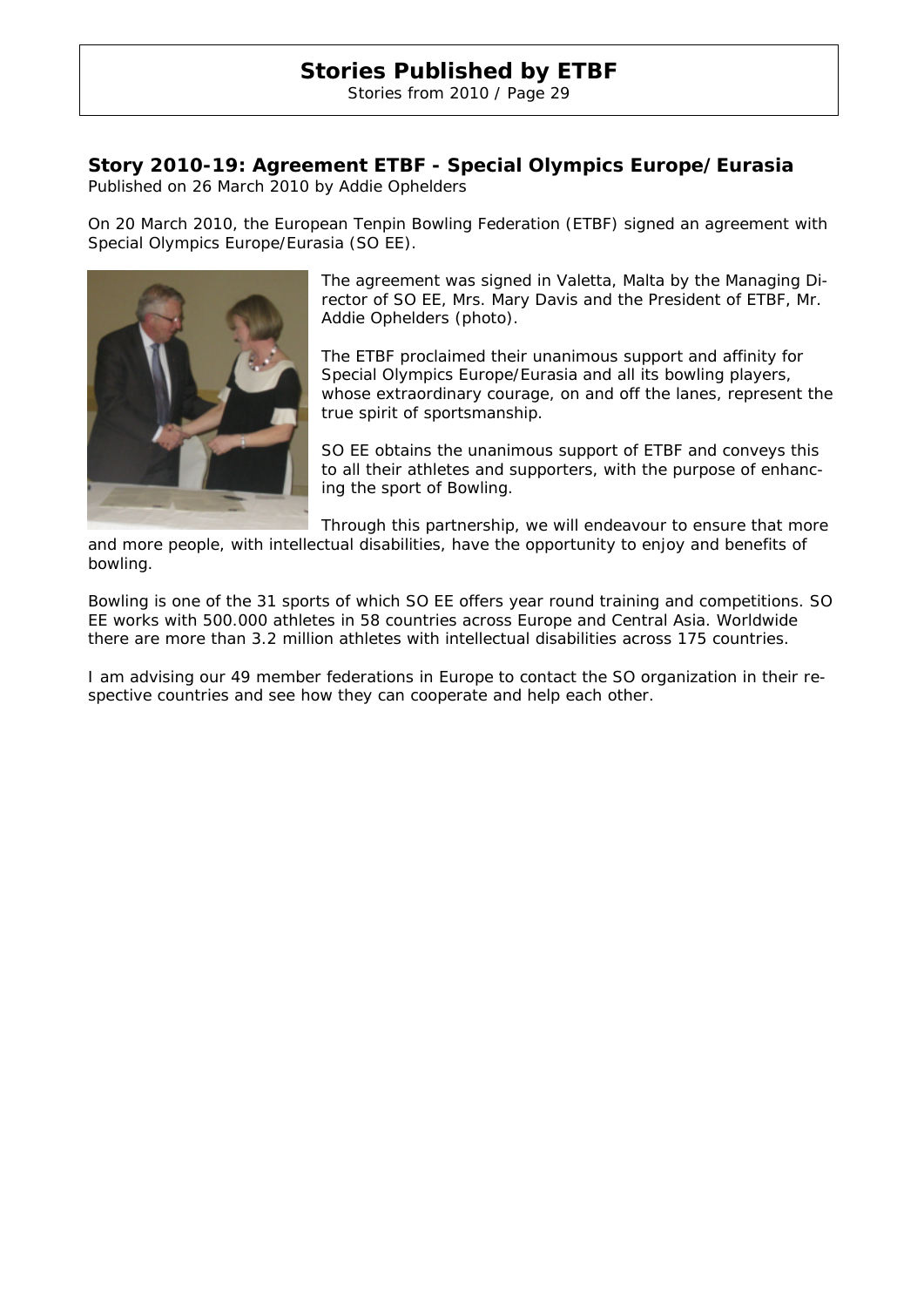Stories from 2010 / Page 30

# **Story 2010-20: EYC 2010 in France**

Published on 4 April 2010 by Kim Thorsgaard Jensen

The 23<sup>rd</sup> European Youth Championships was conducted in St. Maximin, which is situated a little North of Paris, France. The championships had a participation of 178 players, only 6 less than the 184 players taking part in the EYC 2009

Before the two Masters events, the gold medal competition in the championships seemed to be an overall Nordic affair, since Sweden had 5 titles, Finland 2 titles and Denmark 1 title. But Israel and Estonia, with their first ever won international medal, stood up and claimed the two Masters titles on Sunday 4 April in St. Maximin.

In the final of the girls division Shahaf Antin from Israel defeated Marija Tkachenko from Latvia 2-1 (171 - 235, 221 – 219 and 226 – 203), while Kert Truus from Estonia defeated Carsten W. Hansen from Denmark 2-1 (235-225, 191 – 224 and 300 – 186).

The perfect game made by Kert Truus was one of in total 4 perfect games made during the championship days. The other 3 was made by Jan Cepelak from Czech Republic, Patryk Preuss from Poland and Ulari Lees from Estonia.

Outside the title competition, Latvia shined with not less than 6 medals, of which 2 was silver medals and 4 were bronze medals.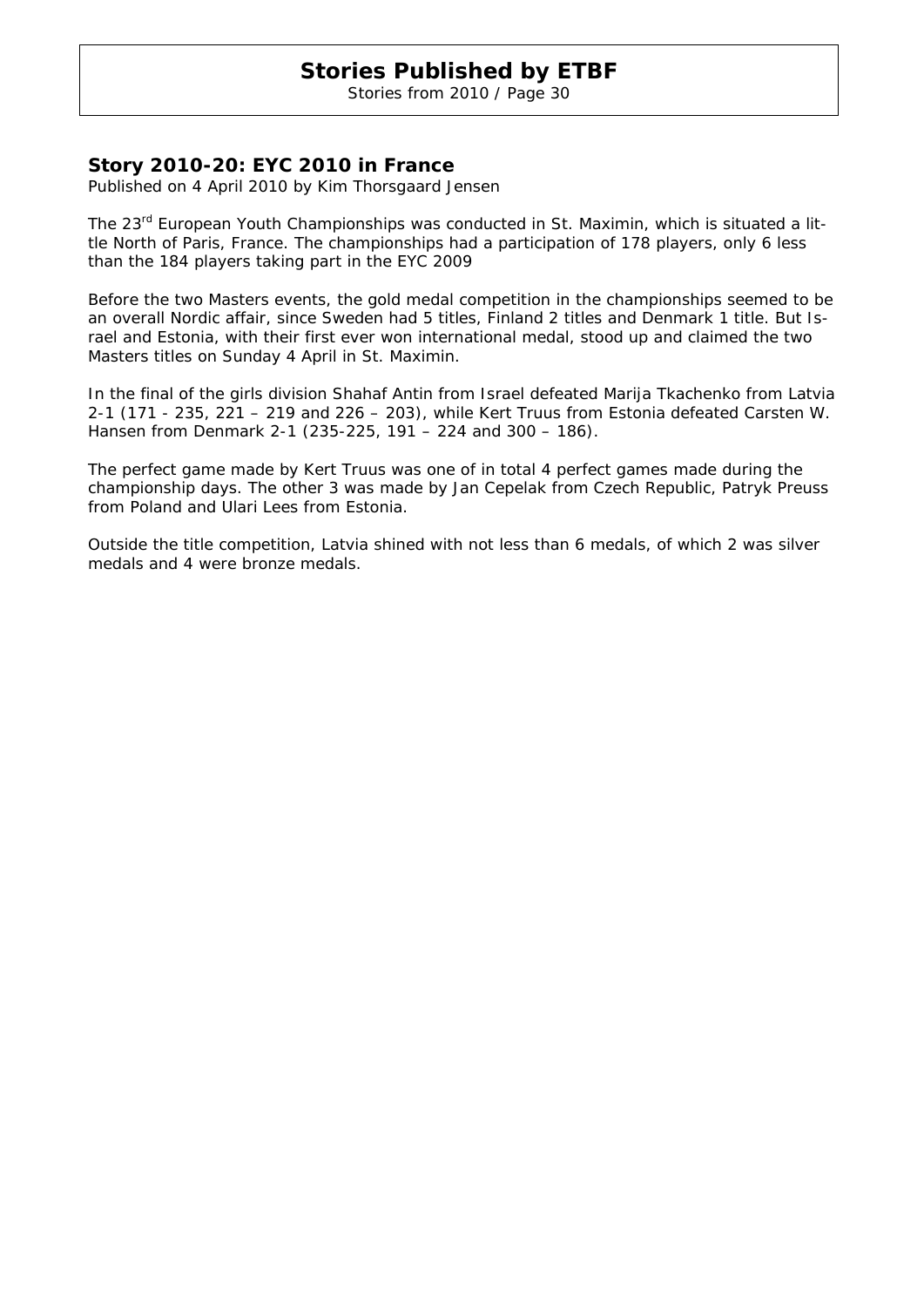Stories from 2010 / Page 31

# **Story 2010-21: EBT 2010-07**

Published on 21 April 2010 by Kim Thorsgaard Jensen



The organizer of Stop 07 in the European Bowling Tour 2010, the 4th Qubica/AMF Open in Ljubljana - Slovenia, was hurt twice because of flying.

First because the Airport in Ljubljana was closed during the tournament as a consequence of runway renovations; this caused some cancellations, since not all was rescheduled on flights to Maribor in the Northern part of Slovenia, but simply had no chance to fly to Slovenia.

Then the ash clouds over Europe prevented another group of players from coming, namely those expecting to arrive to Slovenia Thursday late or Friday during the tournament.

All in all a loss for the organizer of maybe 30 players which reduced the final filed to 126 players. Fortunately the organizer already has decided that the tournament will be organized again in 2011 despite the loss they had to face in 2010.

A number of international players, arriving with planes before the airspace was closed, left Ljubljana together with players driving to Ljubljana and found their way up through Europe in various ways. So far I am informed no one was stuck in Ljubljana because of flight problems, since all found alternatives.

Wendy Kok from the Netherlands had a fantastic tournament, which she played in a superior stile from start to goal.

In the one two games Semi Final, Osku Palermaa from Finland was defeated by Wendy Kok 515 vs. 450, while Gery Verbruggen from Belgium defeated Steve Jaros from USA 498 vs. 408. In the final Wendy Kok defeated Gery Verbruggen 435 vs. 410.

Wendy Kok became the highest ranked in the women's division for the 2nd time in her career, while it for Gery Verbruggen won his 11th highest ranked position over the tour history. Gery Verbruggen (4 times tour winner 2000-2003) shares the first position of players with highest stop rankings with Paul Moor from England (3 times tour winner 2004-2006).

The top of the 2010 ranking in the women's division remained unchanged the same, namely Nina Flack from Sweden in the lead with 320 points, followed by Cherie Shi Hua Tan from Singapore with 250 points and Tina Hulsch from Germany with 248 points at the following positions.

In the men's division, the triple tour winner 2008-2010, Osku Palermaa, overtook the lead with 329 points (80 points in Ljubljana), followed by Dominic Barrett from England with 325 points (not playing in Ljubljana) at position 2 and Gery Verbruggen with 270 points (100 points in Ljubljana) at position 3.

The top 4 players, holding a passport in a European country, will qualify for the two teams to represent ETBF in the 2nd Federations Cup, which will be played in July in Barcelona against teams from ABF and PABCON.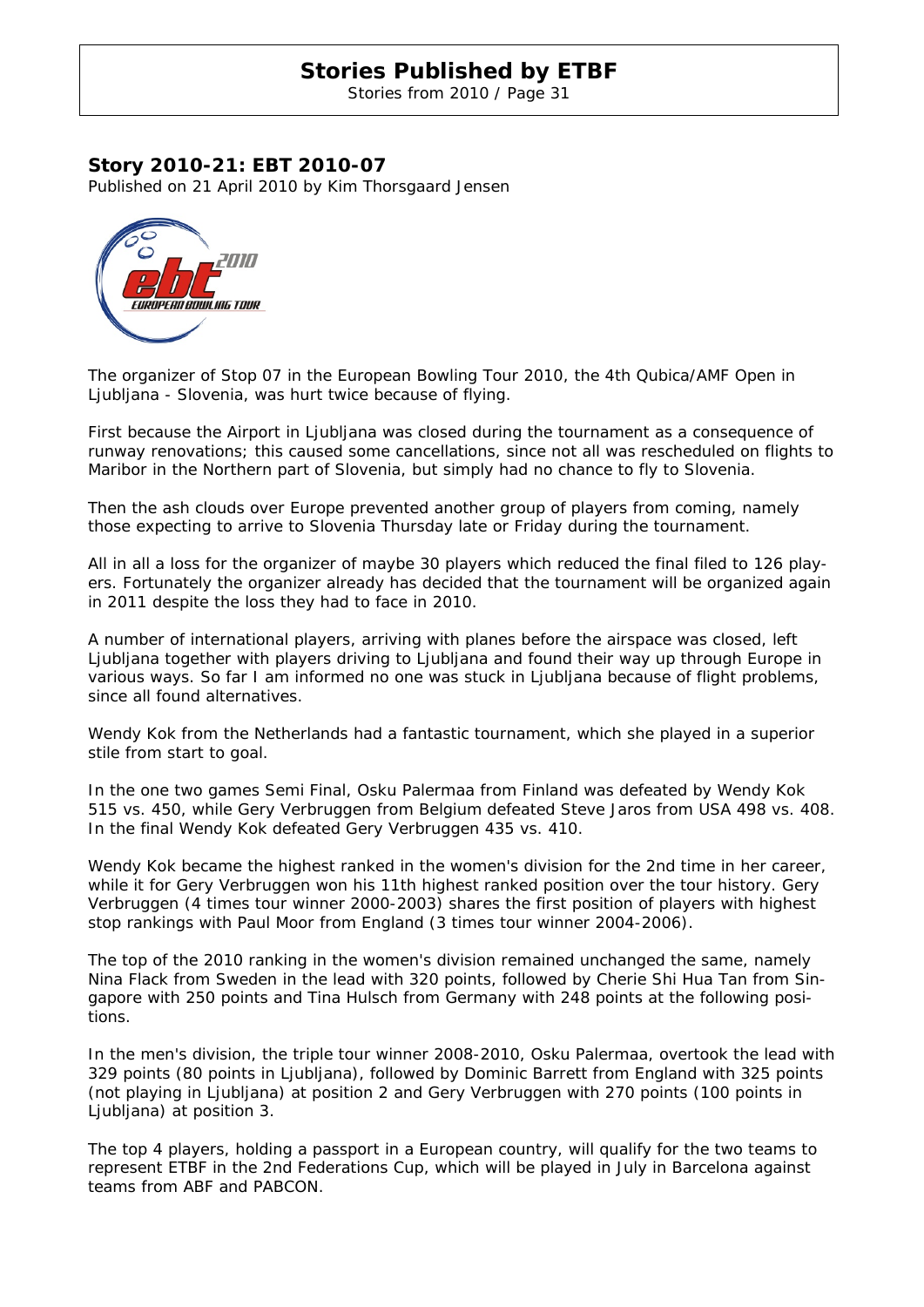Stories from 2010 / Page 32

The two teams will be picked after the next tour stop (the 7th Istanbul Bowling Open, to be conducted on 10-16 May in Timeout Bowling Centre). Before this stop, the standing for the team representations is as follows:

Women

- 1. Nina Flack, Sweden 320 points
- 2. Tina Hulsch, Germany 248 points
- 3. Nina Manninen, Finland 200 points
- 4. Diana Zavjalova, Latvia 190 points

-----------

5. Krista Pöllänen, Finland - 180 points (first just outside the team)

Men

- 1. Osku Palermaa, Finland 329 points
- 2. Dominic Barrett, England 325 points
- 3. Gery Verbruggen, Belgium 270 points
- 4. Mika Koivuniemi, Finland 268 points

-----------

5. Kimmo Lehtonen, Finland - 216 points (first just outside the team)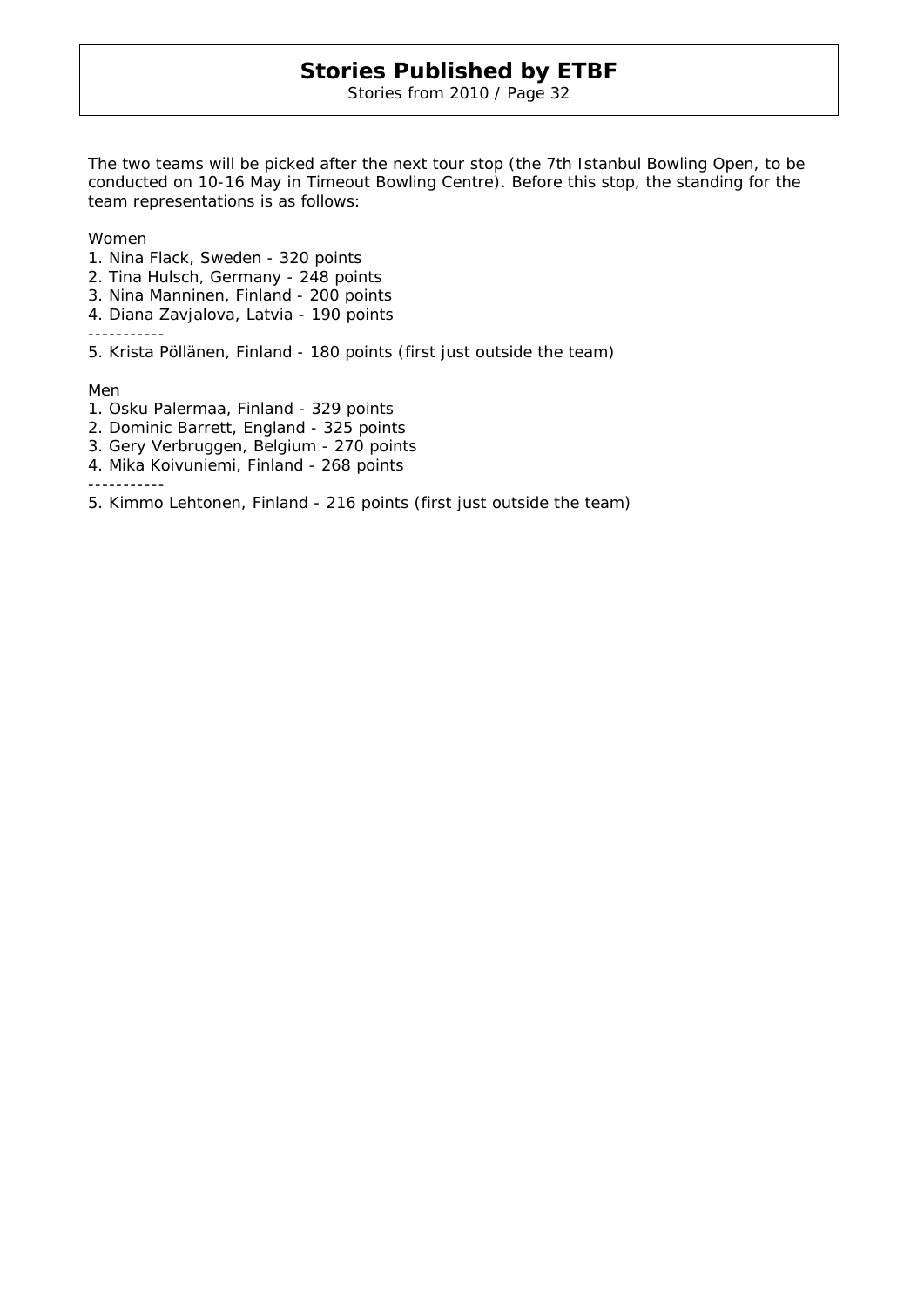Stories from 2010 / Page 33

# **Story 2010-22: EWC 2012 in Tilburg**

Published on 26 April 2010 by Kim Thorsgaard Jensen

Netherlands Bowling Federation has announced a changed location of the European Women Championships 2012. The championship moves from Eindhoven to Tilburg, where it will be conducted in the well-known Dolfijn Bowling, owned by Ronald Dol.

Dolfijn Bowling is internationally known for hosting the annual European Bowling Tour stop, the Hammer Bronzen Schietspoel Tournament.

The period of the European Women Championships 2012 is unchanged 7-17 June 2012.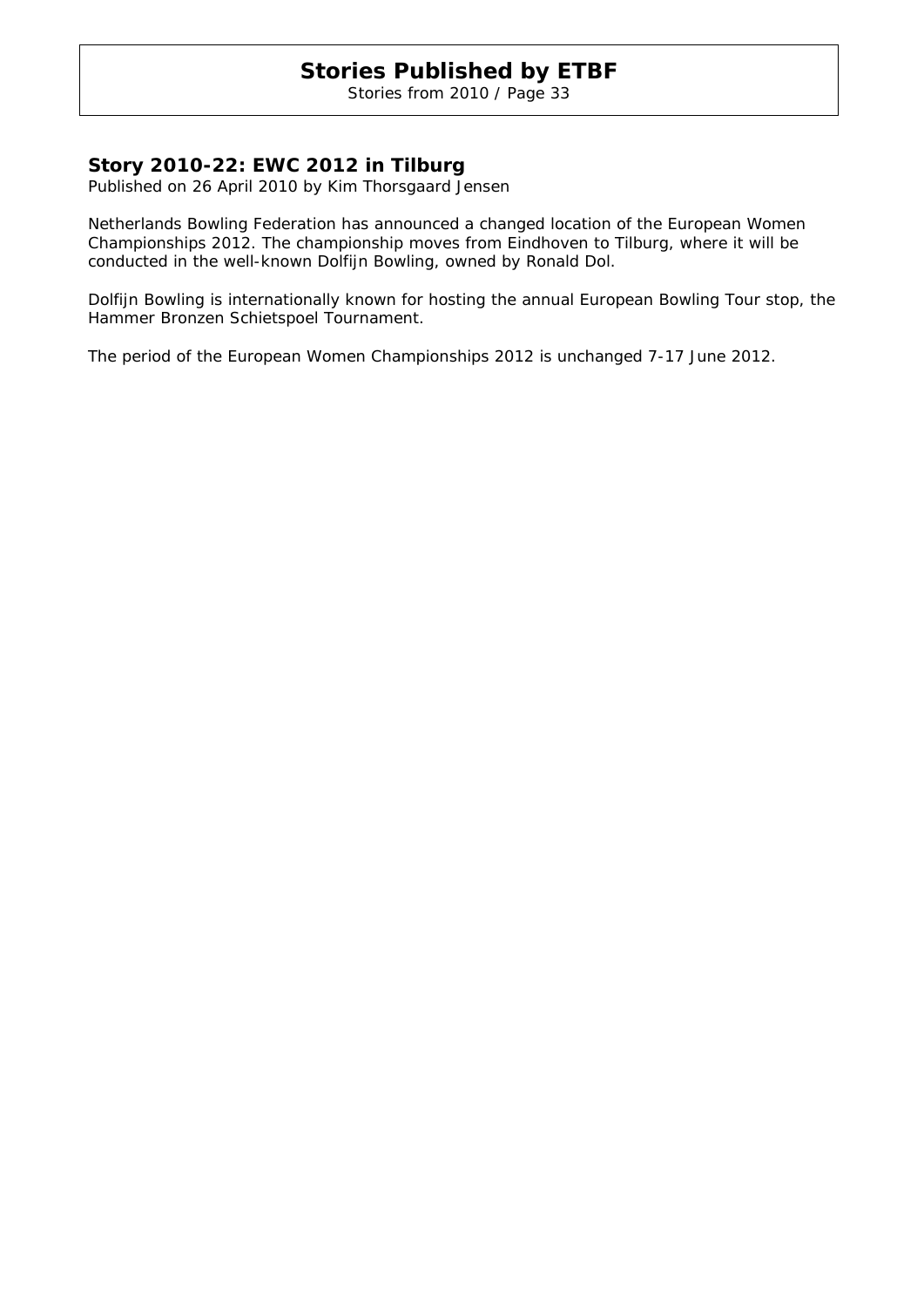Stories from 2010 / Page 34

# **Story 2010-23: EBT 2010-08**

Published on 17 May 2010 by Kim Thorsgaard Jensen



Mika Koivuniemi from Finland took over the lead of the men's division and Nina Flack kept the leading position of the women's division of the European Bowling Tour 2010, when the 8th stop of the tour, the 7th Istanbul Bowling Open, was conducted in Istanbul mid-May in the always very friendly and hospitable Time Out Bowling Centre.

Mika Koivuniemi won his second tour title in the 2010 season when he defeated the surprise of the tournament, Mykhaylo Kalika from Ukraine, 548 (258+290) vs. 424 (208+216) in the two games final.

In the one Semi Final Mika Koivuniemi defeated Nina Flack 527 (268 + 259) vs. 448 (184+264), while Mykhaylo Kalika from Ukraine defeated Sweden's Rebecka Larsen Jr. 502 (255+247) vs. 467 (255+212) in the other Semi Final.

Rebecka Larsen Jr. was ranked highest among the women for the first time in her career.

Mika Koivuniemi is leading the men's division with 418 points (150 points in Istanbul) in front of Dominic Barrett from England with 400 points (75 points in Istanbul) and Osku Palermaa from Finland with 374 points (45 points in Istanbul).

Nina Flack is leading the women's division with 440 points (120 points in Istanbul) in front of Tina Hulsch from Germany with 353 points (105 points in Istanbul) and two other Swedish players both with 265 points, namely Rebecka Larsen Jr. (150 points in Istanbul) and Joline Persson-Planefors (90 points in Istanbul).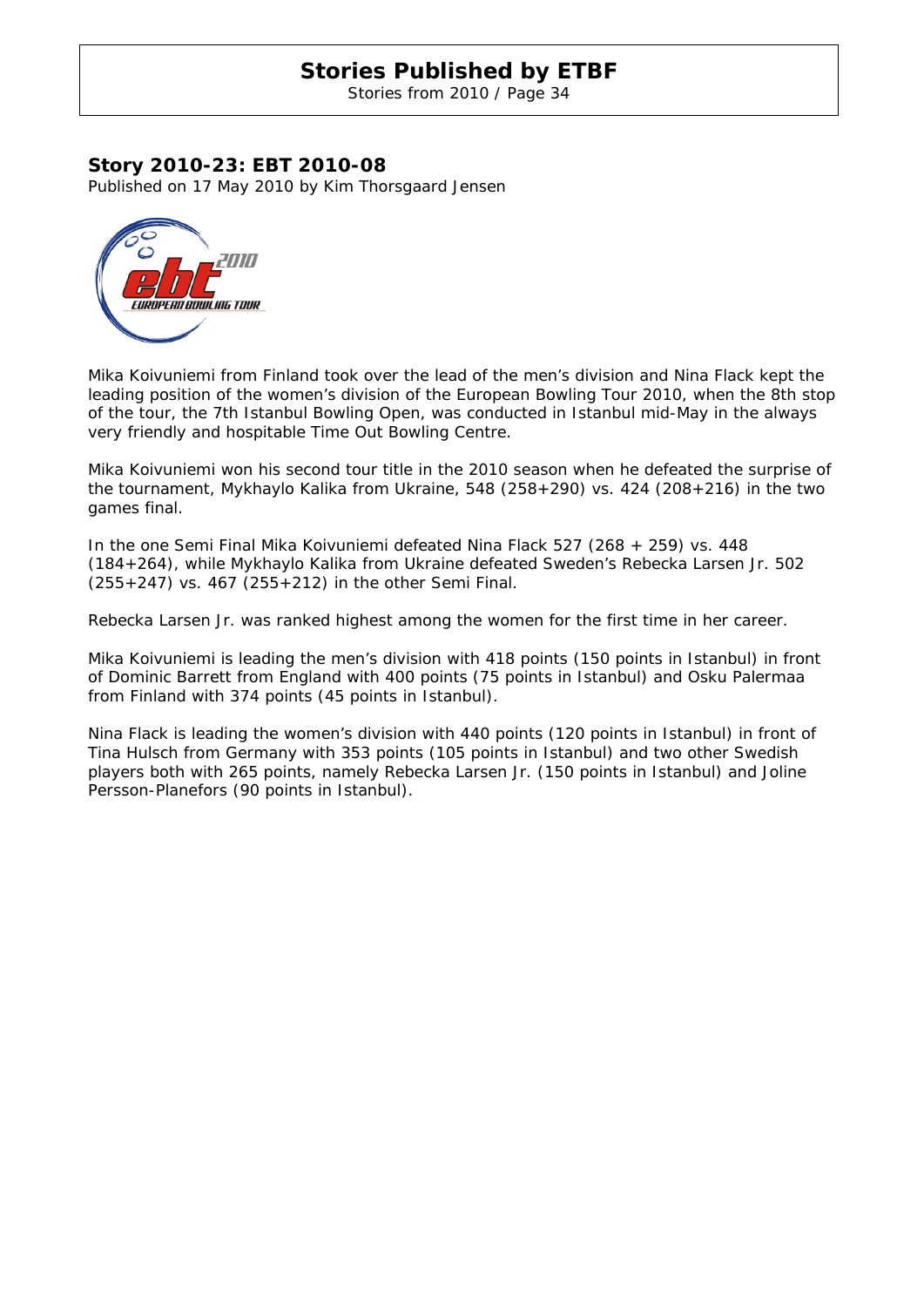Stories from 2010 / Page 35

# **Story 2010-24: European teams for Barcelona**

Published on 17 May 2010 by Kim Thorsgaard Jensen

The conclusion of Stop 08 in the European Bowling Tour 2010, the  $7<sup>th</sup>$  Istanbul Bowling Open, marked the end of the qualification for the two teams, which will represent Europe in the II Federation Tenpin Bowling Cup 2010.

### **The following 4 women will represent Europe:**

Nina Flack, Sweden Tina Hulsch, Germany Joline Persson-Planefors, Sweden Rebecka Larsen Jr., Sweden

### **The following 4 men will represent Europe:**

Mika Koivuniemi, Finland Dominic Barrett, England Osku Palermaa, Finland Gery Verbruggen, Belgium

Congratulations to the 8 players.

The II Federation Tenpin Bowling Cup 2010 will be hosted by the Catalan Bowling Federation on 12-14 July in conjunction with the EBT 2010 Stop 12, the 32 Trofeu Internacional Ciutat de Barcelona.

There will be 7 disciplines in the tournament, namely singles women, singles men, doubles women, doubles men, all event women, all event men and mixed team of five - bakers style, which will be televised at Eurosport 2.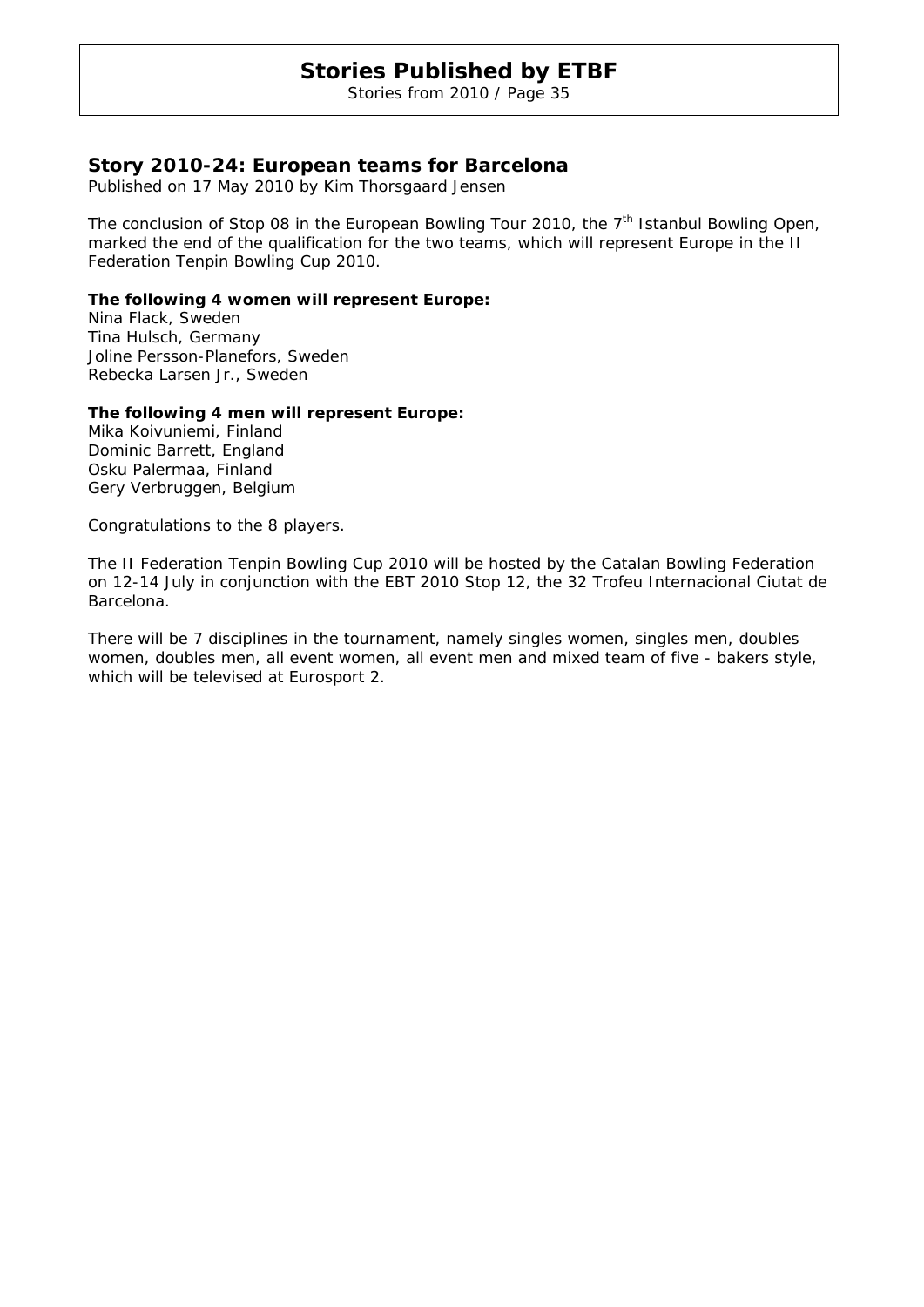Stories from 2010 / Page 36

# **Story 2010-25: EMC 2012 to Austria**

Published on 19 May 2010 by Kim Thorsgaard Jensen

The ETBF Presidium has decided to award the hosting of the European Men Championships 2012 to Austria.

The championships will be conducted on 16-26 August 2012 in Plus Halle, Vienna.

The EMC 2012 will for the men, just as the EWC 2012 in The Netherlands will for the women, include a qualification competition for the Combined World Championships 2013.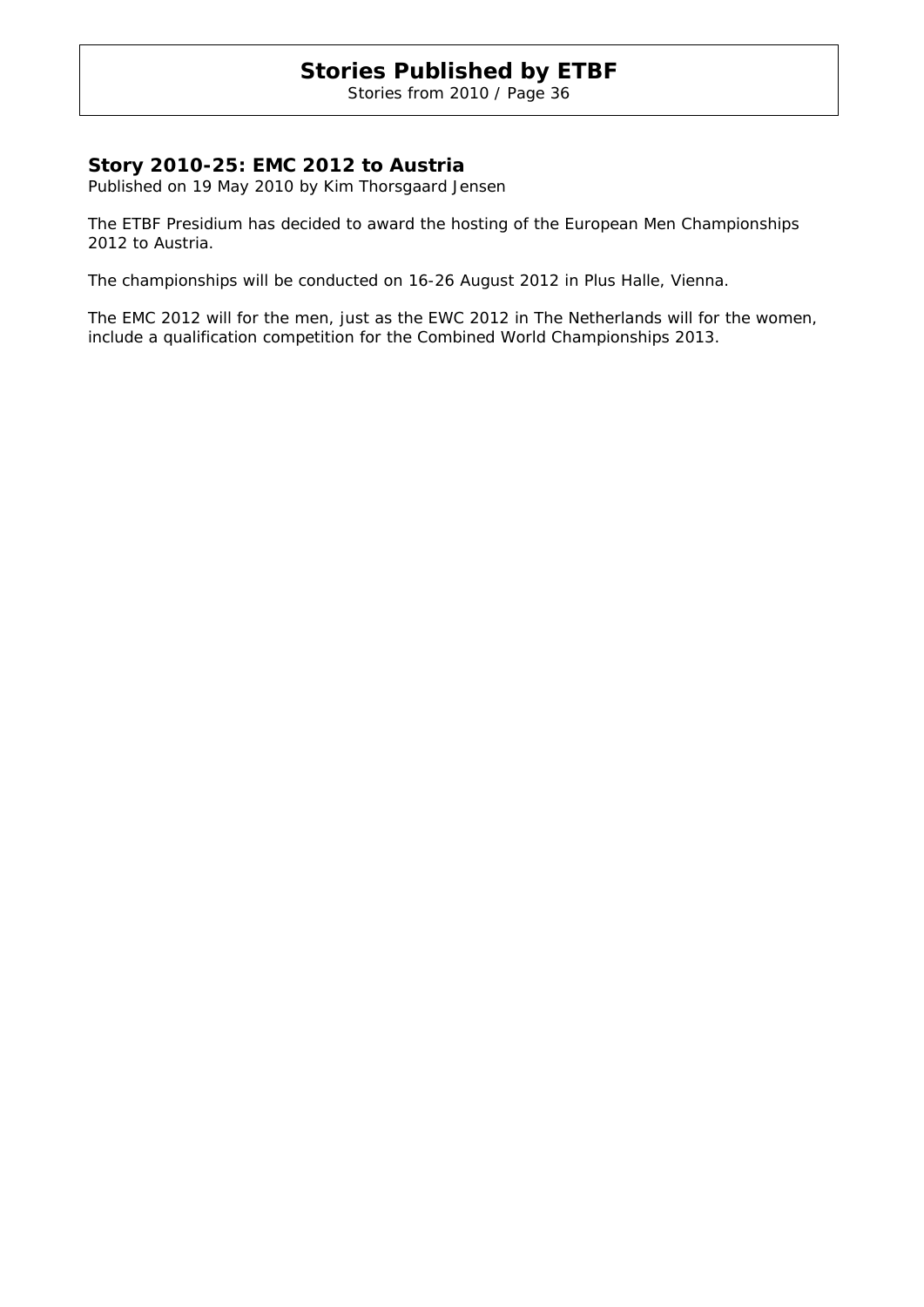Stories from 2010 / Page 37

### **Story 2010-26: Commonwealth in Malaysia**

Published on 21 May 2010 by Lynne Clay

The combination of an experienced team of international tournament organisers, and a proven venue that hosted bowling's historic participation in the Commonwealth Games in 1998 has led to the success of Malaysia's bid for the V Commonwealth Tenpin Bowling Championship.

In partnership with the Ministry of Youth & Sports Malaysia, the MTBC will host the fifth of a series of biennial Championships, beginning in Scotland in 2002, and since staged in Cyprus, Australia and Northern Ireland. The V CTBC is scheduled to run from Saturday, 19 February to Sunday, 27 February 2011 in the Malaysian capital of Kuala Lumpur.

With valuable commercial support from the official hotels (Sunway Lagoon Resort and Sunway Pyramid Tower) and the 48-lane Sunway Megalanes bowling centre, the MTBC Organising Committee is gearing up to present a five-star event that will attract participants from Commonwealth nations across the world.

"The most recent Championship held in Belfast in November 2008 set an impressive benchmark - one that nevertheless I'm sure the MTBC will be aiming to exceed in KL," said CTBF President Julian Pace-Bonello from Malta when announcing the successful bid. "The CTBF was formed with the specific goal of staging highly visible, well-organised international events that will ultimately meld into the official Commonwealth Games program, and I'm confident that Sidney Tung and his team will present a memorable tournament on our behalf," he added.

Sunway Megalanes is situated in the heart of a thriving integrated resort and shopping complex in Petaling Jaya, providing easy access to unparalleled recreational and shopping facilities for bowlers, officials and supporters.

The V Commonwealth Tenpin Bowling Championship is expected to attract teams from up to 20 Commonwealth nations. Full details of the Championship schedule, host centre, transport/ accommodation arrangements and a link to the dedicated Championship website will be included in the first of a series of Bulletins that will be published shortly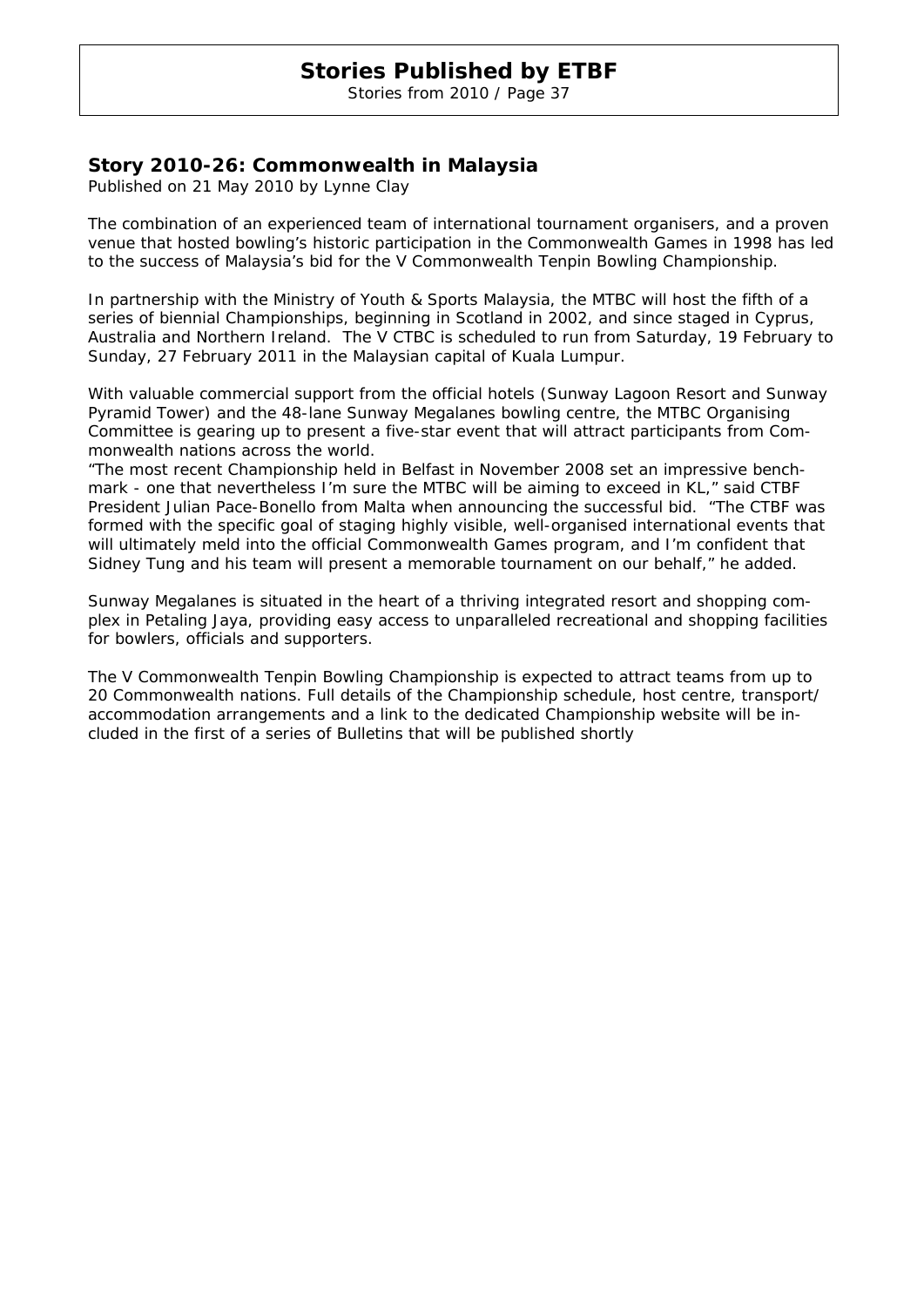Stories from 2010 / Page 38

### **Story 2010-27: English Open changes**

Published on 26 May 2010 by Kim Thorsgaard Jensen

The organizer of Stop 18 in the European Bowling Tour 2010, the Ebonite English Open, has decided to move the tournament from its December spot to 17-21 November 2010.

The organizer also announces a changed format, where more players can earn buys into later final stages and furthermore a 5 person stepladder final is introduced.

The prize pool is unchanged, but a number of prizes are at various stages adjusted to match with the changed format.

Finally the organizer announces the stepladder final, both to be broadcasted at Sky Sports and Internet streamed.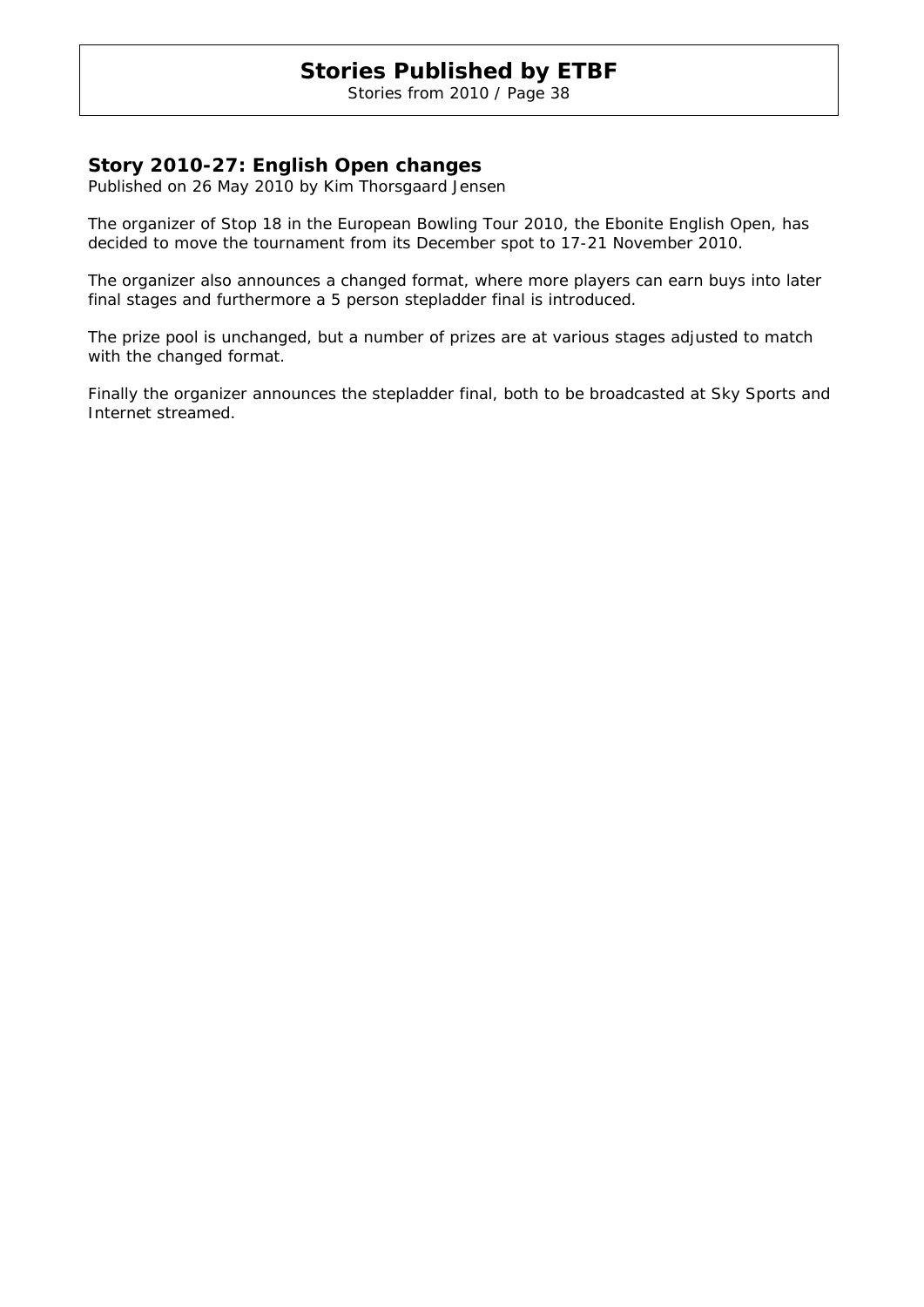Stories from 2010 / Page 39

### **Story 2010-28: EBT 2010-09**

Published on 31 May 2010 by Kim Thorsgaard Jensen



Dominic Barrett from England went back into the leading position of the European Bowling Tour 2010, when he defeated Finland's Petteri Salonen 460 (201+259) vs. 445 (204+241) in the two games final of Bowltech Aalborg International 2010, the 9th stop of the EBT 2009.

In the foregoing Semi Finals, Dominic Barrett defeated Norway's Mads Sandbäkken 440 (223+217) vs. 413 (188+225), while Petteri Salonen defeated the local favourite Jesper Agerbo 404 (212+192) vs. 404 (190+214).

The Semi Final Salonen-Agerbo became a very unusual affair, as the games went on, since Agerbo picked 4 splits in the first game and was a few millimetres from picking another, since Agerbo sat a split in the 10th frame of the 2nd game, which opened the door for Salonen to tie the match and since the shots in the one shot roll-off became as small as 6 to Agerbo and 7 to Salonen before the match finally could be determined with Salonen as the winner.

Dominic Barrett is leading the men's division of the EBT 2010 with 550 points (150 in Aalborg) in front of Mika Koivuniemi from Finland with 460 points (42 points in Aalborg) at position 2 and Osku Palermaa from Finland with 398 points (24 points in Aalborg) at position 3.

Nina Flack from Sweden kept the leading position of the women's division of the EBT 2010 with 452 points (12 points in Aalborg) in front of Tina Hulsch from Germany with 353 points (not attended in Aalborg) at position 2 and Rebecka Larsen Jr. from Sweden with 325 points (60 points in Aalborg) at position 3.

Kamilla Kjeldsen became, from a position 5 in the tournament, the highest ranked women in the tournament and for the 9th time in her career, while Barrett was highest ranked among the men for the 5th time in his career.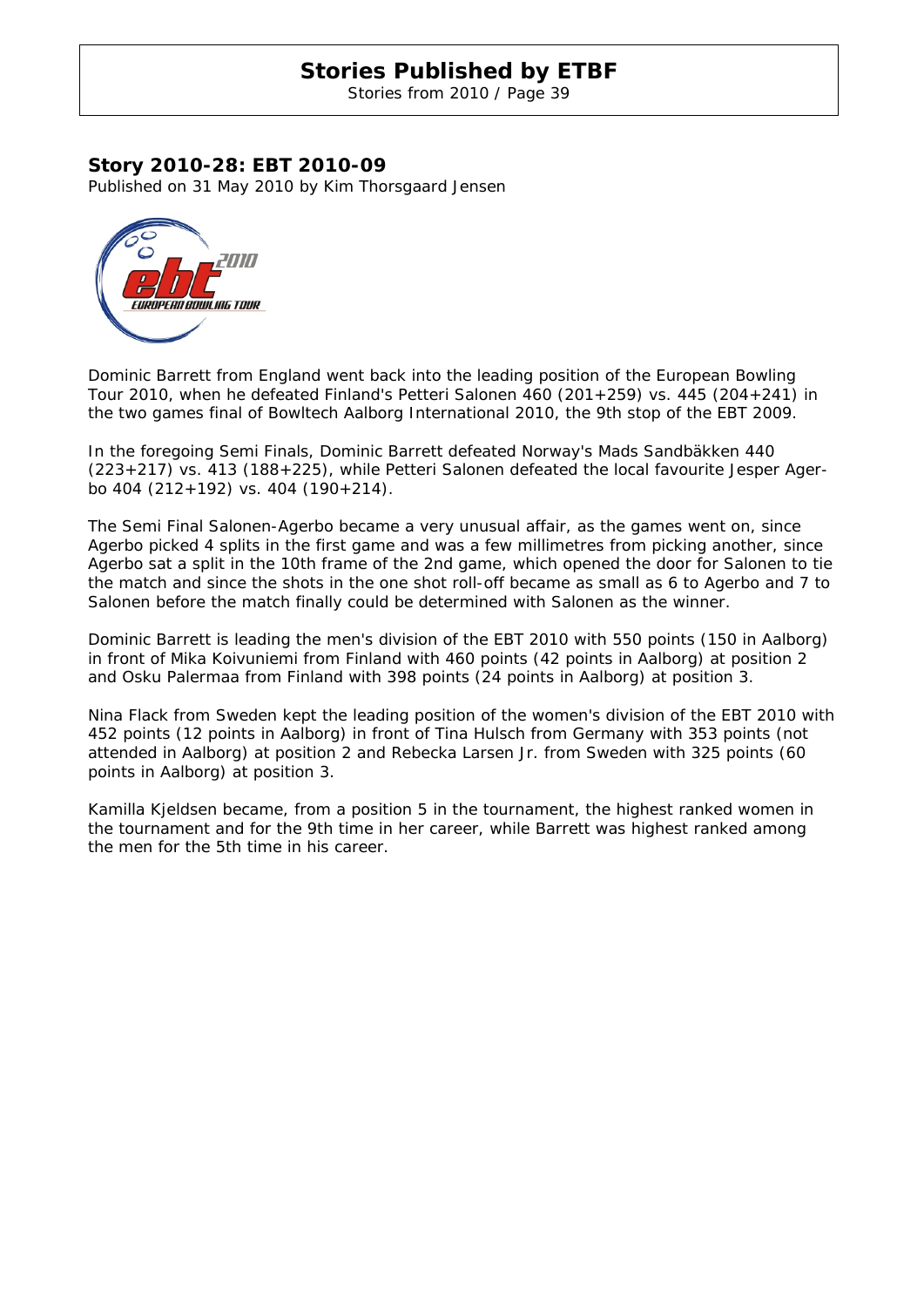Stories from 2010 / Page 40

### **Story 2010-29: EBT Masters 2010**

Published on 2 June 2010 by Kim Thorsgaard Jensen



Kamilla Kjeldsen from Denmark, one of the leading athletes in the women's division of the European Bowling Tour since its beginning in 2000, did it again.

Kamilla Kjeldsen earned the European Bowling Tour title in 2000 and 2003 and in the later years of the tour, Kjeldsen have dominated the final of the European Bowling Tour, the EBT Masters, which she won both in its first edition in 2008 and in its second edition in 2009.

Yesterday in Aalborg, where the 3rd edition of the EBT Masters was concluded with the top 8 round robin for men and the top 8 round robin for women, Kamilla Kjeldsen was crowned as a real queen of the EBT Masters after her third consecutive title in a row and still the only women having earned an EBT masters title so far.

Kamilla Kjeldsen won by a total of 5504 pins and points over 25 games, in front of her fellow countrywomen Mai Ginge Jensen with 5470 pins and points and Patricia Luoto from Germany with 5315 pins and points at the following positions.

The men's division was dominated by Sweden's Robert Andersson, who are playing many good tournaments over the season, but whom have missed a title for a longer period, since he earned the title in a superior style by a total of 5735 pins and points in front of Tore Torgersen from Norway with 5610 pins and points and Thomas Larsen from Denmark with 5535 pins and points at the following positions.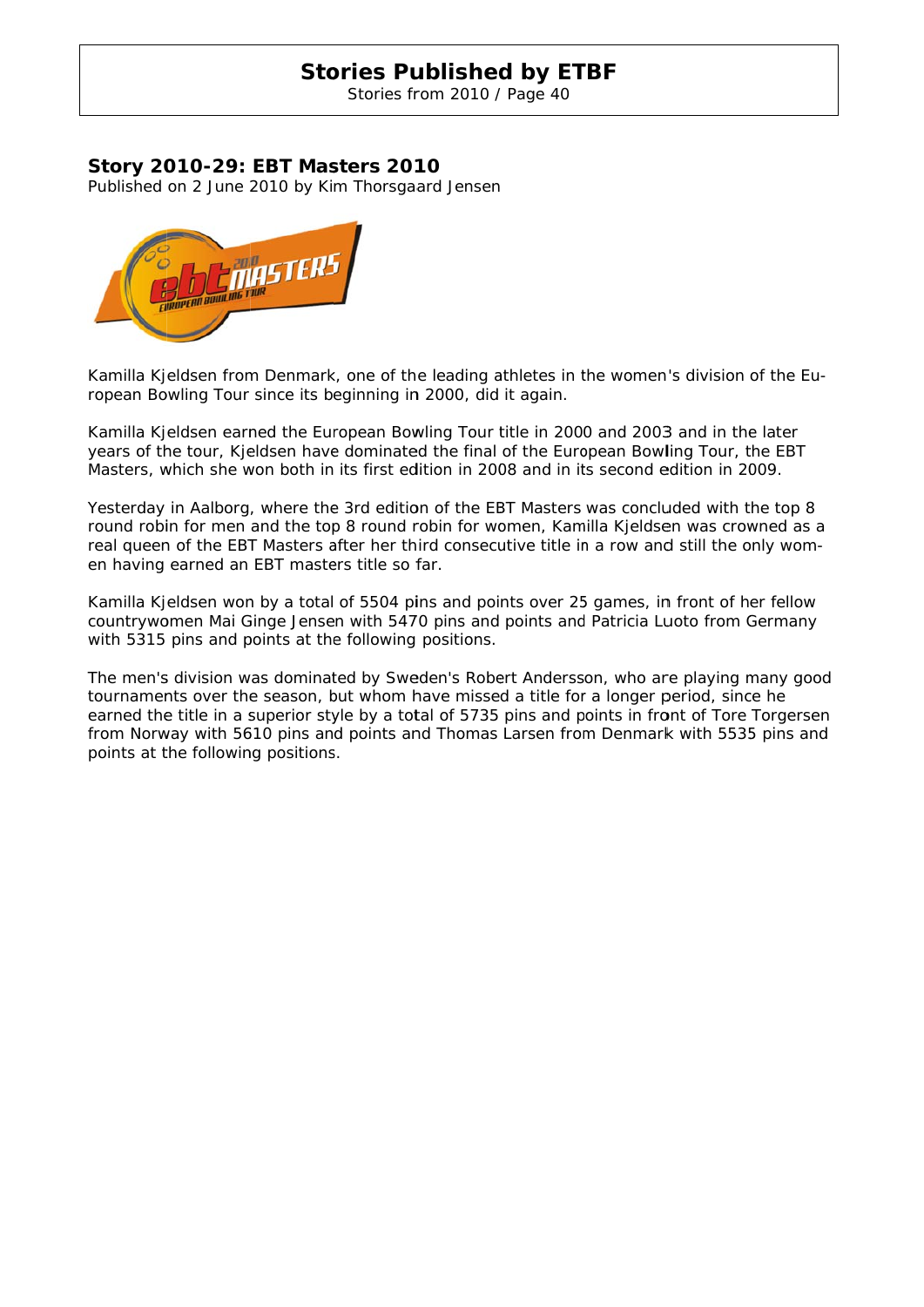Stories from 2010 / Page 41

### **Story 2010-30: Presentation of the EBT 2011**

Published on 19 June 2010 by Kim Thorsgaard Jensen



It is a pleasure for the ETBF Presidium to present the European Bowling Tour 2011, which is the 12th edition of the tour.

A list of tournaments is presented below, while detailed information of each stop is available in the Tournament Calendar.

Also in 2011, there will be four categories in the tour, namely EBT Platinum (minimum 100.000 € prize fund), EBT Gold (minimum 60.000 € prize fund), EBT Silver (minimum 40.000 € prize fund) and EBT Satellite (minimum 20.000  $\epsilon$  prize fund).

As much as 18 of the 19 tournaments included in the EBT 2010 are also included in the EBT 2011, while only the tournament in Luxembourg (Satellite) won't appear again in 2011.

In addition to the 18 existing tournaments, we are able to present 4 new EBT Satellite's; which is Odense International (Denmark), Viborg International 2011 (Denmark), Chandra Open 2011 (Netherlands) and Norwegian Open 2011 (Norway). Norwegian Open presents a comeback after a three years break and four previous appearances in the years 2004-2007.

The EBT 2011 consists of 1 platinum tournament and 21 tournaments divided equally between 7 gold tournaments, 7 silver tournaments and 7 satellite tournaments.

The first stop in the tour is, as always, Brunswick Ballmaster Open in Helsinki, rich of traditions and the only tournament adopted in all 12 tours. Ballmaster presents the second highest international prize pool of 90.000  $\epsilon$ , while the last stop of the tour (since 2007), Qatar Bowling Open, with its platinum status presents the highest prize pool of 120.000  $\epsilon$ . The total prize fund in the EBT 2011, including tour prize money, will be approximately 1.160.000 €; an average prize fund of approximately 51.000 € per stop.

It is very satisfying for the ETBF Presidium, in perspective of a European economy still in troubled waters, to be able to present another great European Bowling Tour, even including a record number of stops.

The 16 highest ranked women and the 16 highest ranked men, by the conclusion of the EBT 2011, will qualify for the 5th EBT Masters, which will be hosted by the organizer of the 3rd Dream Bowl Palace Open in Munich on 30 April and 1 May 2012.

The final of the ongoing EBT 2010, the 4th EBT Masters, will be hosted by the organizer of the 5th Qubica/AMF Open in Ljubljana, Slovenia on 11-12 April 2011.

### **Tournaments in the EBT 2011:**

01 / 01.01-09.01: Brunswick Ballmaster Open in Finland (Gold) 02 / 14.02-20.02: 5th Internat. Wroclaw Open by Hammer in Poland (Satellite) 03 / 27.02-06.03: Hammer Bronzen Schietspoel Tour. 2011 in Netherlands (Silver) 04 / 04.03-13.03: Brunswick Euro Challenge in France (Gold) 05 / 15.03-20.03: IX Catalonia Open - Trofeu Galasa in Catalonia (Silver) 06 / 30.03-03.04: 2nd Track Dream-Bowl Palace Open 2011 in Germany (Silver)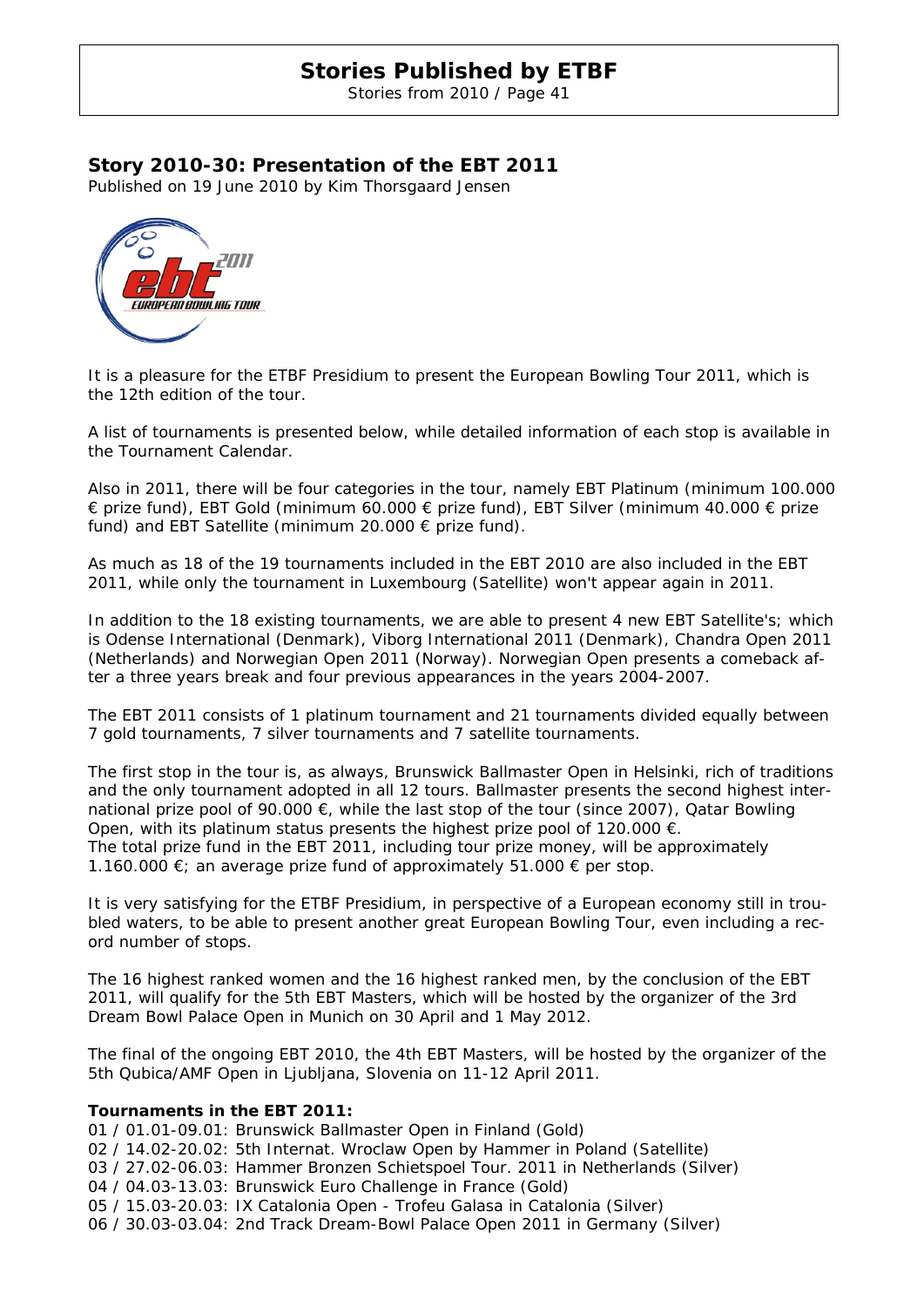Stories from 2010 / Page 42

07 / 05.04-10.04: 5th Qubica/AMF Open 2011 in Slovenia (Silver) 08 / 07.05-15.05: 8th Istanbul Bowling Open in Turkey (Gold) 09 / 22.05-29.05: Bowltech Aalborg International 2011 in Denmark (Gold) 10 / 29.05-05.06: Odense International in Denmark (Satellite) 11 / 02.07-10.07: 7th San Marino Open in San Marino (Gold) 12 / 12.07-17.07: 33 Trofeu Internacional Ciutat de Barcelona in Catalonia (Gold) 13 / 30.07-07.08: Viborg International 2011 in Denmark (Satellite) 14 / 05.08-14.08: Norwegian Open 2011 in Norway (Satellite) 15 / 22.08-28.08: BNC Open in Slovakia (Silver) 16 / 13.09-18.09: 2nd Pavlovskiy Posad Open in Russia (Satellite) 17 / 19.09-25.09: Chandra Open 2011 in Netherlands (Satellite) 18 / 27.09-02.10: 9th Columbia 300 Vienna Open in Austria (Gold) 19 / 08.10-16.10: Lahti Open in Finland (Silver) 20 / 05.11-13.11: 2nd Torneo Internazionale di Roma in Italy (Satellite) 21 / 16.11-20.11: English Open in England (Silver) 22 / 09.12-17.12: Qatar Bowling Open in Qatar (Platinum)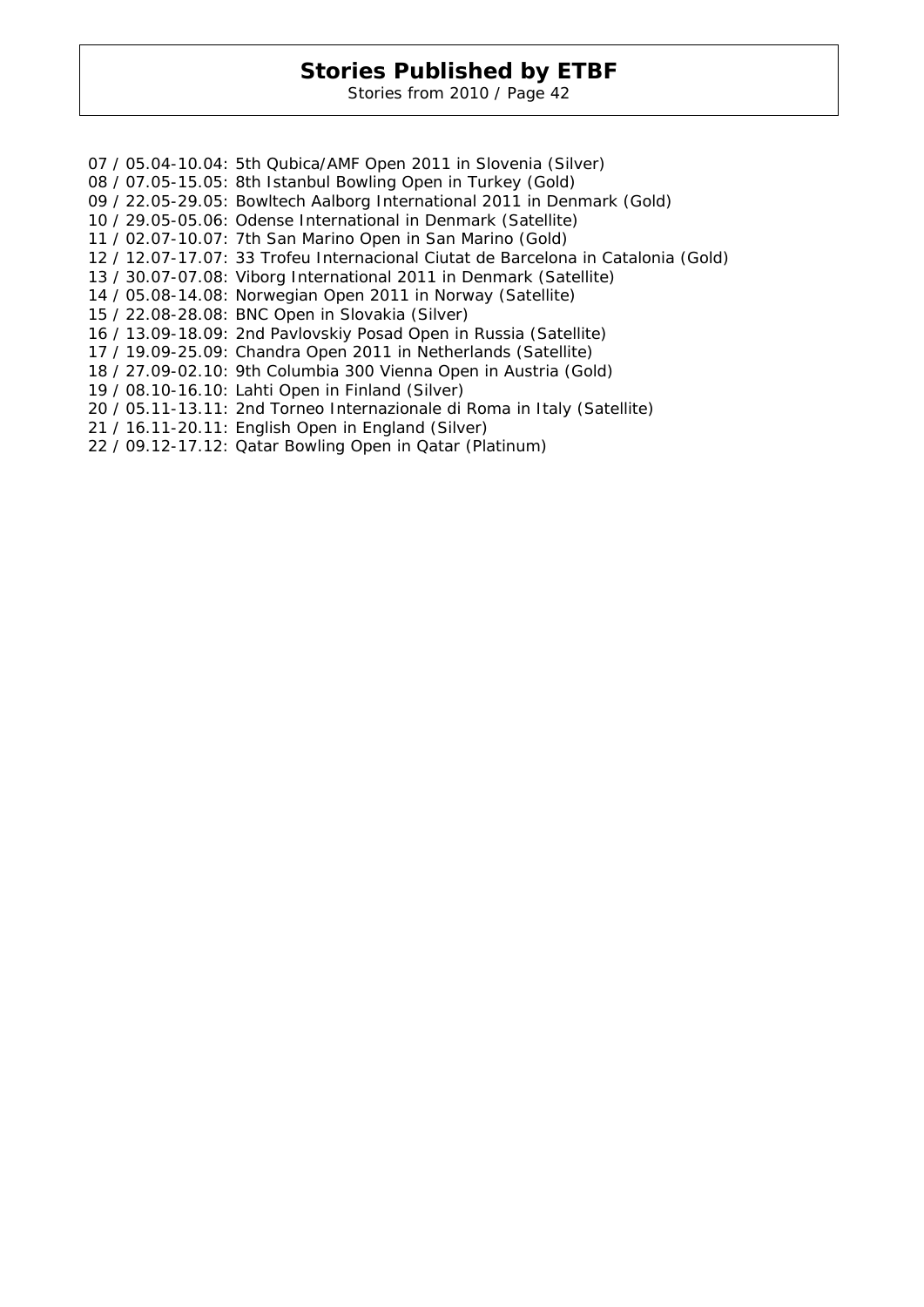Stories from 2010 / Page 43

### **Story 2010-31: EWC 2012 in Riga**

Published on 19 June 2010 by Kim Thorsgaard Jensen

Krista Pöllänen from Finland won the Masters event of the European Women Championships, concluded for some moments ago in the Latvian capital Riga.

Pöllänen won 2-1 in the best of three games final (215-194, 200-215 and 249-214) over the young and very talented Swedish player Sandra Andersson, who just last year in the European Youth Championships in Malmoe took 3 bronze medals.

In the Semi Finals of the Masters, Krista Pöllänen defeated the three times winner of the EBT Masters, Kamilla Kjeldsen from Denmark, 2-0 (199-171 and 192-187), while Sandra Andersson defeated Hayley White from England 2-0 (237-208 and 189-180).

The four other titles were divided between Sweden 1 (doubles), England 1 (trios) and Denmark 2 (team and all event).

Nina Flack and Helén Johnsson from Sweden, defending doubles champions from the EWC 2008 in Denmark, won their second consecutive doubles title after a 399-352 win in the one game final over England, represented by Hayley White and Lisa John.

England came back in the trio's event, where Nicki Ainge, the winner of the European Bowling Tour 2009, joined Hayley White and Lisa John to defeat The Netherlands, represented by Lisanne Breeschoten, Ghislaine van der Tol and Priscilla Maaswinkel 674-647 in the Final.

Friday 18 June became the golden day for the Danish team, since not less than two gold and one silver medal was won on the same day.

In the middle of the day, the All Event title came into the procession of Rikke Holm Rasmussen, since claimed her title with a total of 5466 over the 24 games, only 18 pins in front of her team colleague Mai Ginge Jensen, who took her third consecutive European all event silver medal since 2006, and 25 pins in front of Finland's Krista Pöllänen at the bronze position.

Later on the Friday the team victory became a reality for the Danes when Rikke Holm Rasmussen, Mai Ginge Jensen, Anja Ginge Jensen, Kamilla Kjeldsen, Britt Bröndsted and Sascha Wedel, by a 1009-884 win in the one game final, defeated The Netherlands, represented by Lisanne Breeschoten, Ghislaine van der Tol, Priscilla Maaswinkel, Bianka Wiekeraad, Nicole Sanders and Wendy Kok.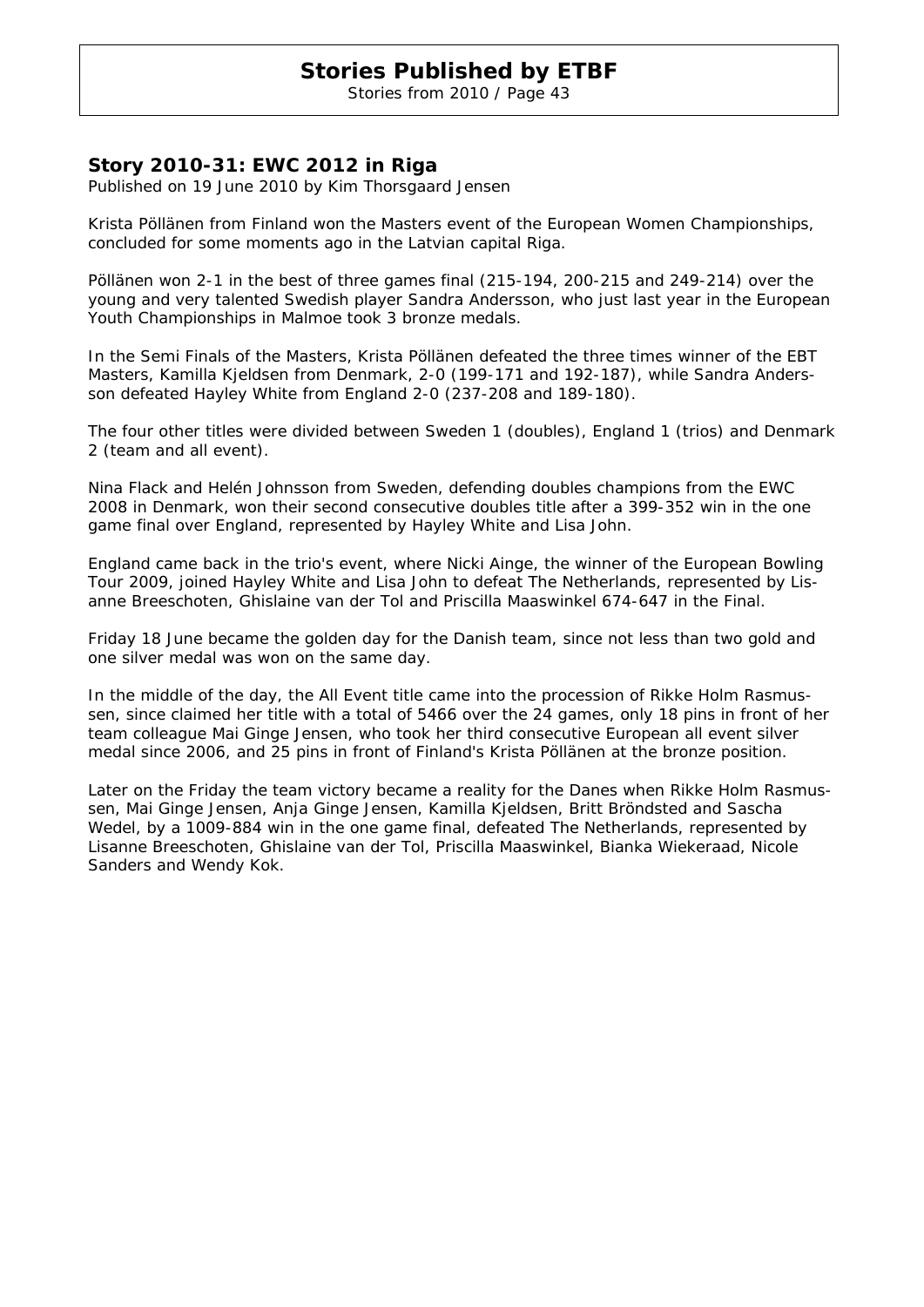Stories from 2010 / Page 44

### **Story 2010-32: President's Silver Jubilee**

Published on 3 July 2010 by Kim Thorsgaard Jensen



How often do you hear about a Silver Jubilee for positions in volunteer organizations? Indeed not very often, but it happens!

How often do you hear about a Silver Jubilee in an international volunteer organization? Hardly ever, maybe never!

But ETBF celebrates a true Silver Jubilee today, Saturday 3 July 2010, since our President in ETBF, Addie Ophelders, was elected for his first term in the Presidi-

um, in those days as Vice President, for precisely 25 years ago.

Addie Ophelders was elected at the Congress on 3 July 1985 in Vienna - Austria, held in conjunction with the 7th European Championships.

Already in 1989, at the Congress held in conjunction with the 8th European Championships in s´Hertogenbosch - The Netherlands, Addie Ophelders moved one step up and became the President of ETBF (European Zone at that time), a position he has kept ever since.

As a consequence of the Vice President election in 1985, Addie Ophelders became immediately a member of the Presidium of the World Tenpin Bowling Association (FIQ Tenpin Division at that time), a position he obviously also have kept since then. In the period 1987-1993, Addie Ophelders served additionally as the 1st Vice President of WTBA.

Finally Addie Ophelders became a member of the Presidium of Fédération Internationale des Quilleurs in 1989, a position he left at the end of 2007, but only because he at the same time was appointed Secretary General of FIQ, a position he still keeps.

Just looking at the many international positions and the many years of serving, it is clear for all that Addie Ophelders' international career have been and still is fantastic.

But this is about more than positions and years; it is about a passion for the sport, about a strong dedication to all tasks given and about a deep knowledge, gained after years of studies, involvement and hard work. There is no doubt that the World shares a tremendous respect for the work done by the ETBF President.

Addie Ophelders' influence at the global bowling scene is evident and the international network of Addie Ophelders is legendary. Under the leadership of Addie Ophelders, ETBF has grown from a rather anonym organization, to a dynamic organization, completely integrated in European bowling and with a row of offers to federations and players, like three yearly championships, a very visible European Bowling Tour, coaching clinics, technical clinics and technical inspections.

Despite 25 years on board, Addie Ophelders' duties and tasks are continuously taken care of by the well-known passion and dedication, and still with a lot to do and to look forward to.

We, the members of the ETBF Presidium; Roni Ashkenazi, Valgeir Gudbjartsson, Sergey Lisitsyn, Onder Gurkan and Kim Thorsgaard Jensen, are proud to work together with you Addie and we are looking forward to the cooperation in the coming years.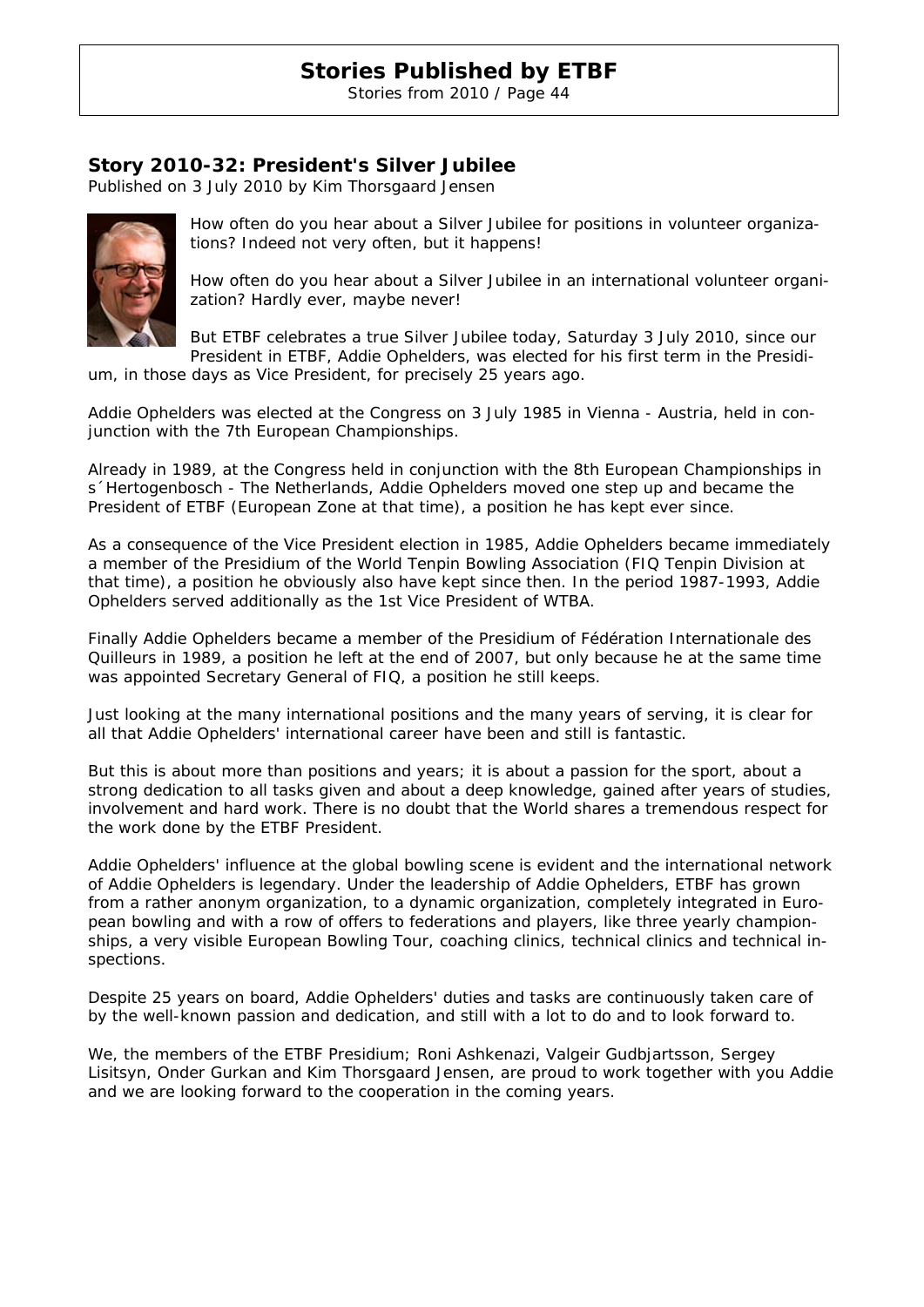Stories from 2010 / Page 45

### **Story 2010-33: Roger Christofidis passed away**

Published on 5 July 2010 by Addie Ophelders

On Sunday 27 June 2010 we were informed that our and my good friend Roger Christofidis had passed away.

Roger was many years the President and the face of the Cyprus Bowling Federation. His career in bowling started already in 1980 when he was one of the founders of Limassol Bowling Club. From 1991 - 2007 he was the owner and the Manager of Limassol Bowling Centre.

From 2005 - 2008 Roger was the Vice President of Commonwealth Tenpin Bowling Federation.

More than 2000 people, including the representative of ETBF, gave the last honours to Roger. He was laid to rest in peace in Limassol.

Roger will be deeply missed by his wife Georgia, his children and grandchildren.

We lose a great man with a big hart for our sport and I lose a great friend.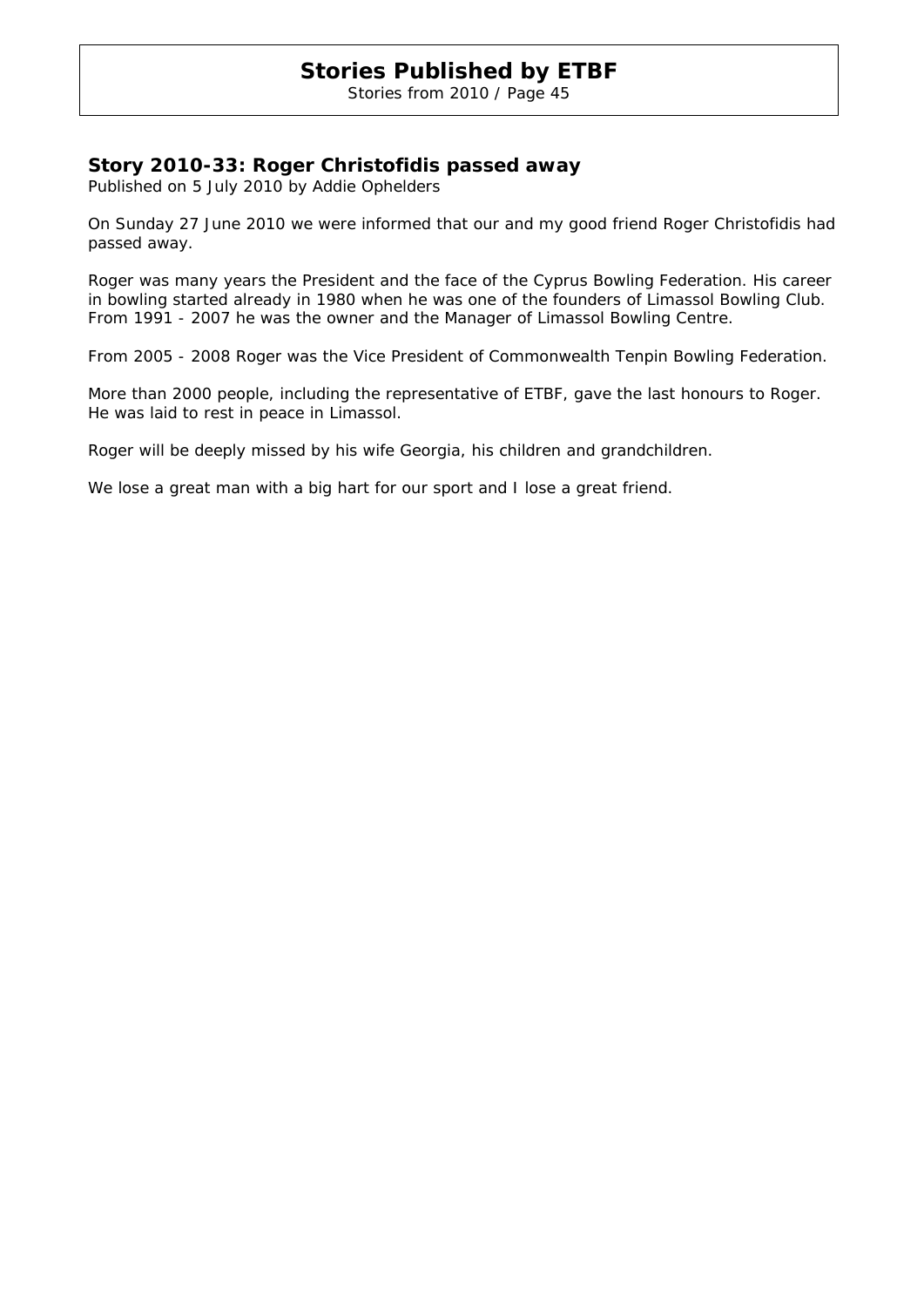Stories from 2010 / Page 46

### **Story 2010-34: EBT 2010-10**

Published on 5 July 2010 by Kim Thorsgaard Jensen



Ghislaine van der Tol from the Netherlands added another great trophy to her collection, when she won the 1st Track Dream-Bowl Palace Open 2010, conducted in the new fantastic 52 lane centre in Munich.

Ghislaine van der Tol won the title after a very close 388 – 384 victory in the two games final against Robert Andersson from Sweden.

In the Semi Finals Ghislaine van der Tol defeated Jens Nickel from Germany 432 – 424, while Robert Andersson defeated Dominic Barrett from England 451 – 345.

Ghislaine van der Tol became the highest ranked women in a tour stop for the 7th time in her career, while it happened for the 5th time for Robert Andersson.

The top of the tour ranking in the women's division remained unchanged as follows: 1. Nina Flack from Sweden 452 points, 2. Tina Hulsch from Germany 353 points and 3. Rebecka Larsen Jr. from Sweden 325 points; none of the three players attended the tournament in Munich.

Also in the men's division the three highest ranked is the same after the stop in Munich, namely Dominic Barrett from England at position 1 with 620 points (70 points in Munich), Mika Koivuniemi from Finland at position 2 with 504 points (44 points in Munich and Osku Palermaa from Finland at position 3 with 438 points (40 points in Munich).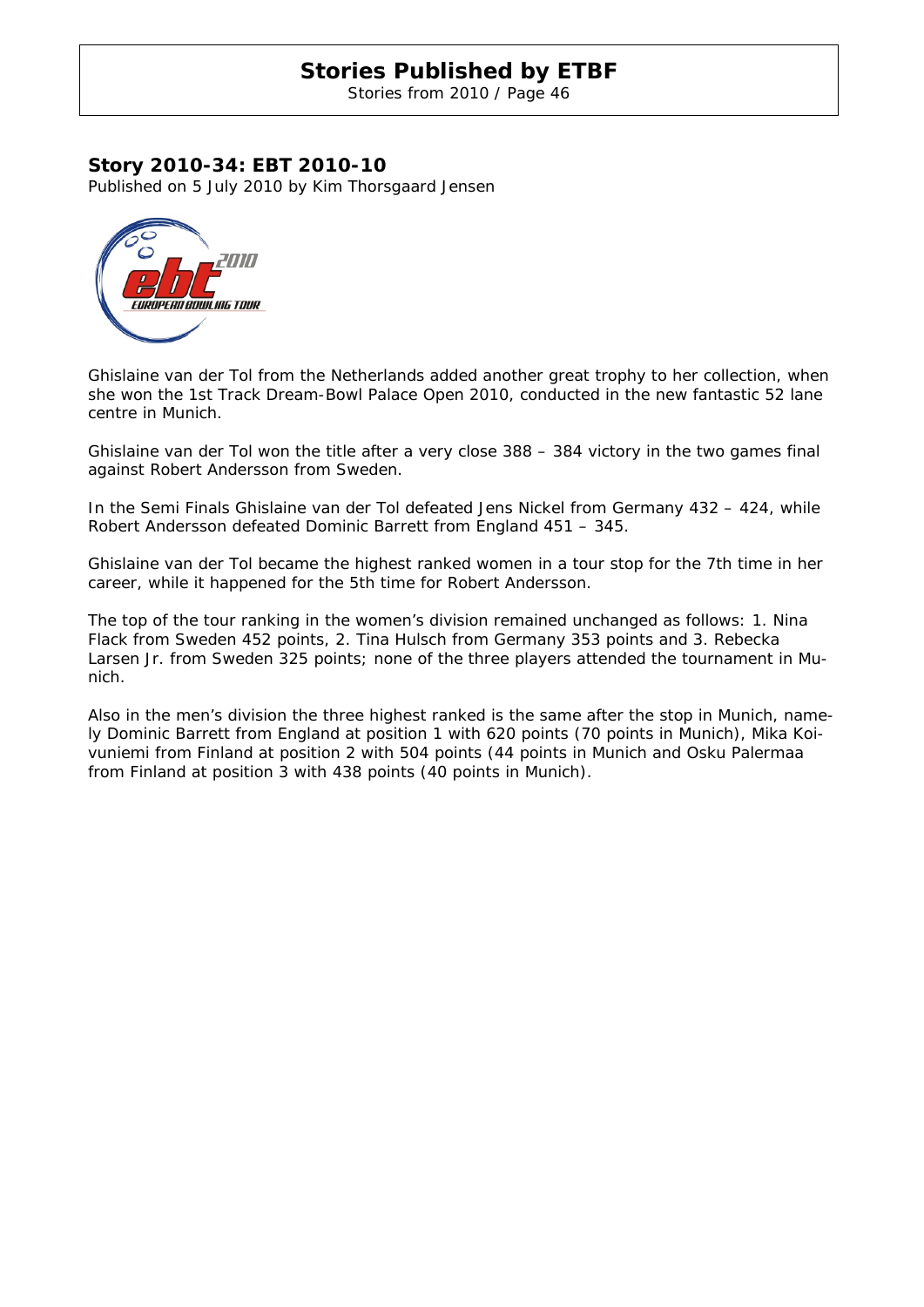Stories from 2010 / Page 47

### **Story 2010-35: EBT 2010-11**

Published on 11 July 2010 by Kim Thorsgaard Jensen



Chris Loschetter from USA took his first EBT title when he defeated Finland's Osku Palermaa 412 (226+186) vs. 358 (188+170) in the two games final in the 6th Storm San Marino Open (EBT 2010-11), conducted in the always hospitable Rose'n Bowl in San Marino.

In the foregoing Semi Finals, also over two games, Osku Palermaa won against his fellow countryman Mika Koivuniemi 437 (217+220) vs. 416 (183+233), while Chris Loschetter defeated Gery Verbruggen from Belgium 454 (218+236) vs. 414 (223+191).

Nicole Sanders from The Netherlands became the highest ranked women in a tour stop for the 5th time in her career, while it was the first highest position for Chris Loschetter.

The top of the ranking in the women's division after the stop in San Marino is as follows: Nina Flack from Sweden at position 1 with 452 points (no attendance in San Marino), Nicole Sanders from The Netherlands at position 2 with 434 points (150 points in San Marino) and Tina Hulsch from Germany (no attendance in San Marino) and Priscilla Maaswinkel from The Netherlands (120 points in San Marino) at a shared position 3-4 with 353 points.

In the men's division Dominic Barrett from England is leading with 659 points (39 points in San Marino), Mika Koivuniemi from Finland keeps position 2 with 594 points (90 points in San Marino), while Osku Palermaa from Finland keeps position 3 with 558 points (120 points in San Marino).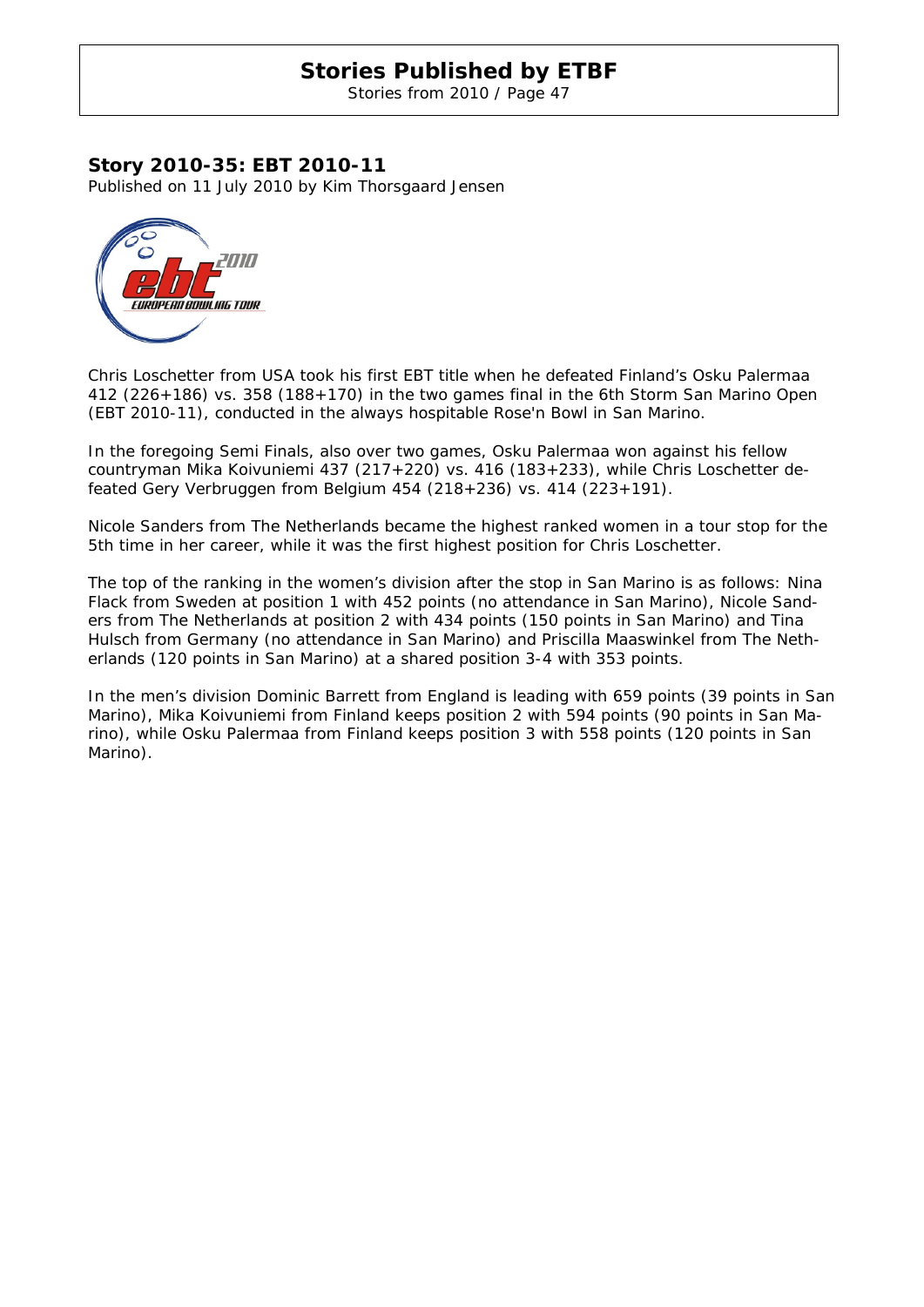Stories from 2010 / Page 48

### **Story 2010-36: 2nd Federation Cup 2010**

Published on 17 July 2010 by Kim Thorsgaard Jensen

The 2nd Federation Tenpin Bowling Cup 2010 was held on 13 and 14 July 2010 in Barcelona, prior to the conduction of Stop 12 in the EBT 2010, the 32 Trofeu Internacional Ciutat de Barcelona.

This invitational tournament was hosted by the Catalan Bowling Federation with the purpose to promote bowling in Catalonia and the city of Barcelona.

On 28 February 2010, all three WTBA zones were informed about the tournament and the possibility for them to send a women team and a man team to Barcelona.

A women and a man team from the Pan American Bowling Confederation (PABCON) took part in the tournament together with a women and a man team from the European Tenpin Bowling Federation (ETBF), while the Asian Bowling Federation (ABF) excused in June, since it was impossible to provide two four persons teams from Asia, because all players were occupied by domestic and regional activities.

The following 7 disciplines were included: Singles Women, Singles Men, Doubles Women, Doubles Men, All Event Women, All Event Men and Mixed Team of Five - Bakers Style.

The women team from ETBF consisted of Nina Flack (Sweden), Tina Hulsch (Germany), Rebecka Larsen (Sweden) and Joline Persson-Planefors Sweden, while the male team consisted of Gery Verbruggen (Belgium), Mika Koivuniemi (Finland), Dominic Barrett (England) and Osku Palermaa (Finland).

The three women competitions were all won by PABCON, while ETBF won all men competitions. Finally the mixed team competition was won by ETBF.

| <b>Singles Women</b> |                          |               |               |
|----------------------|--------------------------|---------------|---------------|
| Pos.                 | Player                   | Zone          | <b>Result</b> |
| $\mathbf{1}$         | <b>Brenda Edwards</b>    | <b>PABCON</b> | 1373          |
| 2                    | Rocio Restrepo           | <b>PABCON</b> | 1309          |
| 3                    | Sofia Granda             | <b>PABCON</b> | 1304          |
| 4                    | Patricia de Faria        | <b>PABCON</b> | 1206          |
| 5                    | Joline Persson-Planefors | <b>ETBF</b>   | 1186          |
| 6                    | Tina Hulsch              | <b>ETBF</b>   | 1173          |
| 7                    | Nina Flack               | <b>ETBF</b>   | 1164          |
| 8                    | Rebecka Larsen           | <b>ETBF</b>   | 1128          |

Find below a complete result presentation of the 2nd Federation Tenpin Bowling Cup 2010.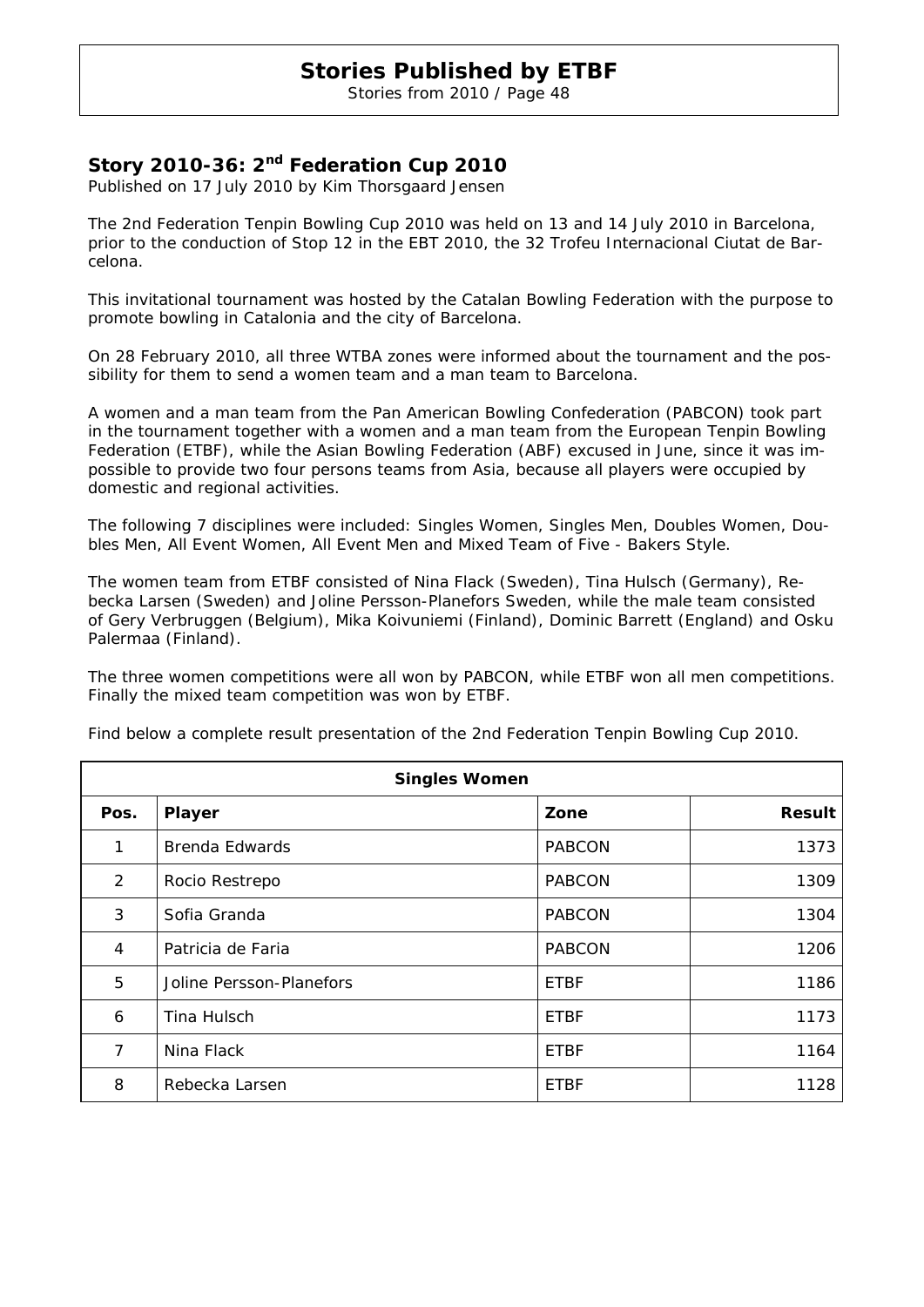Stories from 2010 / Page 49

| <b>Singles Men</b> |                 |               |               |
|--------------------|-----------------|---------------|---------------|
| Pos.               | Player          | Zone          | <b>Result</b> |
| 1                  | Gery Verbruggen | <b>ETBF</b>   | 1382          |
| 2                  | Dominic Barrett | <b>ETBF</b>   | 1283          |
| 3                  | Mika Koivuniemi | <b>ETBF</b>   | 1276          |
| 4                  | John Janawicz   | <b>PABCON</b> | 1249          |
| 5                  | Osku Palermaa   | <b>ETBF</b>   | 1240          |
| 6                  | Manuel Otalora  | <b>PABCON</b> | 1203          |
| 7                  | Luis Olivo      | <b>PABCON</b> | 1180          |
| 8                  | Alberto Lizano  | <b>PABCON</b> | 1168          |

| <b>Doubles Women</b> |                                            |               |               |
|----------------------|--------------------------------------------|---------------|---------------|
| Pos.                 | <b>Player</b>                              | Zone          | <b>Result</b> |
|                      | <b>Brenda Edwards</b><br>Rocio Restrepo    | <b>PABCON</b> | 2745          |
| 2                    | Sofia Granda<br>Patricia de Faria          | <b>PABCON</b> | 2573          |
| 3                    | Tina Hulsch<br>Nina Flack                  | <b>ETBF</b>   | 2548          |
| 4                    | Rebecka Larsen<br>Joline Persson-Planefors | <b>ETBF</b>   | 2501          |

| <b>Doubles Men</b> |                                    |               |               |
|--------------------|------------------------------------|---------------|---------------|
| Pos.               | Player                             | Zone          | <b>Result</b> |
|                    | Mika Koivuniemi<br>Osku Palermaa   | <b>ETBF</b>   | 2706          |
| 2                  | Manuel Otalora<br>John Janawicz    | <b>PABCON</b> | 2651          |
| 3                  | Dominic Barrett<br>Gery Verbruggen | <b>ETBF</b>   | 2585          |
| 4                  | Luis Olivo<br>Alberto Lizano       | <b>PABCON</b> | 2373          |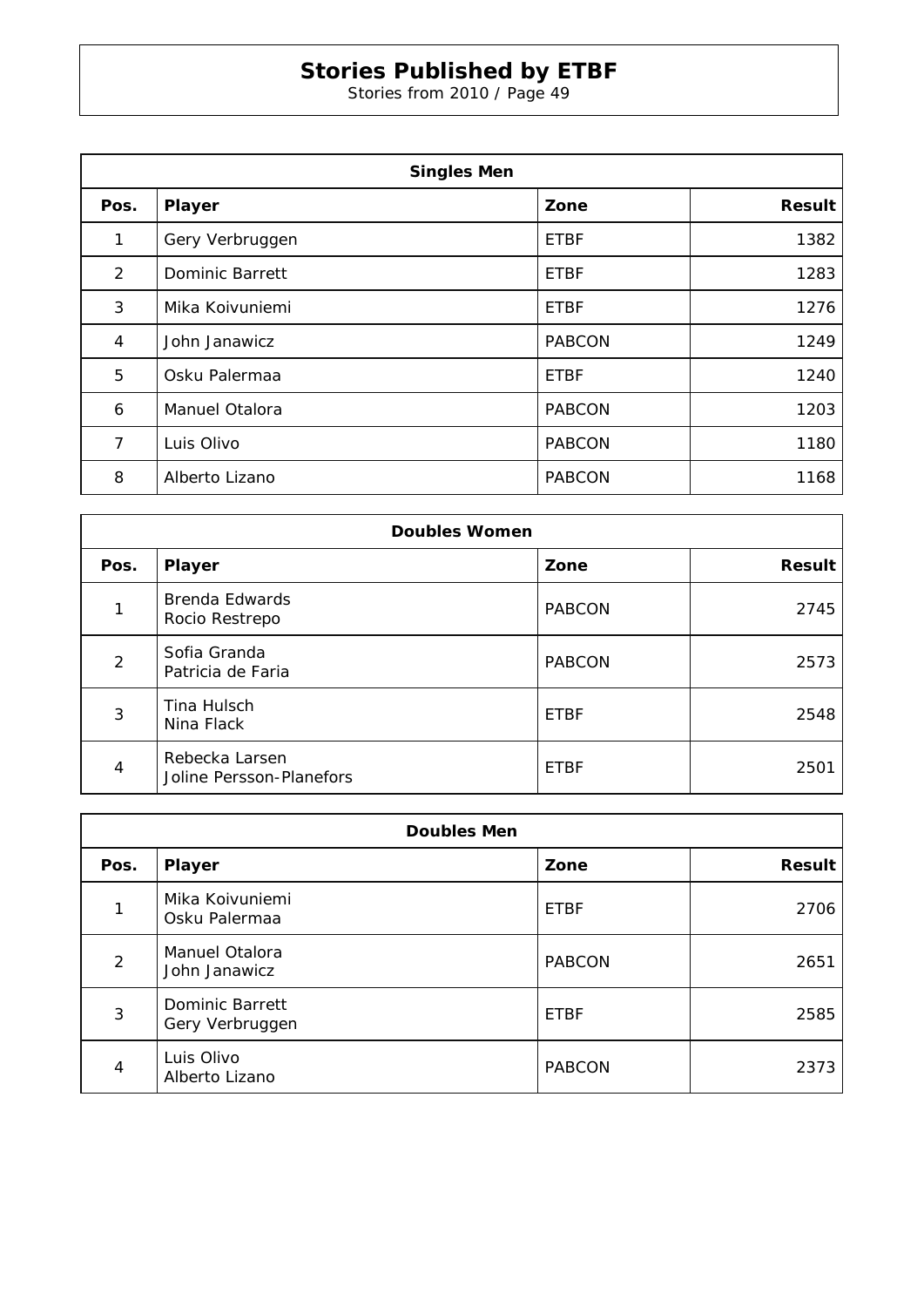Stories from 2010 / Page 50

| <b>All Event Women</b> |                          |               |               |
|------------------------|--------------------------|---------------|---------------|
| Pos.                   | Player                   | Zone          | <b>Result</b> |
| 1                      | Brenda Edwards           | <b>PABCON</b> | 2814          |
| 2                      | Rocio Restrepo           | <b>PABCON</b> | 2613          |
| 3                      | Sofia Granda             | <b>PABCON</b> | 2611          |
| 4                      | Tina Hulsch              | <b>ETBF</b>   | 2496          |
| 5                      | Patricia de Faria        | <b>PABCON</b> | 2472          |
| 6                      | Rebecka Larsen           | <b>ETBF</b>   | 2436          |
| 7                      | Nina Flack               | <b>ETBF</b>   | 2389          |
| 8                      | Joline Persson-Planefors | <b>ETBF</b>   | 2379          |

| <b>All Event Men</b> |                        |               |               |
|----------------------|------------------------|---------------|---------------|
| Pos.                 | Player                 | Zone          | <b>Result</b> |
| 1                    | Gery Verbruggen        | <b>ETBF</b>   | 2653          |
| 2                    | Mika Koivuniemi        | <b>ETBF</b>   | 2632          |
| 3                    | <b>Dominic Barrett</b> | <b>ETBF</b>   | 2597          |
| 4                    | Osku Palermaa          | <b>ETBF</b>   | 2590          |
| 5                    | John Janawicz          | <b>PABCON</b> | 2564          |
| 6                    | Manuel Otalora         | <b>PABCON</b> | 2539          |
| 7                    | Luis Olivo             | <b>PABCON</b> | 2378          |
| 8                    | Alberto Lizano         | <b>PABCON</b> | 2348          |

The tournament was completed by one team match between ETBF and PABCON.

The format was mixed team of 5 played the bakers style (best of three games matches).

The match was won by the ETBF team (consisting of Tina Hulsch, Rebecka Larsen, Gery Verbruggen, Mika Koivuniemi and Dominic Barrett) 2-1 (208-176, 210-269 and 176-152) over the team from PABCON.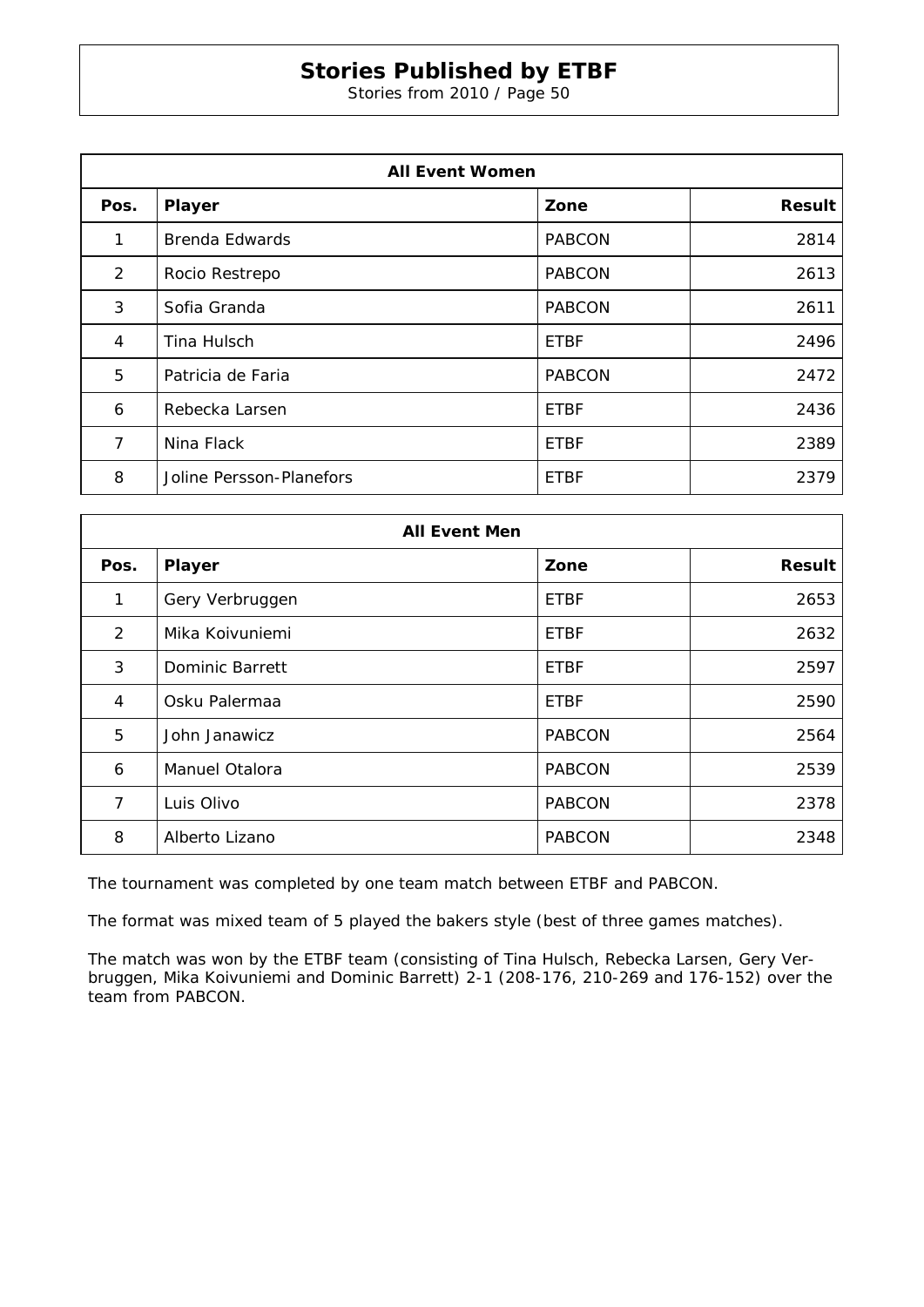Stories from 2010 / Page 51

### **Story 2010-37: EBT 2010-12**

Published on 18 July 2010 by Kim Thorsgaard Jensen



Gery Verbruggen did it again; won a stop in the European Bowling Tour.

In the highly estimated 32 Trofeu Internacional Ciutat de Barcelona, the tour veteran and 4 times tour winner 2000-2003, defeated England's super talented Dominic Barrett 224 - 196 in the one game final. In the foregoing step of the final, Verbruggen defeated Brian Voss from USA 206 – 197.

By this victory, Verbruggen became the highest ranked in a tour stop for the 12th time in his career, a number which leaves him alone atop of the men's list of tour stop winners.

Nina Flack from Sweden became, from a position 6 in the tournament, the highest ranked women for the 7th time in her career.

Both steps in the final was, thanks to the efforts of the hard working Catalan Bowling Federation, broadcasted live on Eurosport.

Nina Flack from Sweden obviously kept the leading position in the women's division with 602 points (150 points in Barcelona) followed by a Dutch quartet consisting of Nicole Sanders at position 2 with 473 points (39 points in Barcelona), Wendy Kok at position 3 with 440 points (105 points in Barcelona), Ghislaine van der Tol at position 4 with 416 points (66 points in Barcelona) and Priscilla Maaswinkel at position 5 with 413 points (60 points in Barcelona).

The top of the men's division remained unchanged with Dominic Barrett from England in a comfortable leading position with 779 points (12 points in Barcelona) in front of Mika Koivuniemi from Finland with 627 points (33 points in Barcelona) and Osku Palermaa from Finland with 621 points (63 points in Barcelona).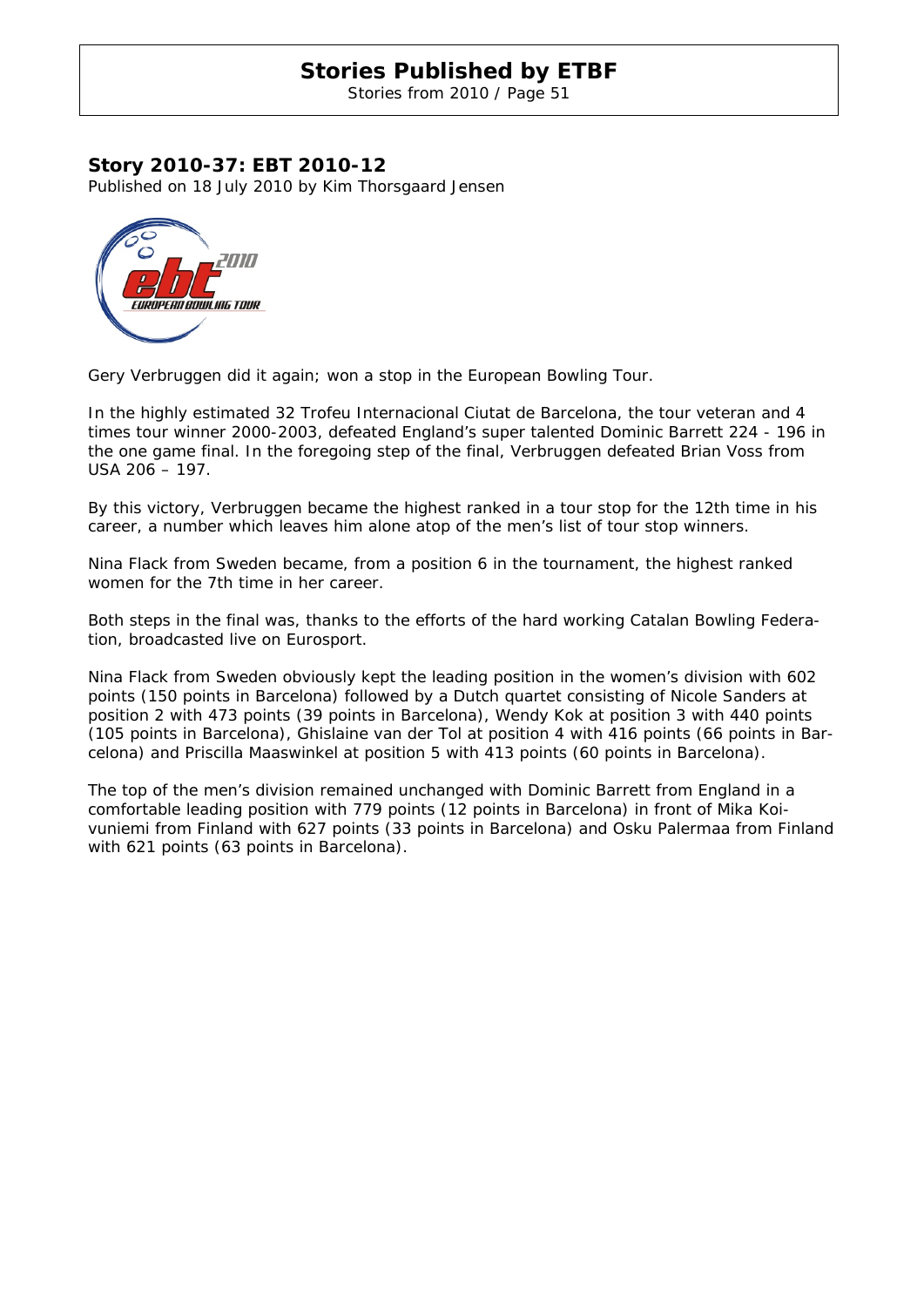Stories from 2010 / Page 52

### **Story 2010-38: WYC 2010 in Helsinki**

Published on 1 August 2010 by Kim Thorsgaard Jensen

Korea made a very powerful performance, when the country took 6 out of 10 possible titles in the 11th World Youth Championships, conducted in famous Talli in Helsinki, Finland.

The Korean performance culminated on the last two days of the championships, since the country won both team titles on the second last day and both masters' titles on the last day of the championships.

The Korean dominance was furthermore underlined about the fact that 3 out of four players in the Semi Finals of the boy's masters was Korean, while 2 out of 4 players in the Semi Finals of the girl's masters was Korean.

Besides the 2 team and the two master titles, Korea took gold in the girl's singles and the girl's All Event.

USA won two titles, in the boy's doubles and in the boy's the boy's entire event, while Colombia won the title in the girl's doubles.

One title only went to Europe, since England's Adam Cairns took the title in the boy's singles and in general only 10 out of the totally 38 medal sets (1 gold, 1 silver and 8 bronze medals) went to European players.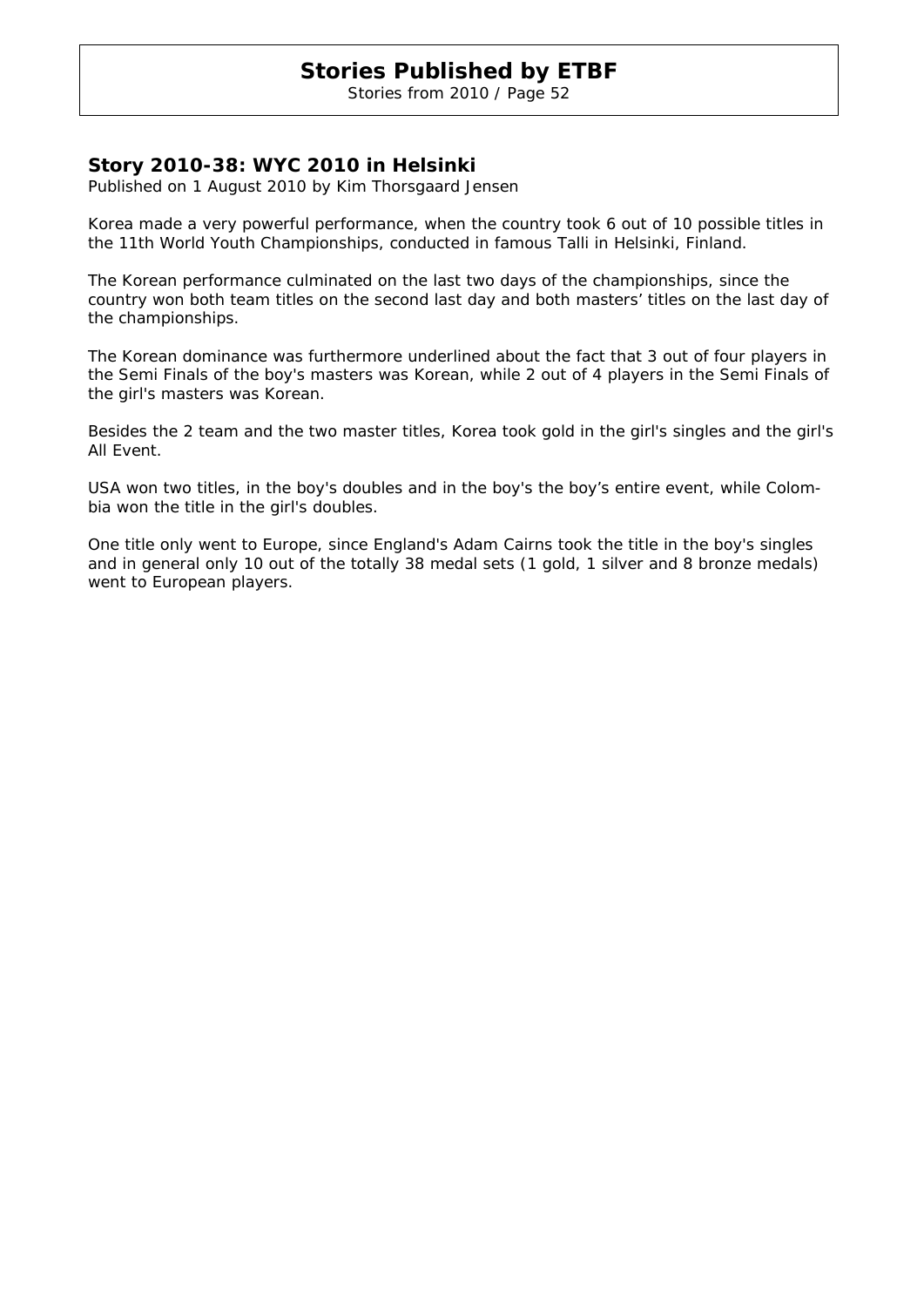Stories from 2010 / Page 53

### **Story 2010-39: WWC 2011 in Hong Kong**

Published on 13 August 2010 by Kim Thorsgaard Jensen

At a meeting held prior to the World Men Championships in Munich, the WTBA Presidium decided to award the hosting of the World Women Championships 2011 to Hong Kong.

The championships will be held in the period of 2-12 September 2011 with the FIQ and the WTBA Congresses to be held in the days prior to the championships.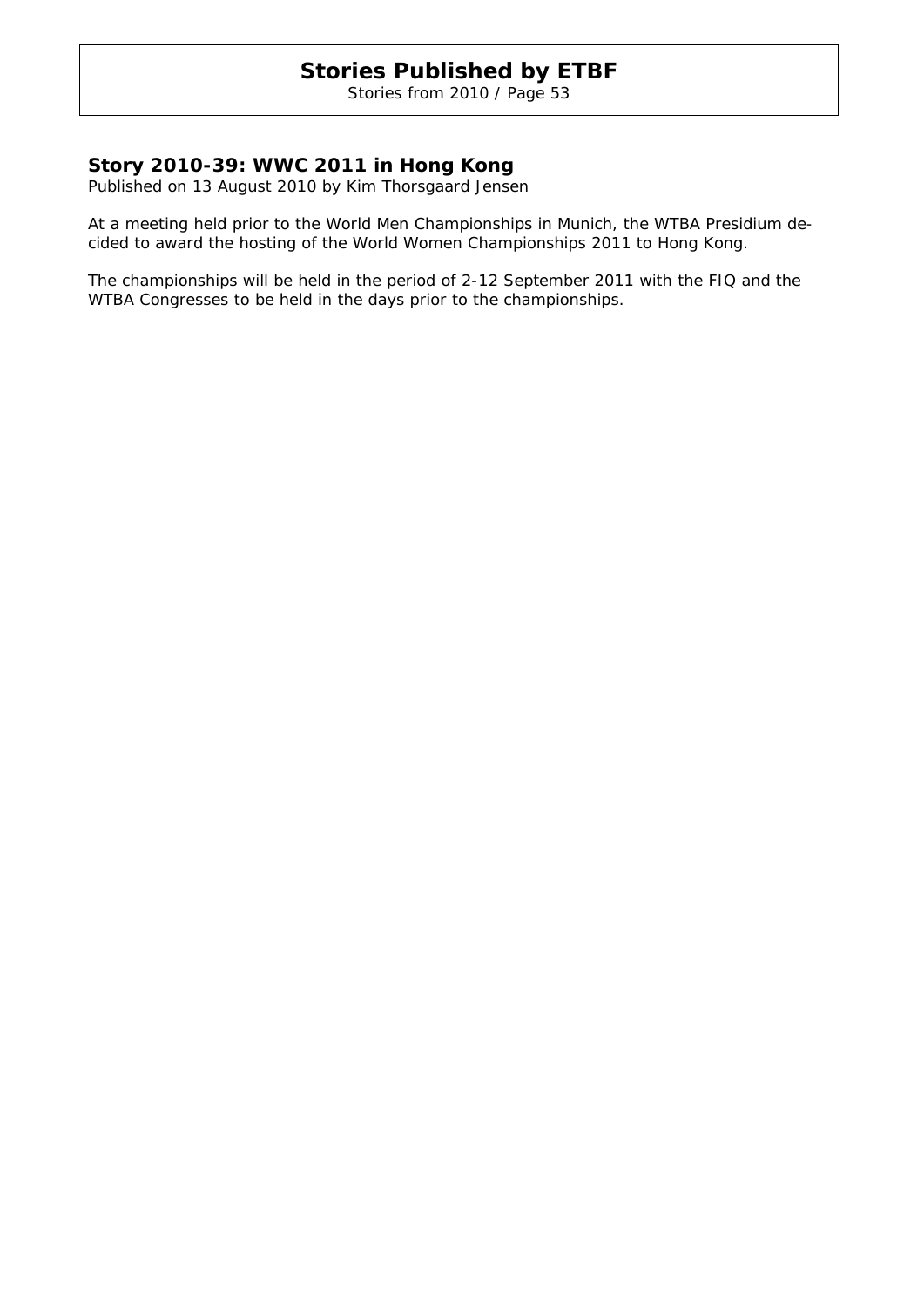Stories from 2010 / Page 54

### **Story 2010-40: Platinum upgrade**

Published on 17 August 2010 by Kim Thorsgaard Jensen



It is with great pleasure we can announce that the organizer of Brunswick Euro Challenge have decided to upgrade the status of the tournament from Gold to Platinum in the European Bowling Tour 2011.

The prize pool increases from already high 90.000  $\epsilon$  to as much as 106.000  $\epsilon$ .

The organizer announces in addition a changed format of the final, which hereafter will be conducted as follows:

64 players qualifies to the final, of which 12 qualifies directly to the final step 2

In step 1, 52 players will play 6 games starting from scratch

In step 2, 28 players will play 6 games starting from scratch

In step 3, 8 players will play a round robin over 8 one game matches with the six games pin fall from the previous step carried forward

In step 4, 3 players will play a stepladder final over two one game matches

Brunswick Euro Challenge will unchanged be conducted on 4-13 March 2011 in Le Plaza Bowling in St. Maxim, France (a little outside Paris).

After the status upgrade of Brunswick Euro Challenge, there will be two Platinum tournaments in the EBT 2011, since also Qatar Bowling Open (9-17 December 2011) will be conducted as a Platinum tournament in 2011 (as well as in 2010)

#### **Tournaments in the EBT 2011:**

01 / 01.01-09.01: Brunswick Ballmaster Open in Finland (Gold) 02 / 14.02-20.02: 5th Internat. Wroclaw Open by Hammer in Poland (Satellite) 03 / 27.02-06.03: Hammer Bronzen Schietspoel Tour. 2011 in Netherlands (Silver) 04 / 04.03-13.03: Brunswick Euro Challenge in France (Platinum) 05 / 15.03-20.03: IX Catalonia Open - Trofeu Galasa in Catalonia (Silver) 06 / 30.03-03.04: 2nd Track Dream-Bowl Palace Open 2011 in Germany (Silver) 07 / 05.04-10.04: 5th Qubica/AMF Open 2011 in Slovenia (Silver) 08 / 07.05-15.05: 8th Istanbul Bowling Open in Turkey (Gold) 09 / 22.05-29.05: Bowltech Aalborg International 2011 in Denmark (Gold) 10 / 29.05-05.06: Odense International in Denmark (Satellite) 11 / 02.07-10.07: 7th San Marino Open in San Marino (Gold) 12 / 12.07-17.07: 33 Trofeu Internacional Ciutat de Barcelona in Catalonia (Gold) 13 / 30.07-07.08: Viborg International 2011 in Denmark (Satellite) 14 / 05.08-14.08: Norwegian Open 2011 in Norway (Satellite) 15 / 22.08-28.08: BNC Open in Slovakia (Silver) 16 / 13.09-18.09: 2nd Pavlovskiy Posad Open in Russia (Satellite) 17 / 19.09-25.09: Chandra Open 2011 in Netherlands (Satellite) 18 / 27.09-02.10: 9th Columbia 300 Vienna Open in Austria (Gold) 19 / 08.10-16.10: Lahti Open in Finland (Silver) 20 / 05.11-13.11: 2nd Torneo Internazionale di Roma in Italy (Satellite) 21 / 16.11-20.11: English Open in England (Silver) 22 / 09.12-17.12: Qatar Bowling Open in Qatar (Platinum)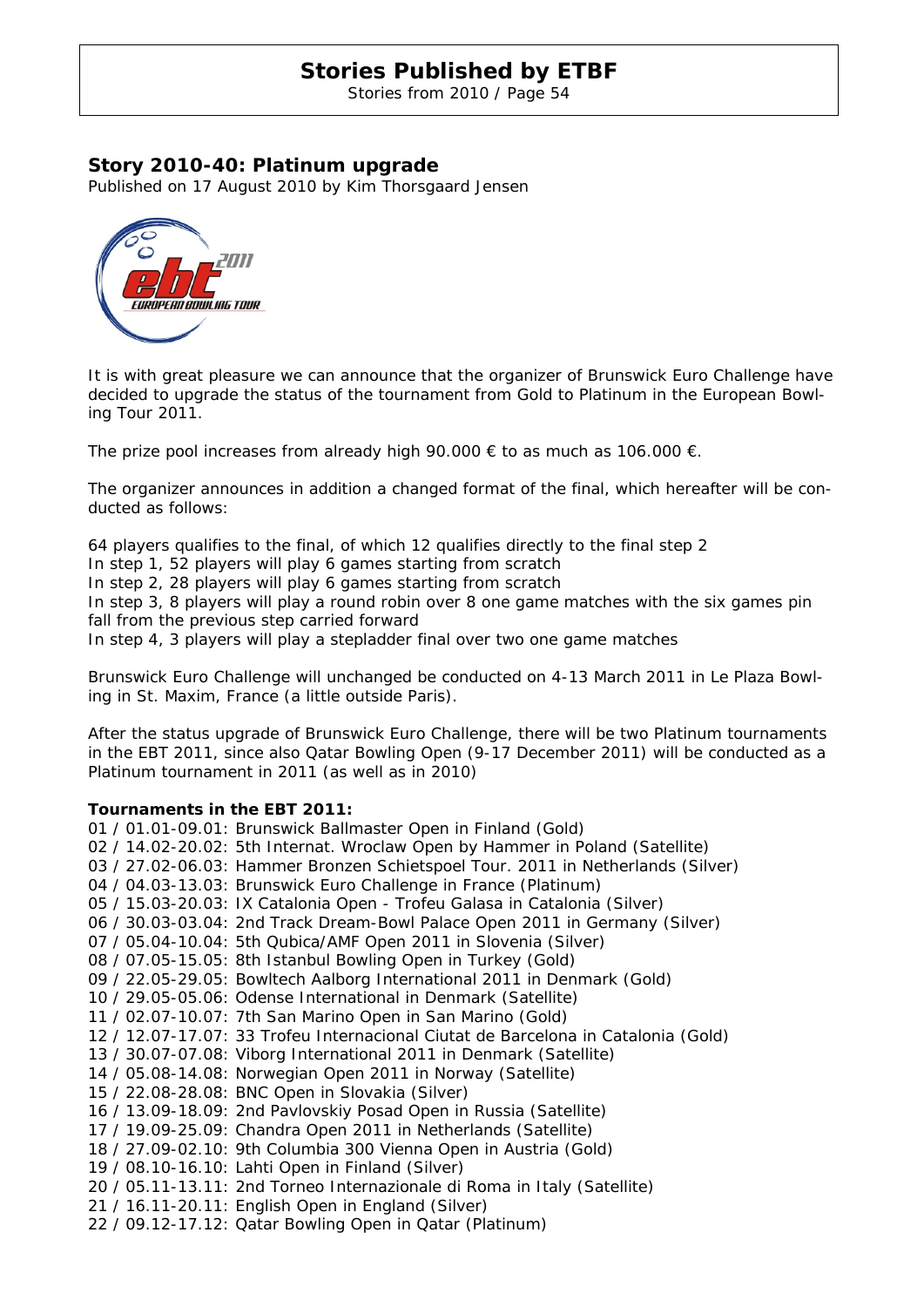Stories from 2010 / Page 55

### **Story 2010-41: WMC 2010 in Munich**

Published on 22 August 2010 by Kim Thorsgaard Jensen

It was USA, USA, USA, USA, USA and a little Sweden, when Team USA, at the World Men Championships in Munich - Germany, showed the rest of the world who is atop of bowling world-wide.

USA took not less than 5 out of 6 titles; namely in singles, trios, team, all event and masters plus another 6 medals (2 silver and 4 bronze).

For Europe the championships was quite poor with 5/23 medal sets only. The highlights where, besides the great Swedish doubles victory for Mathias Aarup and Martin Paulsson, the Finnish performance in the team final, where they nearly was beating USA in a memorable fantastic match, two well deserved bronze medals to Germany in doubles and team and finally also the bronze medal to Dominic Barrett from England in the singles event.

It was the first time in 23 years a World Championships for men was conducted in Europe and the host country Germany, together with the unique new centre (The Dream Bowl Palace) in Munich, met the challenge by presenting the best World Championship in the history.

It was well conducted, there were no disputes or cases at all, the ceremonies were outstanding and spectacular, the atmosphere was great and the number of spectators the highest seen at any event in Europe.

Congratulations to the German Bowling Federation, the many volunteer officials, the staff of Dream Bowl Palace, the Lane maintenance staff from Kegel, the score system staff from Brunswick, the international officials from WTBA and not least to the bowling world for lifting our sport to a higher level.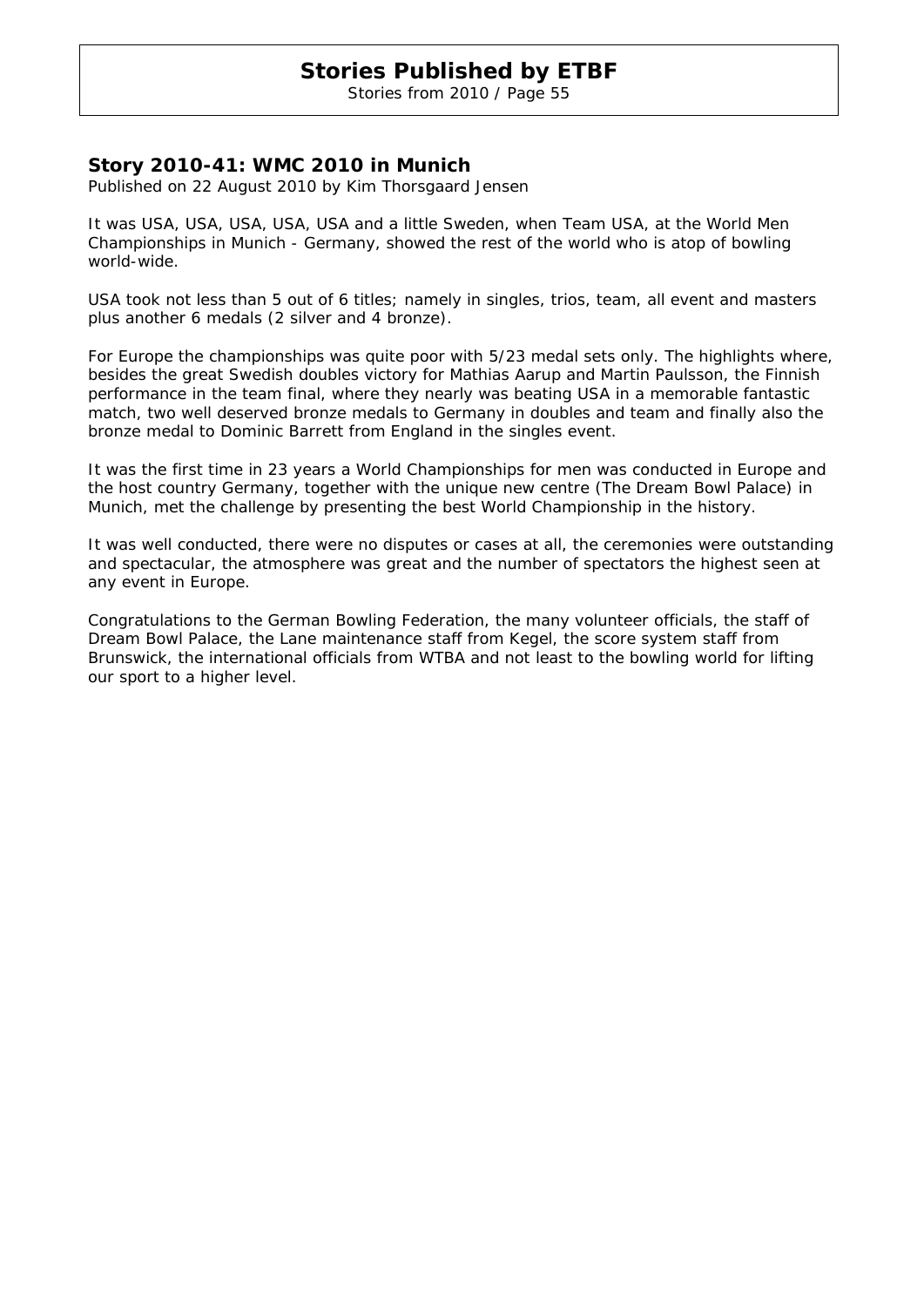Stories from 2010 / Page 56

### **Story 2010-42: EBT 2010-13**

Published on 29 August 2010 by Kim Thorsgaard Jensen



The first tour stop ever in Slovakia, the BNC Open, conducted in the very hospitable and well working Bowling National Centre in Bratislava, became a great success with not less than 223 players taking part, playing a total of 573 entries, so far the 4th best in the tour in 2010.

The BNC Complex hosts, in addition to a modern 16 lane Brunswick centre, a very nice restaurant and a hotel annex with 65 beds, all in all offering a very convenient venue for an international tournament.

Many players from Slovakia, Czech Republic and other neighbouring countries attended the tournament and many did very well on the lanes in Bratislava, but at the last few stages of the tournament, the "seats were taken" by the more established international players visiting Bratislava, or though Marek Husar from Slovakia joined the quarter final field of 8 players and became the best Slovak player in the tournament.

The tournament was won by Thomas Gross from Austria (his 4th tour stop victory in his career), since he defeated Paul Moor from England in the two games final 462 (248+214) vs. 396 (203+193)

In the foregoing Semi Finals, Thomas Gross defeated Patrick Backe from Sweden 398 (191+207) vs. 362 (176+186), while Paul Moor defeated Stuart Williams (214+225) vs. 430 (224+206) in an all English affair.

For the first time in the history of the tour, a women from Spain was highest ranked in a stop and as a natural consequence is was the first time for Dulce Fernandez, who took a honourable position 13 in the overall tournament standing.

The top standing in the women's division looks as follows: Nina Flack from Sweden is leading with 602 points (not present in Bratislava) followed by Wendy Kok from The Netherlands at position 2 with 490 points (50 points in Bratislava) and Nicole Sanders from The Netherlands at position 3 with 473 points (not present in Bratislava).

In the men's division Dominic Barrett from England kept his comfortable lead with 829 points (50 points in Bratislava) in front of Osku Palermaa from Finland at position 2 with 669 points (48 points in Bratislava) and Mika Koivuniemi from Finland at position 3 with 627 points (not present in Bratislava).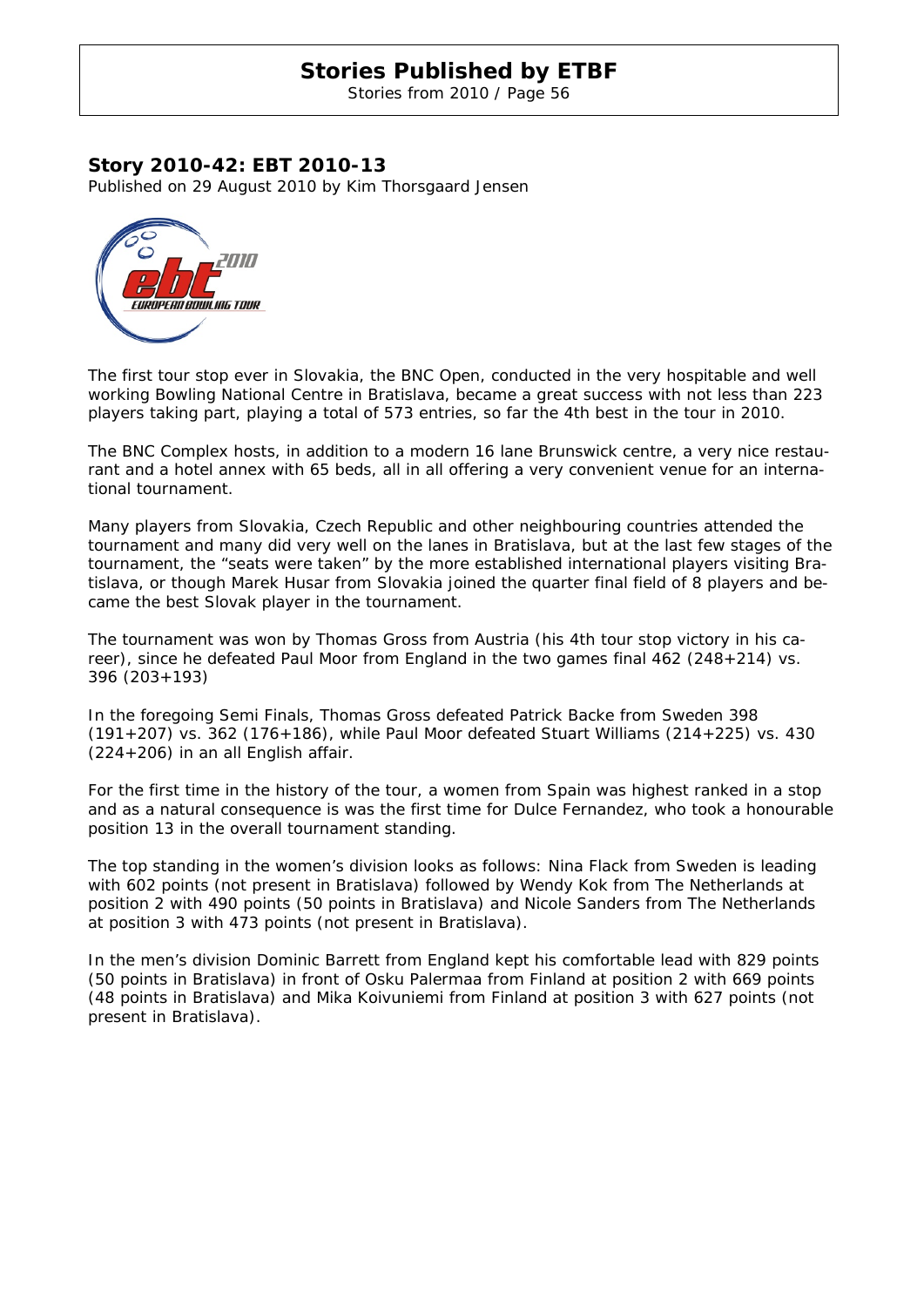Stories from 2010 / Page 57

### **Story 2010-43: WYC 2012 in Thailand**

Published on 3 September 2010 by Kim Thorsgaard Jensen

During the banquet of the World Men Championships in Munich, it was announced by the President of WTBA, Kevin Dornberger, that the World Youth Championships 2012 will be held in Thailand.

The championships will be held in the period of 22 June - 3 July 2012 in the Blu-O Paragon in Bangkok.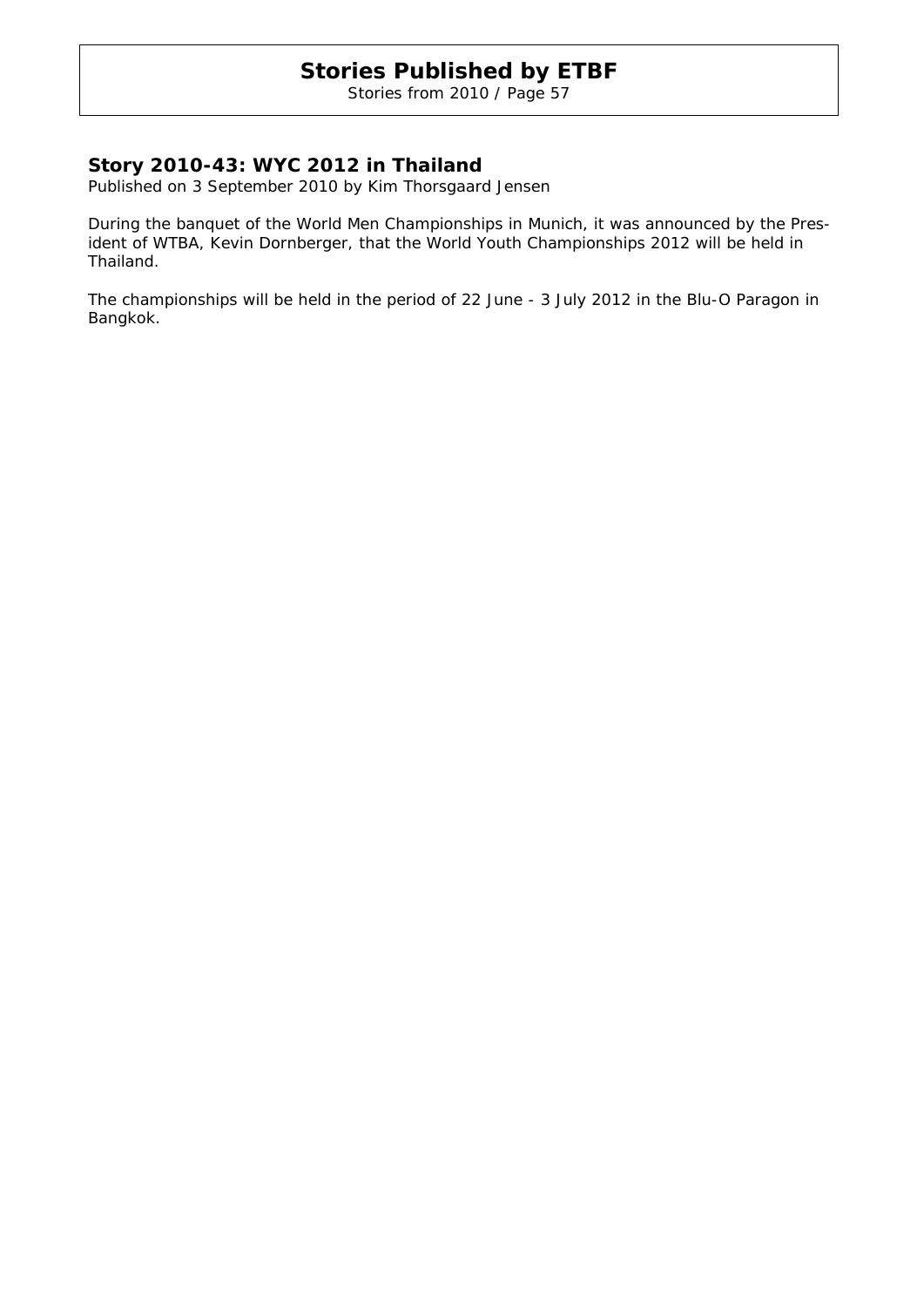Stories from 2010 / Page 58

### **Story 2010-44: Name change in Rome**

Published on 17 September 2010 by Kim Thorsgaard Jensen



As a consequence of a sponsorship agreement, the name of Stop 17 in the European Bowling Tour 2010 has changed from the 1st Torneo Internazionale di Roma to the 1st Ebonite Roma International.

The tournament will, unchanged, be conducted in Brunswick Bowling, Rome - Italy on 6-14 November 2010.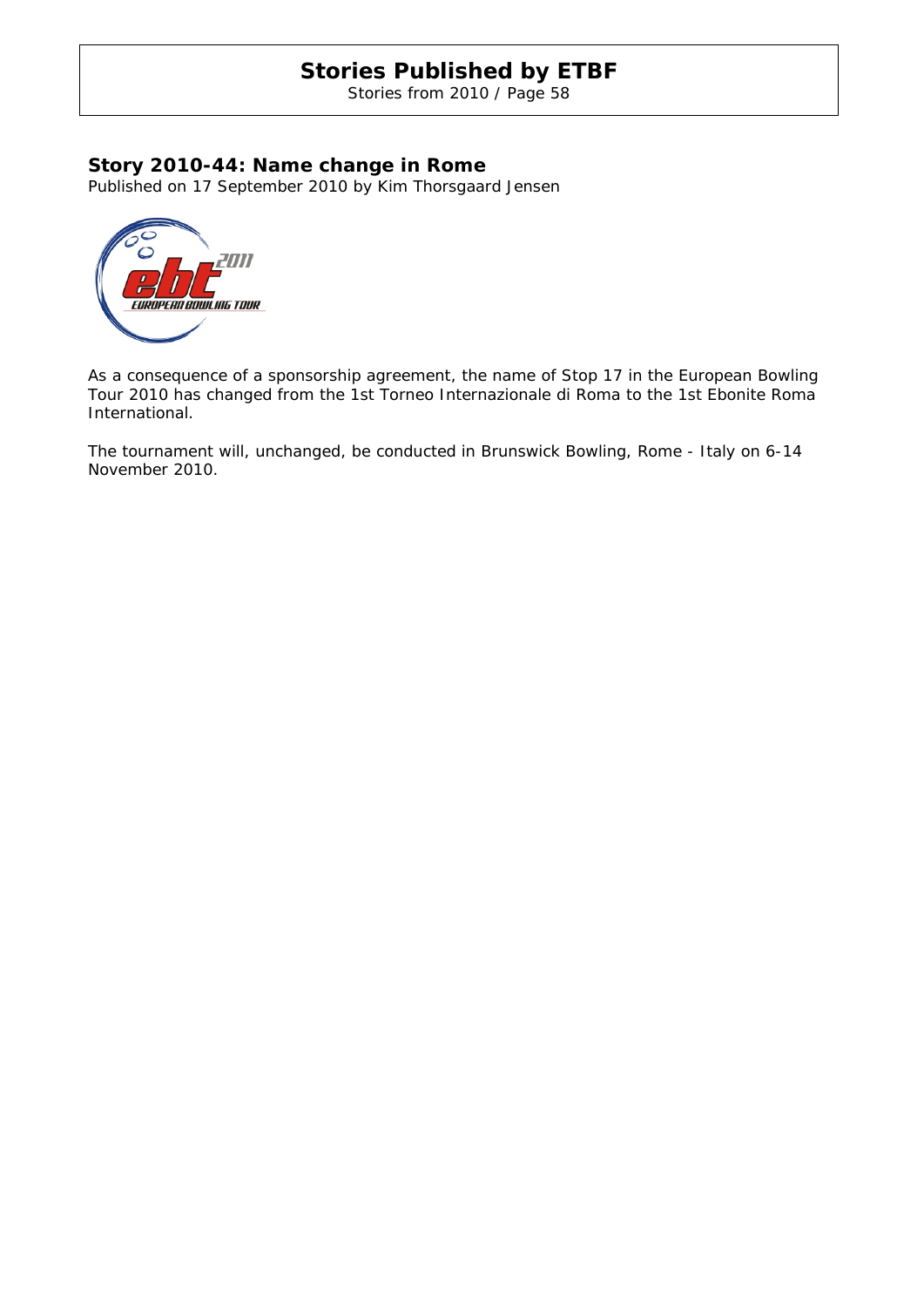Stories from 2010 / Page 59

### **Story 2010-45: English Open loses tour status**

Published on 19 September 2010 by Kim Thorsgaard Jensen



The organizer of the English Open (Stop 18 in the EBT 2010), has announced that the tournament have lost major sponsorship possibilities, which prevent the organizer from guaranteeing the prize pool in the 2010 issue of the tournament.

The tournament, which unchanged WILL be conducted on 17-21 November 2010 in Nuneaton, introduces alternatively a conditional prize pool, which size depends on the number of entries combined with continued efforts from the organizer to attract sponsors to the tournament.

In the European Bowling Tour, prize funds are, however, always guaranteed, so despite its continuation, the tournament will lose its tour status in 2010.

The changed status of the English Open leaves no unpaid bills to ETBF and no other outstanding financial claims exist for the tournament.

The tournament is therefore not removed from the EBT 2011 and efforts to re-establish a sufficient sponsorship basis for the 2011 issue of the tournament will be continued.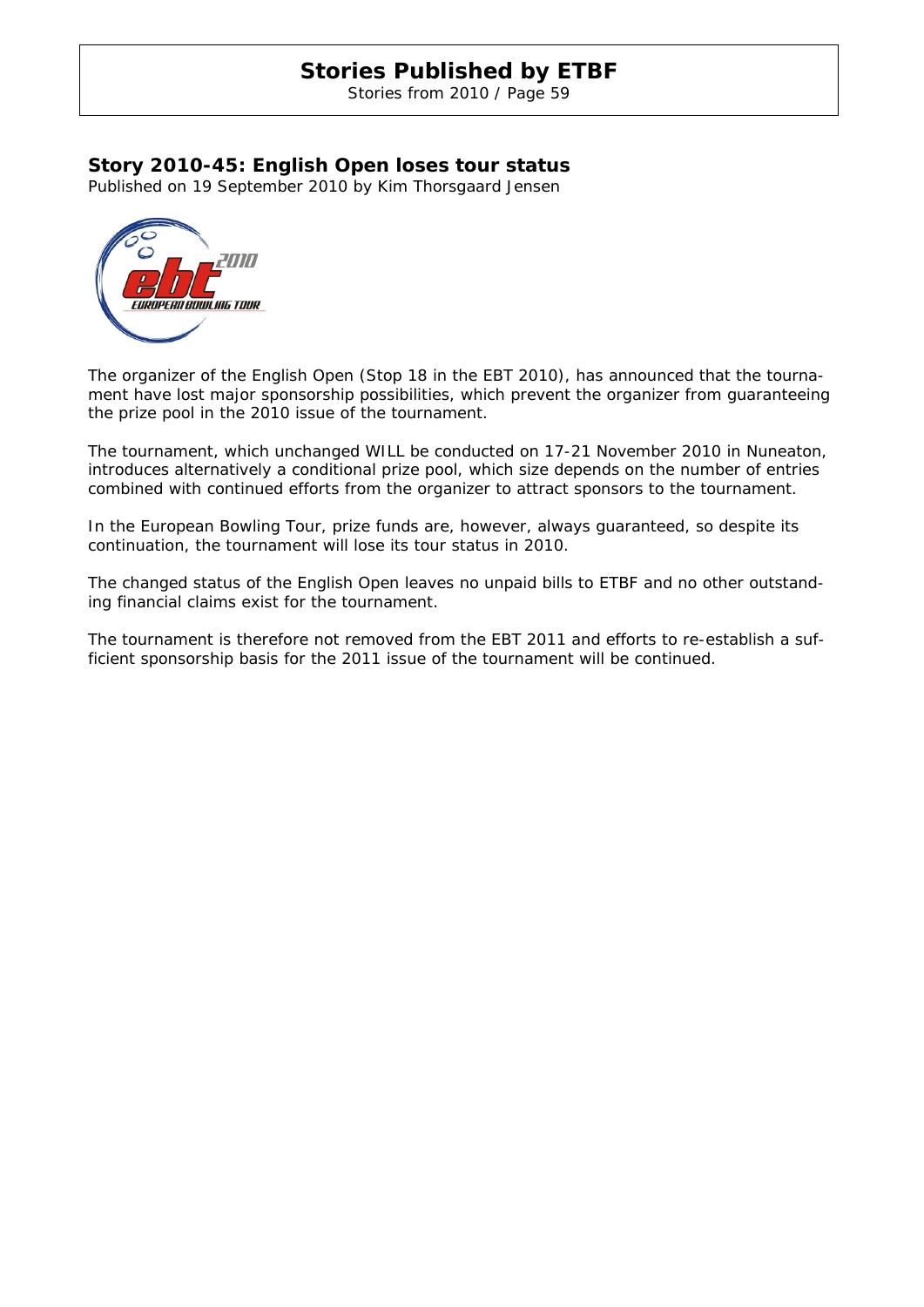Stories from 2010 / Page 60

### **Story 2010-46: EBT 2010-14**

Published on 20 September 2010 by Kim Thorsgaard Jensen



The very first tour stop in Russia has been conducted in Pavlovskiy Posad, a city situated in the Moscow region.

The tournament, which was conducted under the name, the 1st Pavlovskiy Posad Open, attracted 97 players, mainly from Russia and neighbouring countries.

The competition among the 4 best players in the tournament became an all-Russian affair, where Ivan Semenov defeated Gennagy Sidorov 505 (279+226) vs. 442 (216+226) in the one two games Semi Final, while Alexey Parshukov defeated Sergey Andreev 456 (221+235) vs. 344 (175+169) in the other two games Semi Final.

Ivan Semenov continued his high class performance during the final steps by winning the final against Alexey Parshukov 525 (236+289) vs. 457 (215+242).

Ivan Semenov became the first Russian player to be highest ranked in the men's division in a tour stop, while Alena Korobkova became the first Russian player to be highest ranked in the women's division in a tour stop.

The top standing in the women's division remained unchanged with Nina Flack from Sweden in front with 602 points, Wendy Kok from The Netherlands at position 2 with 490 points and Nicole Sanders from The Netherlands at position 3 with 473 points.

Also the top standing in the men's division remained unchanged with Dominic Barrett from England at position 1 with 829 points, Osku Palermaa from Finland at position 2 with 669 points and Mika Koivuniemi from Finland at position 3 with 627 points.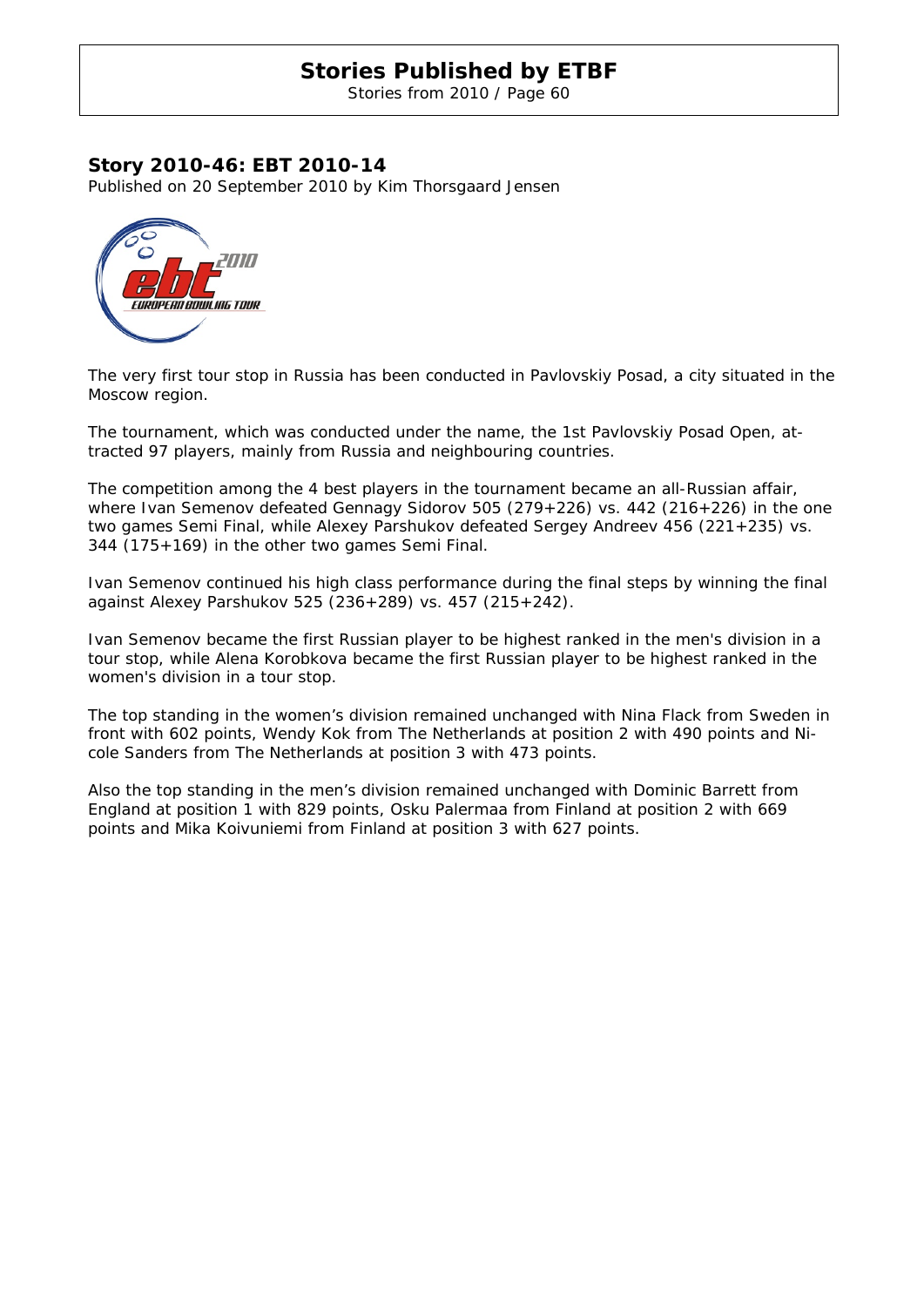Stories from 2010 / Page 61

### **Story 2010-47: EBT 2010-15**

Published on 4 October 2010 by Kim Thorsgaard Jensen



USA's Chris Barnes, who became the World Champion of the Masters event at the recently conducted World Men Championships in Munich, continued his success in Europe by winning Stop 15 of the European Bowling Tour, the 8th Columbia 300 Vienna Open.

In the one game final Chris Barnes defeated his fellow countryman Pete Weber 219 - 187, while Weber in the foregoing step defeated Norway's Tore Torgersen 215 - 183. In the first step of the 4 person stepladder final, Torgersen had defeated Kamilla Kjeldsen from Denmark 191 - 184.

This was Chris Barnes first highest ranked position in a tour stop ever, while Kamilla Kjeldsen became the highest ranked in the women's division for the 10th time in her career.

The top standing in the women's division remained unchanged with Nina Flack from Sweden in front with 647 points (45 points in Vienna), Wendy Kok from The Netherlands at position 2 with 514 points (24 points in Vienna) and Nicole Sanders from The Netherlands at position 3 with 497 points (also 24 points in Vienna).

Also the top standing in the men's division remained unchanged with Dominic Barrett from England at position 1 with 919 points (90 points in Vienna), Osku Palermaa from Finland at position 2 with 669 points (39 points in Vienna) and Mika Koivuniemi from Finland at position 3 with 627 points (75 points in Vienna).

Nina Flack won the tour in 2008, while Barret has been the runner up both in 2008 and in 2009. In 2010, where only 3 stops remain to be conducted, it seems to be a very hard work for their pursuers to catch up.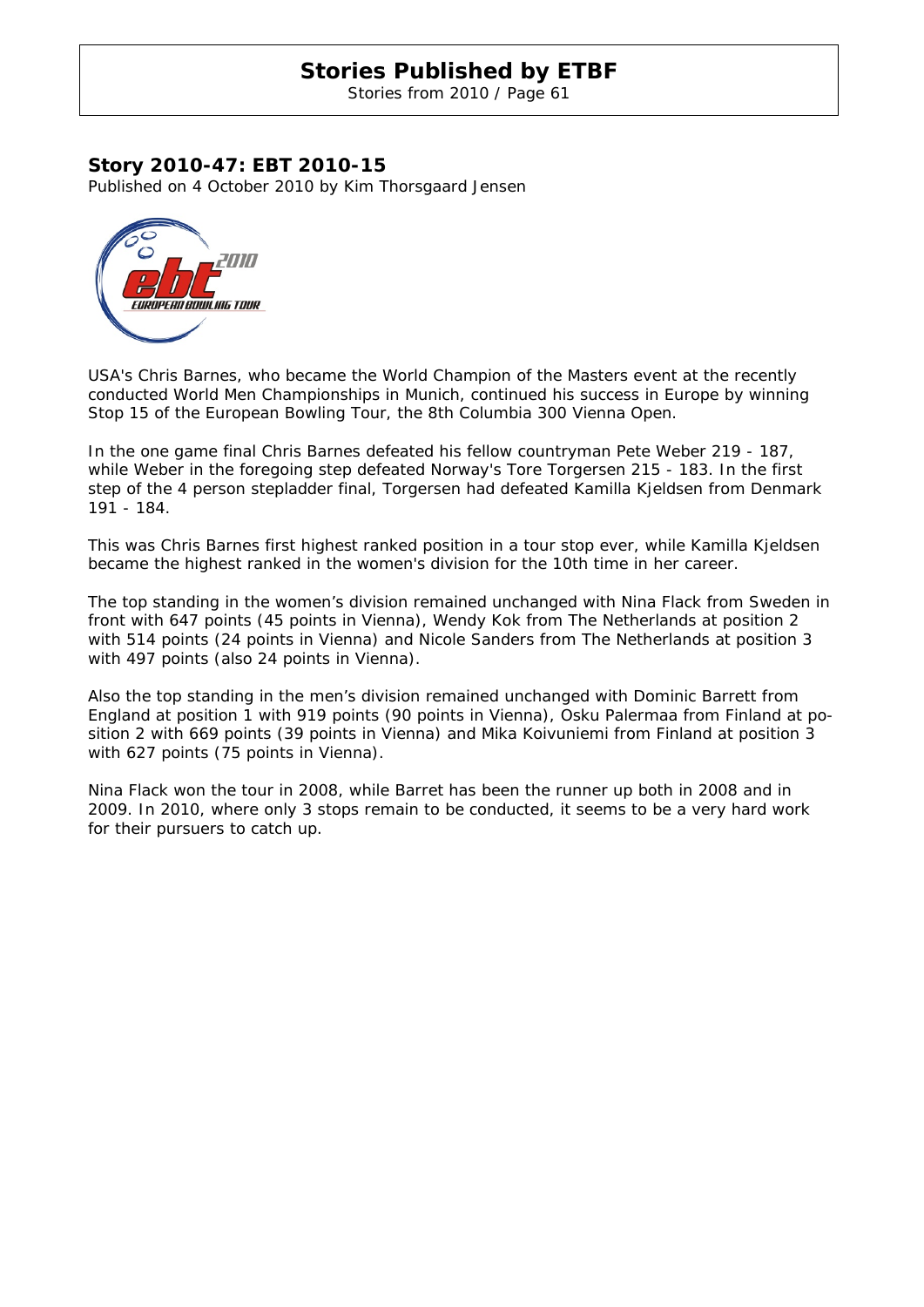Stories from 2010 / Page 62

### **Story 2010-48: Date changes in 2011**

Published on 4 October 2010 by Kim Thorsgaard Jensen



For domestic reasons, the organizers of two stops in the European Bowling Tour 2011 are moving their tournaments to other weeks in August.

The BNC Open in Bratislava - Slovakia, originally scheduled to be conducted on 22-28 August 2011, will be conducted on 15-21 August 2011.

Norwegian Open 2011 in Oslo - Norway, originally scheduled to be conducted on 5-14 August 2011, will be conducted on 19-28 August 2011.

#### **Tournaments in the EBT 2011:**

01 / 01.01-09.01: Brunswick Ballmaster Open in Finland (Gold) 02 / 14.02-20.02: 5th Internat. Wroclaw Open by Hammer in Poland (Satellite) 03 / 27.02-06.03: Hammer Bronzen Schietspoel Tour. 2011 in Netherlands (Silver) 04 / 04.03-13.03: Brunswick Euro Challenge in France (Platinum) 05 / 15.03-20.03: IX Catalonia Open - Trofeu Galasa in Catalonia (Silver) 06 / 30.03-03.04: 2nd Track Dream-Bowl Palace Open 2011 in Germany (Silver) 07 / 05.04-10.04: 5th Qubica/AMF Open 2011 in Slovenia (Silver) 08 / 07.05-15.05: 8th Istanbul Bowling Open in Turkey (Gold) 09 / 22.05-29.05: Bowltech Aalborg International 2011 in Denmark (Gold) 10 / 29.05-05.06: Odense International in Denmark (Satellite) 11 / 02.07-10.07: 7th San Marino Open in San Marino (Gold) 12 / 12.07-17.07: 33 Trofeu Internacional Ciutat de Barcelona in Catalonia (Gold) 13 / 30.07-07.08: Viborg International 2011 in Denmark (Satellite) 14 / 15.08-21.08: BNC Open in Slovakia (Silver) 15 / 19.08-28.08: Norwegian Open 2011 in Norway (Satellite) 16 / 13.09-18.09: 2nd Pavlovskiy Posad Open in Russia (Satellite) 17 / 19.09-25.09: Chandra Open 2011 in Netherlands (Satellite) 18 / 27.09-02.10: 9th Columbia 300 Vienna Open in Austria (Gold) 19 / 08.10-16.10: Lahti Open in Finland (Silver) 20 / 05.11-13.11: 2nd Torneo Internazionale di Roma in Italy (Satellite) 21 / 16.11-20.11: English Open in England (Silver) 22 / 09.12-17.12: Qatar Bowling Open in Qatar (Platinum)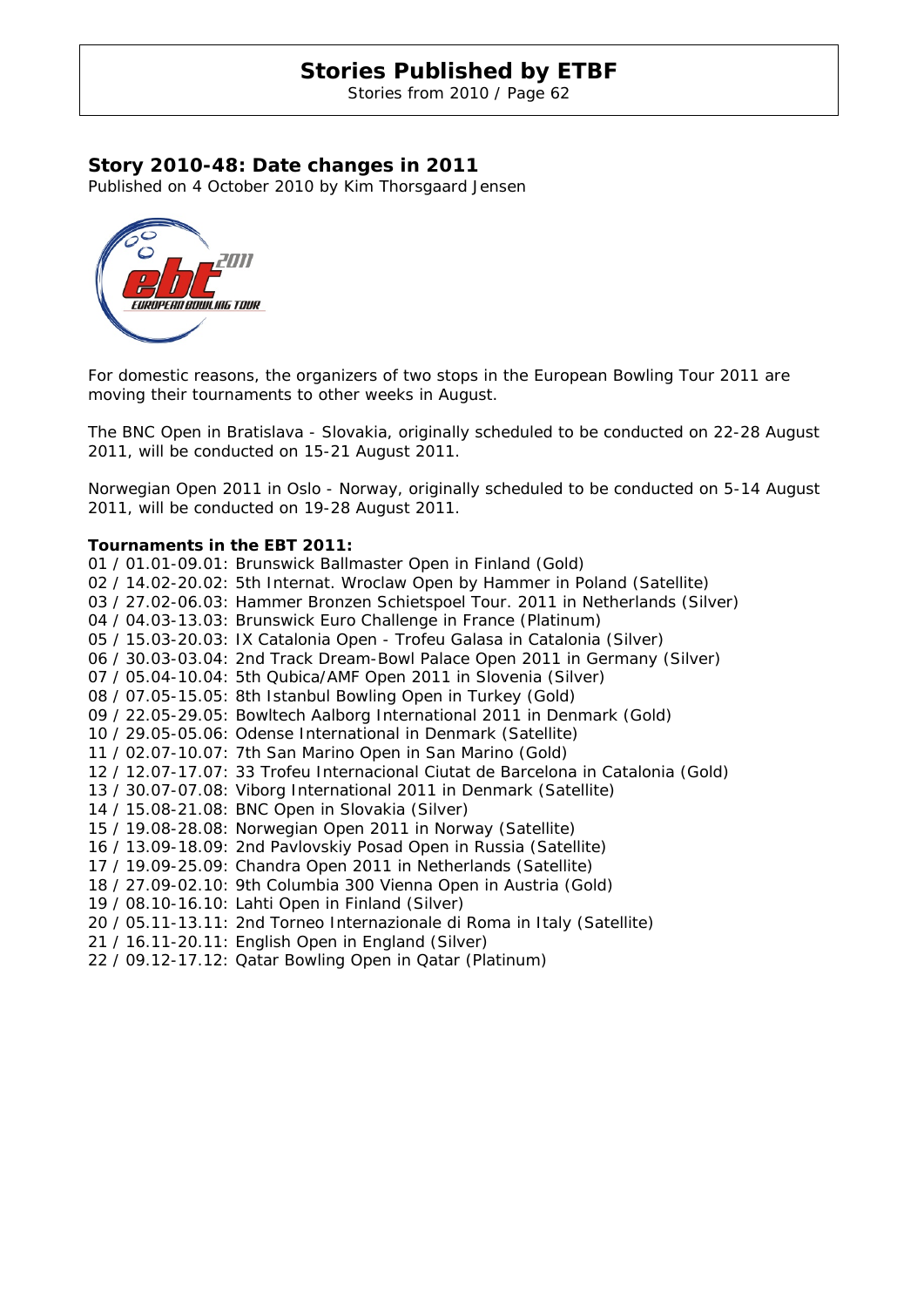Stories from 2010 / Page 63

### **Story 20 010-49: EBT Mas sters 201 13 in Bra atislava**

Published on 5 October 2010 by Kim Thorsgaard Jensen



The ETBF Presidium has decided to award the hosting of the EBT Masters 2013 to the Bowling National Centre (BNC) in Bratislava, Slovakia. The Bowling National Centre in Bratislava hosts the annual tournament BNC Open.

The dates of the EBT 2013 will be decided as soon as the dates of the BNC Open 2013 have been decid ded.

The 16 highest ranked women and the 16 highest ranked men, by the conclusion of the EBT 2012, will qualify for the 6th EB BT Masters 2013.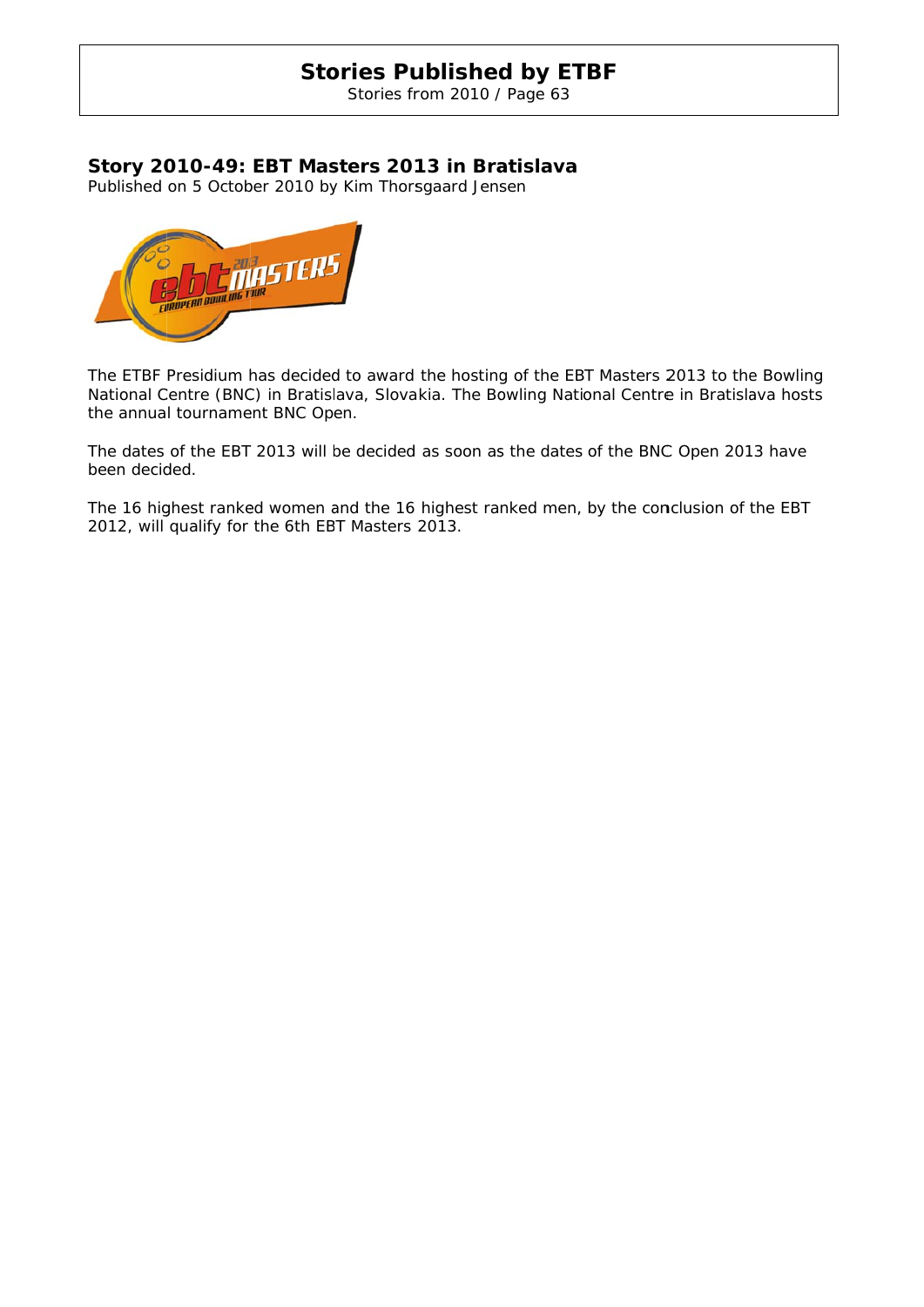Stories from 2010 / Page 64

### **Story 2010-50: ECC 2013 to Slovakia**

Published on 8 October 2010 by Valgeir Gudbjartsson

The ETBF Presidium has decided to award the hosting of the European Champions Cup 2013 to the Slovak Bowling Federation.

The championships will be held in the Bowling National Centre in Bratislava on 21 - 28 October 2013.

The Slovak Bowling Federation has in addition accepted to host the ETBF Congress on 20 October 2013 in Bratislava.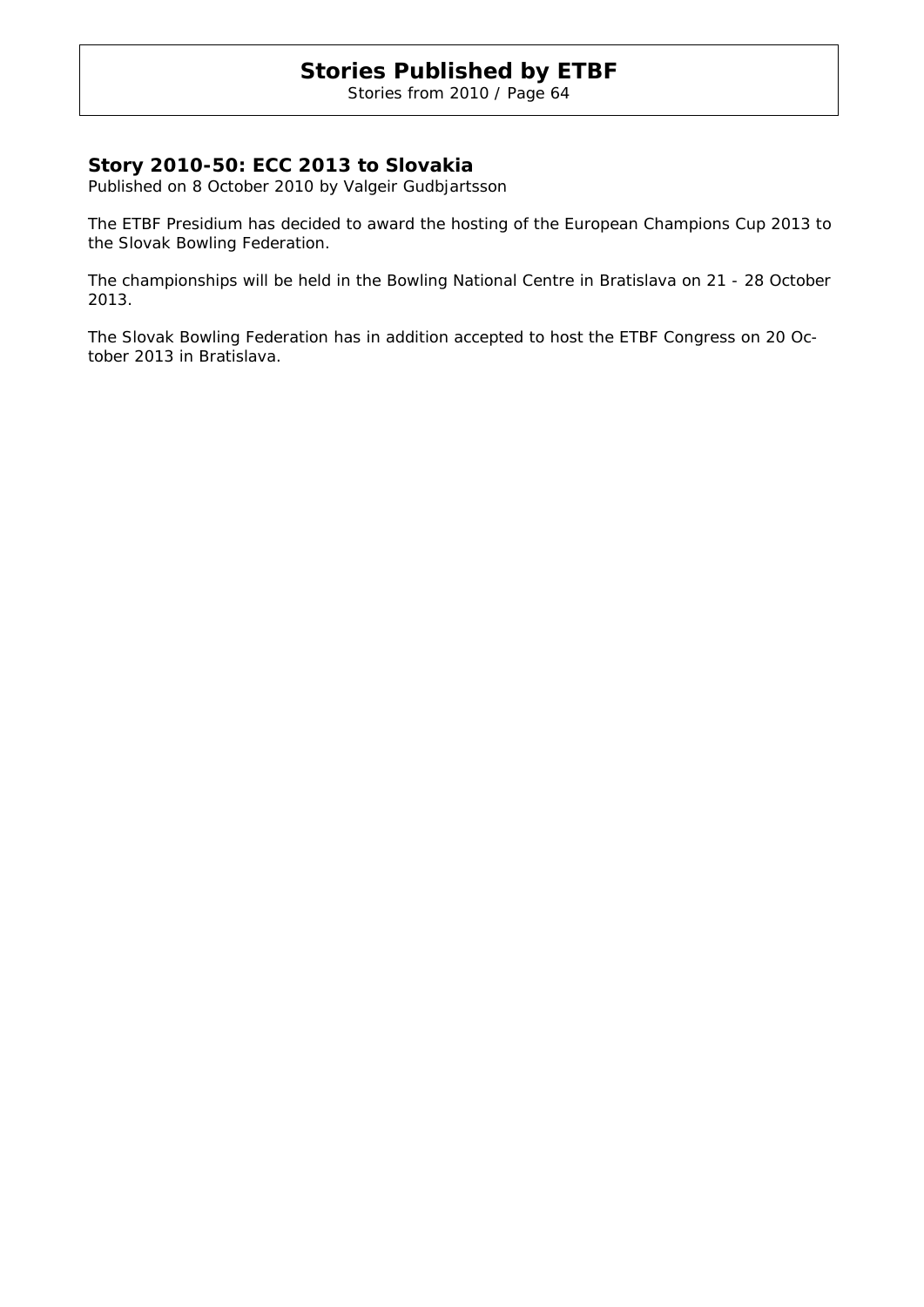Stories from 2010 / Page 65

### **Story 2010-51: ETBF Coaching Clinics**

Published on 11 October 2010 by Onder Gurkan

The ETBF Education Committee has announced that they will have their first International Coaching Clinic for Level One and Level Two Coaches between 5 and 14 December 2010.

After running many national clinics in different countries, ETBF cooperates with its official training centre, Kuortane Bowling Training Centre in Finland, to host the first scheduled international clinic for all of our federations.

Our instructors will present you the latest updated ETBF Level One and Level Two coaching programs in 30 hours during 4 days for each level as follows:

**Level 1 Clinic**  5 December: Check in 6-9 December: Clinic 10 December: Check-out

**Level 2 Clinic**  9 December: Check in 10-13 December: Clinic 14 December: Check-out

The fee for the clinics is  $\epsilon$  650 per student including 5 days of accommodation, 3 meals a day and all registration fees.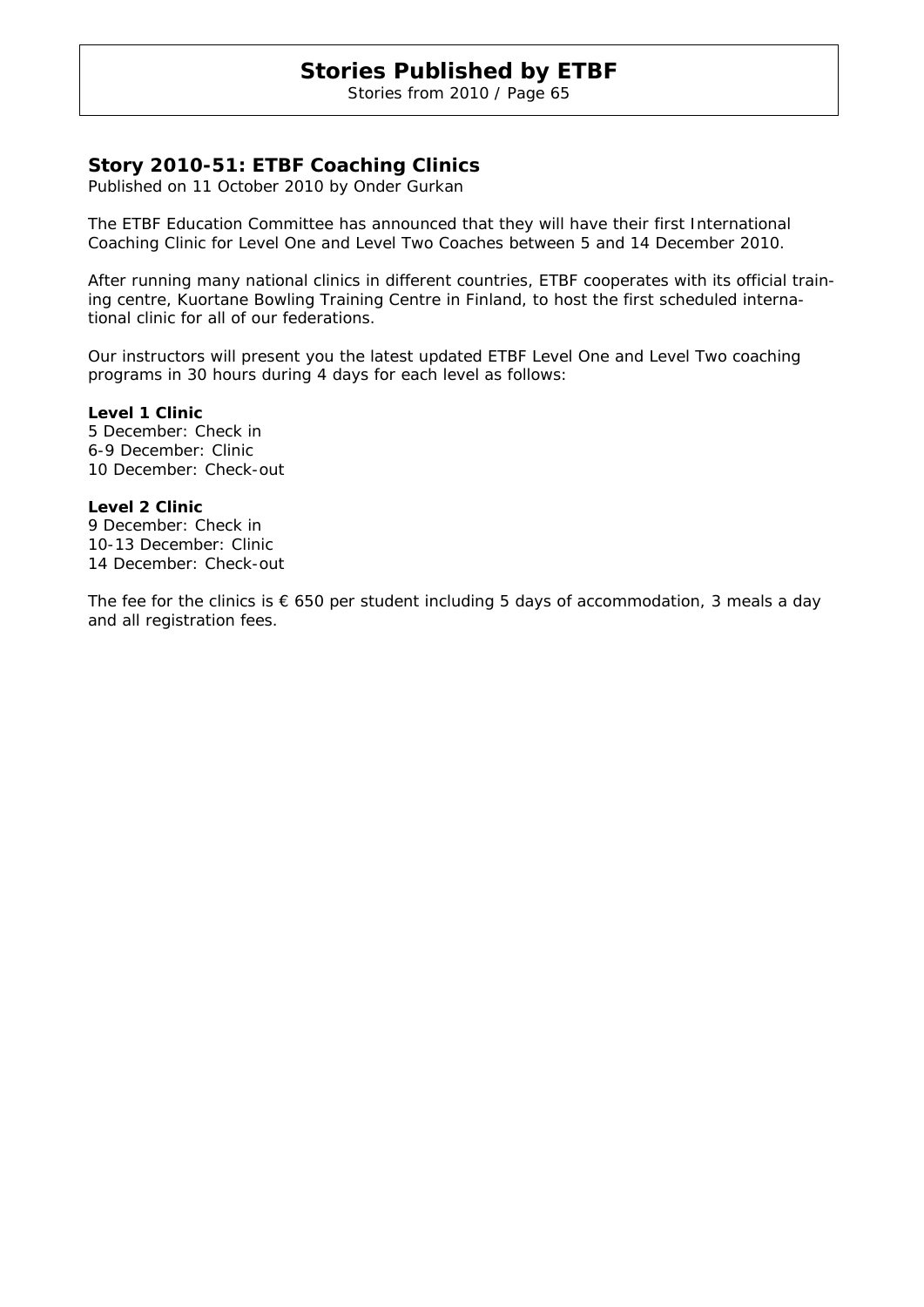Stories from 2010 / Page 66

### **Story 2010-52: European Women's Masters**

Published on 13 October 2010 by Keith Hale

The 6th European Women's Masters at the Baix Bowling centre in the suburbs of Barcelona, 7- 10 October, attracted an entry of 53 women, a few from as far afield as Mexico, Colombia and Guatemala but the main entry consisted of many European women stars.

After the normal six-game qualifying, the top 24 advanced to the quarterfinal, a further eight games in two blocks of four. From this the top four advanced to the semi-finals played as the best of three games. Kamilla Kjeldsen of Denmark advanced to the final by defeating Colombia's Clara Guerrero, 2-0 (204 - 196 and 217 - 203). The other match was also a victory for a Dane as Mai Ginge Jensen beat Sweden's Rebecka Larsen Jr, 2-0 (215 - 192 and 226 - 208).

The unique all-Danish final, with an added Danish TV commentator Rikke Holm Rasmussen, saw Jensen off to a flying start and a 214-197 win over Kjeldsen. Kjeldsen had the most strikes but suffered three open frames. Kjeldsen fought back to take the second close-fought game, 258-249, Kjeldsen having seven strikes in a row, Jensen six.

The championship game was a one-sided affair as Jensen opened with the first nine strikes, then a stubborn 4-pin ruined what could have been a perfect ending to a superb tournament, so she took the 2010 title, 2-1, with a final game score of 279-243.

The Samaranch Trophy, sponsored by the late IOC president for the highest position by a woman under the age of 20, was won this year by Latvian Marija Tkacenko.

Once again, the Catalan Bowling Federation is to be applauded for an excellent promotion and great organisation of a thoroughly enjoyable event.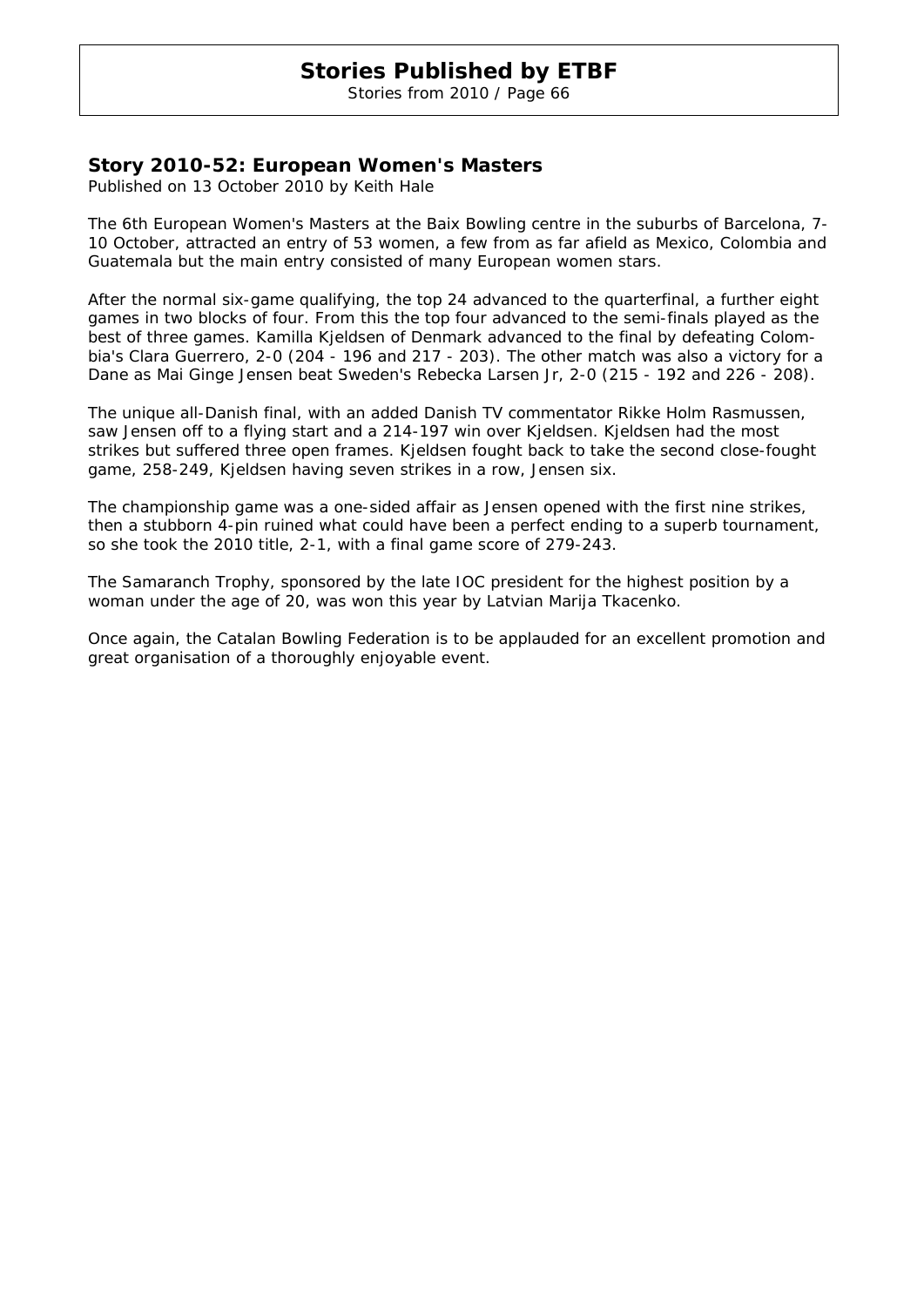Stories from 2010 / Page 67

### **Story 2010-53: Name change in Russia**

Published on 14 October 2010 by Kim Thorsgaard Jensen



The organizer of the 2nd Pavlovskiy Posad Open announces the name of the tournament to be changed to Russian Open.

The tournament will, unchanged, be conducted on 13-18 September 2011 as Stop 16 in the European Bowling Tour 2011.

#### **Tournaments in the EBT 2011:**

01 / 01.01-09.01: Brunswick Ballmaster Open in Finland (Gold) 02 / 14.02-20.02: 5th Internat. Wroclaw Open by Hammer in Poland (Satellite) 03 / 27.02-06.03: Hammer Bronzen Schietspoel Tour. 2011 in Netherlands (Silver) 04 / 04.03-13.03: Brunswick Euro Challenge in France (Platinum) 05 / 15.03-20.03: IX Catalonia Open - Trofeu Galasa in Catalonia (Silver) 06 / 30.03-03.04: 2nd Track Dream-Bowl Palace Open 2011 in Germany (Silver) 07 / 05.04-10.04: 5th Qubica/AMF Open 2011 in Slovenia (Silver) 08 / 07.05-15.05: 8th Istanbul Bowling Open in Turkey (Gold) 09 / 22.05-29.05: Bowltech Aalborg International 2011 in Denmark (Gold) 10 / 29.05-05.06: Odense International in Denmark (Satellite) 11 / 02.07-10.07: 7th San Marino Open in San Marino (Gold) 12 / 12.07-17.07: 33 Trofeu Internacional Ciutat de Barcelona in Catalonia (Gold) 13 / 30.07-07.08: Viborg International 2011 in Denmark (Satellite) 14 / 15.08-21.08: BNC Open in Slovakia (Silver) 15 / 19.08-28.08: Norwegian Open 2011 in Norway (Satellite) 16 / 13.09-18.09: Russian Open in Russia (Satellite) 17 / 19.09-25.09: Chandra Open 2011 in Netherlands (Satellite) 18 / 27.09-02.10: 9th Columbia 300 Vienna Open in Austria (Gold) 19 / 08.10-16.10: Lahti Open in Finland (Silver) 20 / 05.11-13.11: 2nd Torneo Internazionale di Roma in Italy (Satellite) 21 / 16.11-20.11: English Open in England (Silver) 22 / 09.12-17.12: Qatar Bowling Open in Qatar (Platinum)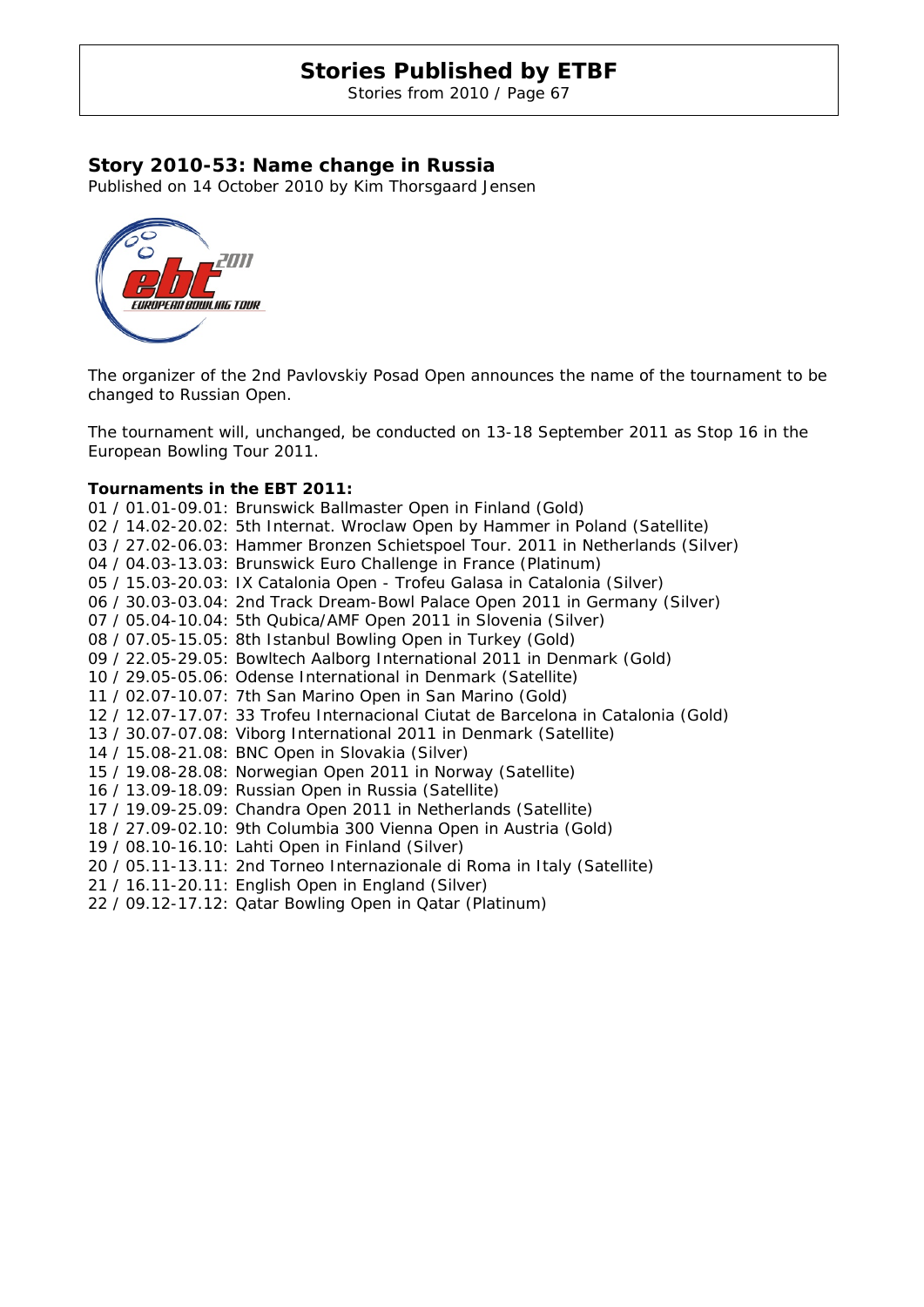Stories from 2010 / Page 68

### **Story 2010-54: EBT 2010-16**

Published on 18 October 2010 by Kim Thorsgaard Jensen



Mike Fagan from USA took his third tour stop win, when he was crowned with the title in Stop 16 of the European Bowling Tour 2010, the Ebonite Lahti Open, conducted in Lahti Bowl.

In the 4 person stepladder final, Mike Fagan started at position 4 and on his way to the title he first won against Juhani Tonteri from Finland 267 - 190, then he won against the tour leader Dominic Barrett from England 235 - 152 and finally he won against Mai Ginge Jensen from Denmark 247 - 207.

749 became the total score over the three games in the stepladder final for Mike Fagan, who seemed unbeatable in the final in Lahti Bowl at the Ebonite Lahti Open.

Mai Ginge Jensen became the second highest women in a tour stop for the 2nd time in her career. Mai Ginge Jensen became highest ranked for the first time last year in Brunswick Euro Challenge, where she by the way lost the second last step in the final against - Mike Fagan.

Dominic Barrett enlarged the gap to his nearest opponents, since he was awarded 80 points in Lahti for being the second highest ranked man in the tournament, which, to the already won sum of 919 points in 2010, gives him a total of 999 points so far. His nearest opponents are Mika Koivuniemi from Finland with 748 points (46 points in Lahti) and Osku Palermaa also from Finland with 738 points (30 points in Lahti).

It seems unlikely that Barrett, the last two years runner up in the tour, will lose his leading position in the EBT 2010 with only two stops remaining.

None of the top ranked women were present in Lahti, so the standing in the top of the women's tour division is still as follows; Nina Flack from Sweden is in front with 647 points, Wendy Kok from The Netherlands is at position 2 with 514 points and Nicole Sanders from The Netherlands is at position 3 with 497 points.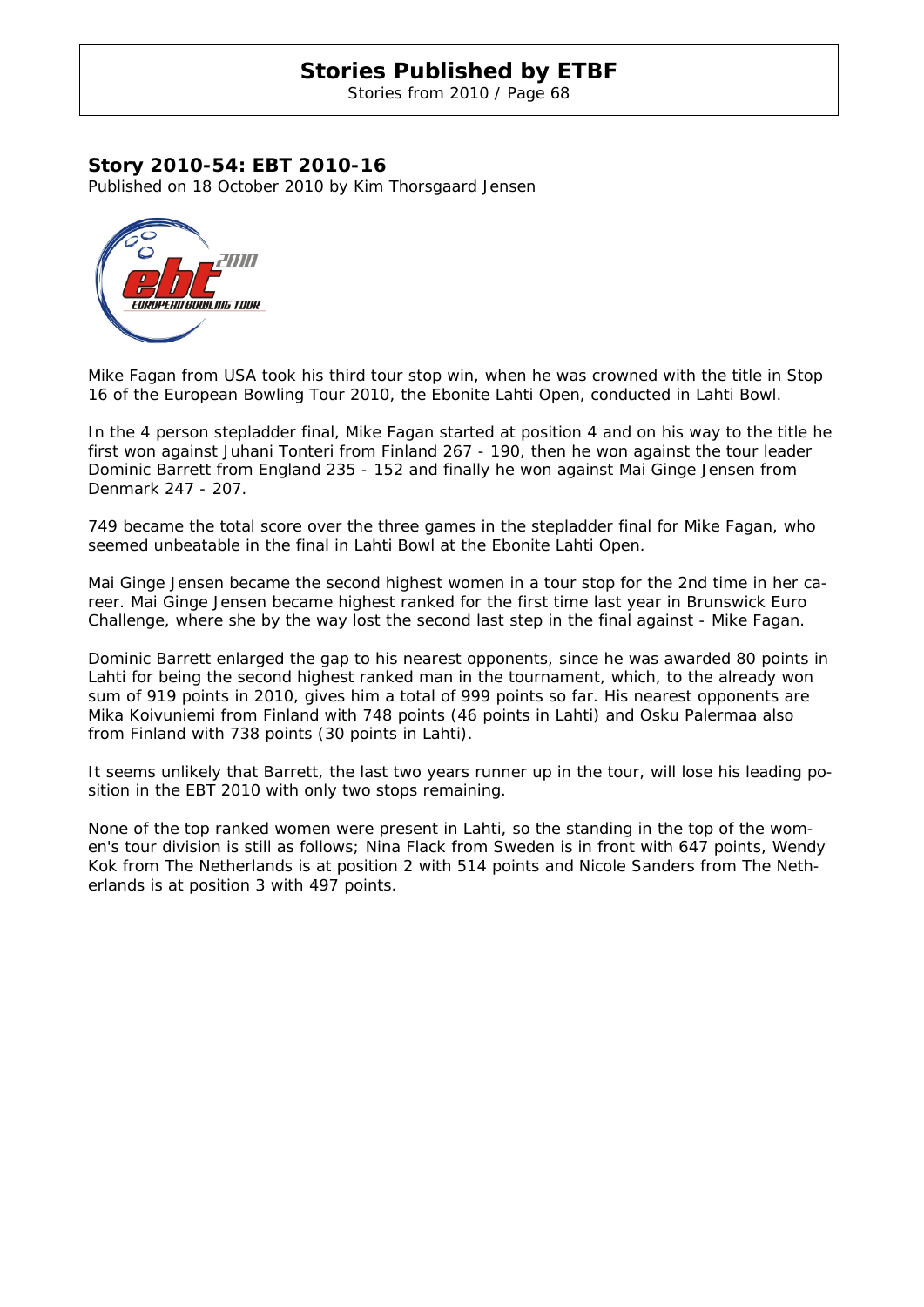Stories from 2010 / Page 69

### **Story 2010-55: ECC 2010 in Ankara**

Published on 18 October 2010 by Kim Thorsgaard Jensen

Rollhouse Bowling Centre in Ankara, Turkey hosted for the second time the European Champions Cup (ECC), when the national champions from all over Europe met to compete for the titles late October 2010. Previously Rollhouse hosted the ECC in 2004.

Krista Pöllänen from Finland, whom in June was crowned with the European Championship Masters title, proved again her leading position in European women bowling, when she in Ankara took the ECC title by defeating the talented Latvian player, Marija Tkacenko, 2-0 (237- 187 and 183-167).

In the foregoing Semi Finals, Krista Pöllänen defeated the 2009 ECC Champion, Kirsten Penny from England, 2-1 (200-190, 233-290 and 208-200), while Marija Tkacenko defeated Nadine Geissler from Germany 2-1 (216-201, 169-196 and 198-185).

Krista Pöllänen will be able to defend her title at home, since the ECC 2011 will be played in August in Lahti, Finland.

The title match in the men's division became an overall Nordic affair, when Svein Aake Ek from Norway defeated Dennis Eklund from Sweden 2-1 (259-221, 152-175 and 239-202).

In the foregoing Semi Finals Svein Aake Ek defeated the 2008 ECC Champion, Thomas Gross from Austria, 2-1 (213-247, 216-202 and 205-196), while Dennis Eklund defeated Dimitrios Karetsos from Greece 2-0 (247-204 and 228-222).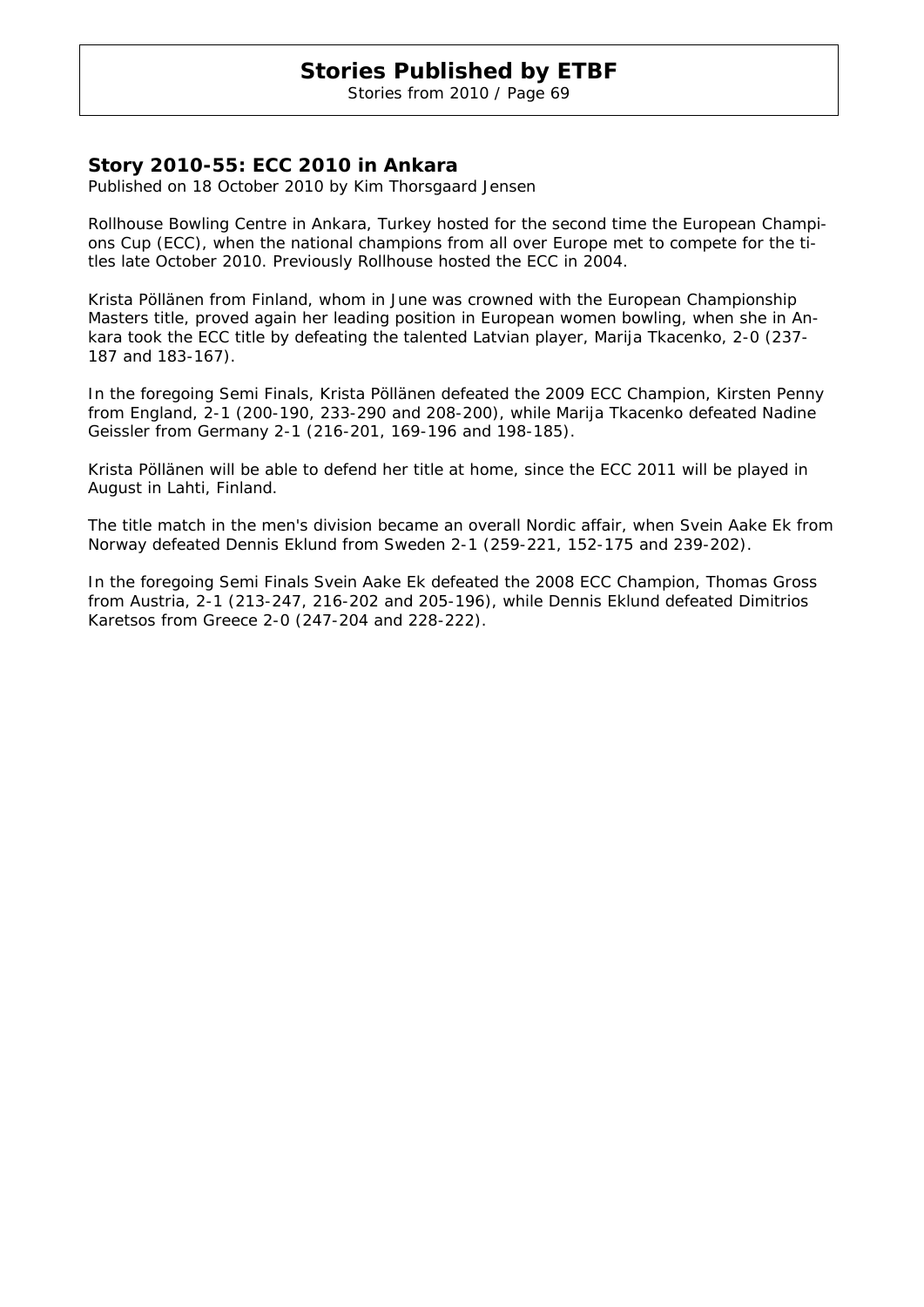Stories from 2010 / Page 70

### **Story 2010-56: Name change in Lahti**

Published on 5 November 2010 by Kim Thorsgaard Jensen



As a consequence of a sponsorship agreement, the name of Stop 19 in the European Bowling Tour 2011 has changed from Lahti Open to Ebonite Lahti Open.

The tournament will, unchanged, be conducted in Lahti Bowl on 8-16 October 2011.

#### **Tournaments in the EBT 2011:**

01 / 01.01-09.01: Brunswick Ballmaster Open in Finland (Gold) 02 / 14.02-20.02: 5th Internat. Wroclaw Open by Hammer in Poland (Satellite) 03 / 27.02-06.03: Hammer Bronzen Schietspoel Tour. 2011 in Netherlands (Silver) 04 / 04.03-13.03: Brunswick Euro Challenge in France (Platinum) 05 / 15.03-20.03: IX Catalonia Open - Trofeu Galasa in Catalonia (Silver) 06 / 30.03-03.04: 2nd Track Dream-Bowl Palace Open 2011 in Germany (Silver) 07 / 05.04-10.04: 5th Qubica/AMF Open 2011 in Slovenia (Silver) 08 / 07.05-15.05: 8th Istanbul Bowling Open in Turkey (Gold) 09 / 22.05-29.05: Bowltech Aalborg International 2011 in Denmark (Gold) 10 / 29.05-05.06: Odense International in Denmark (Satellite) 11 / 02.07-10.07: 7th San Marino Open in San Marino (Gold) 12 / 12.07-17.07: 33 Trofeu Internacional Ciutat de Barcelona in Catalonia (Gold) 13 / 30.07-07.08: Viborg International 2011 in Denmark (Satellite) 14 / 15.08-21.08: BNC Open in Slovakia (Silver) 15 / 19.08-28.08: Norwegian Open 2011 in Norway (Satellite) 16 / 13.09-18.09: Russian Open in Russia (Satellite) 17 / 19.09-25.09: Chandra Open 2011 in Netherlands (Satellite) 18 / 27.09-02.10: 9th Columbia 300 Vienna Open in Austria (Gold) 19 / 08.10-16.10: Ebonite Lahti Open in Finland (Silver) 20 / 05.11-13.11: 2nd Torneo Internazionale di Roma in Italy (Satellite) 21 / 16.11-20.11: English Open in England (Silver) 22 / 09.12-17.12: Qatar Bowling Open in Qatar (Platinum)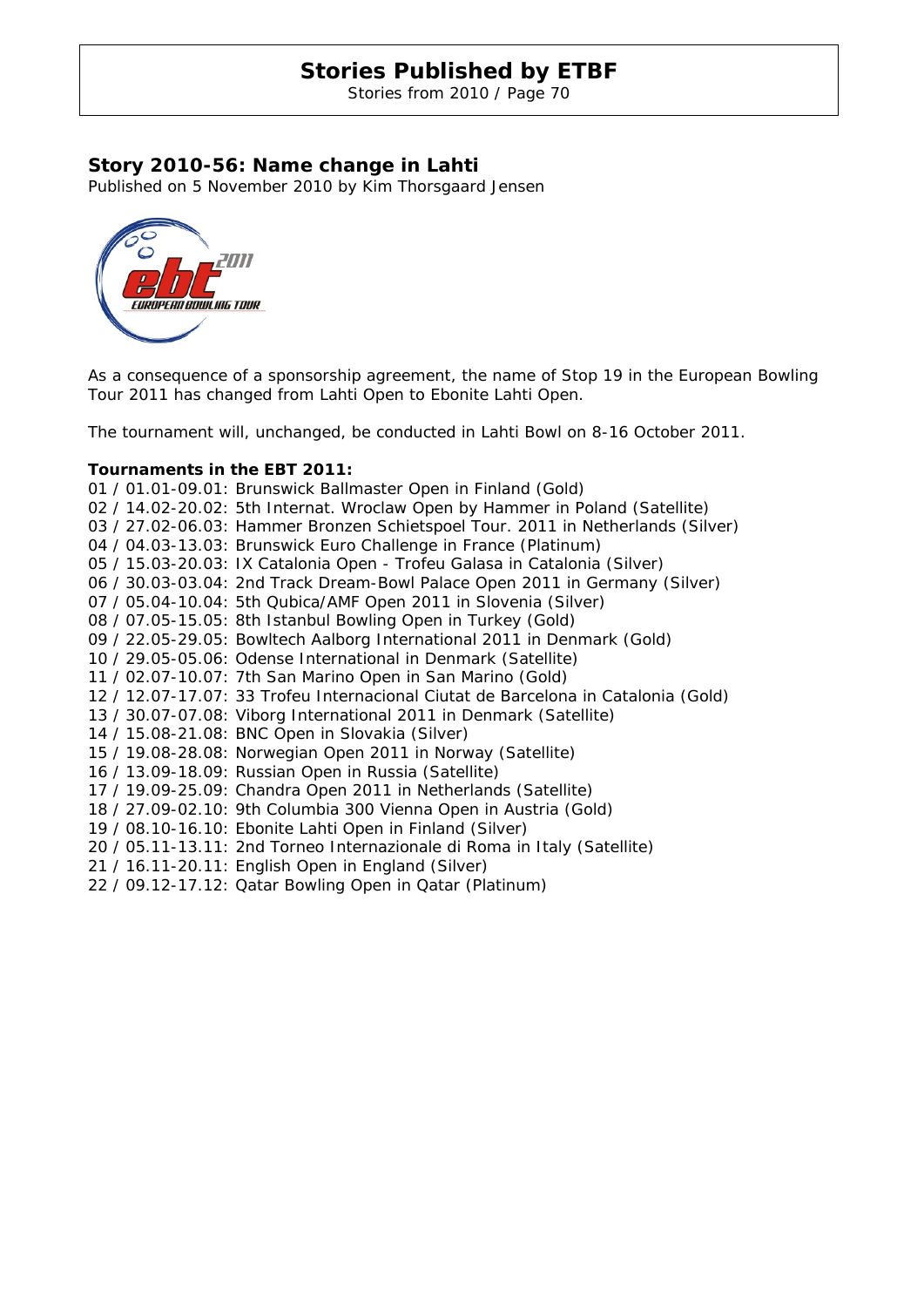Stories from 2010 / Page 71

### **Story 2010-57: Removal of the 4 ball rule**

Published on 6 November 2010 by Kim Thorsgaard Jensen

During ETBF Championships, two bowling ball rules are in use, namely a 6 ball rule, which is the maximum number of balls a player can use during a championship and a 4 ball rule, which is the maximum number of balls, picked among the 6, a player is allowed to bring into the players are during a squad.

After studies in Munich of general implications of the rule during the World Men Championships in August, and after an evaluation of the number of triple bags in the players area, which with 4 balls in use are leaving two empty spaces in the bags, but taking up as much space as 6 balls does anyway, the ETBF Presidium has decided a bylaw, which temporarily will remove the 4 ball rule from the ETBF Constitution.

The rule, which will be removed, is Rule 4.21.3: *A player must not have more than four bowling balls in the players' area.* 

A bylaw changes the rule until the next ETBF Congress, meaning that the 4 ball rule is ineffective during the EYC 2011 and the EMC 2011, both to be conducted in Munich. At the ETBF Congress in June, also in Munich, the bylaw must be ratified by the delegates, where after the rule either will continue to be removed or will be reinserted in the ETBF Constitution.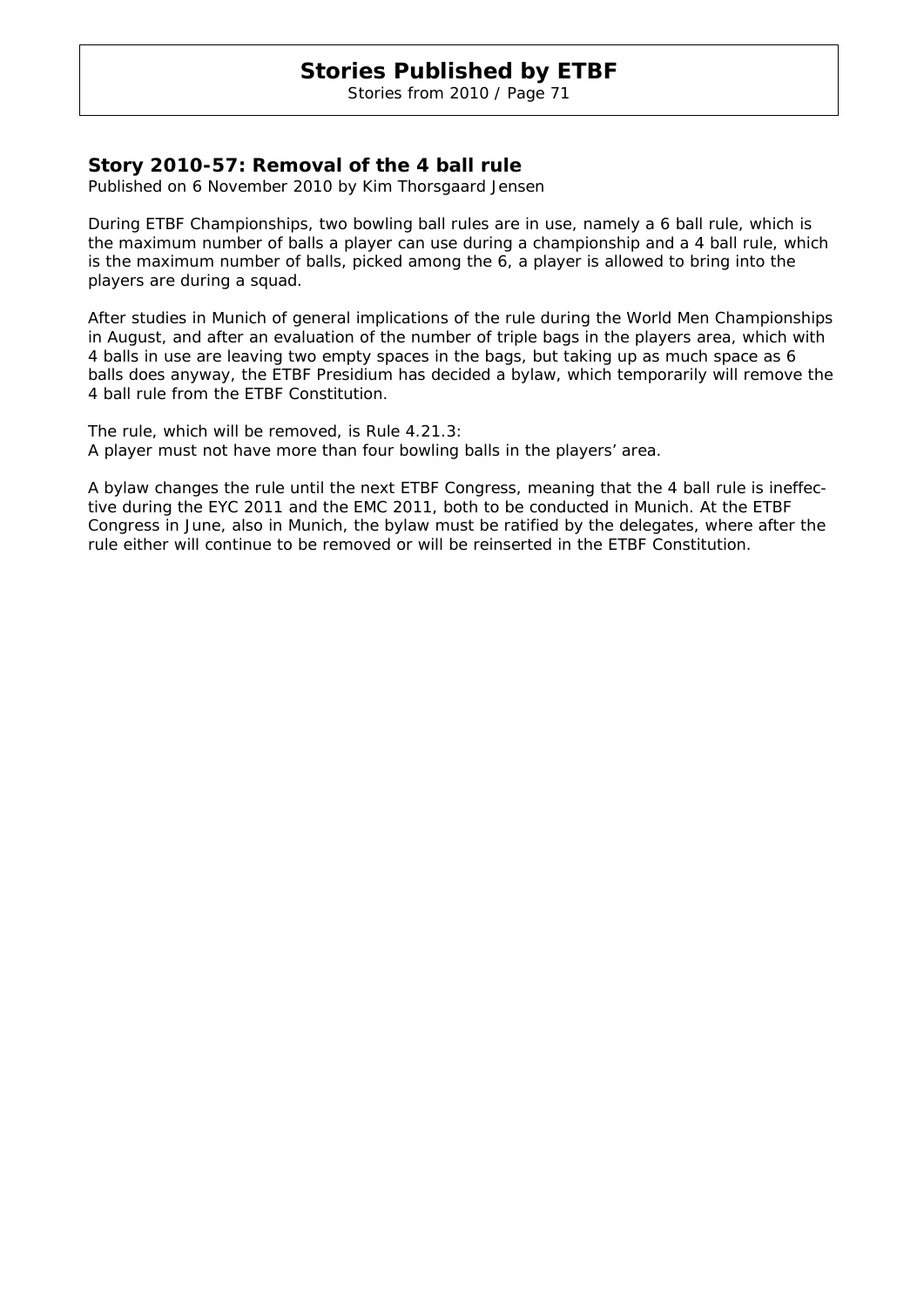Stories from 2010 / Page 72

### **Story 2010-58: EBT 2010-17**

Published on 15 November 2010 by Kim Thorsgaard Jensen



For the first time in the history of the European Bowling Tour, the tour passed the Italian capital Rome, where the 1st Ebonite Roma International was conducted on 6-14 November as an EBT Satellite.

It became a début of historical dimensions, when not less than 320 players (the 3rd highest in the EBT 2010) were playing as much as 808 entries (the 4th highest in the EBT 2010).

The successor of the tournament became Finland's Perttu Jussila, who won against Stuart Williams from England 225 vs. 188 in the one game final. It was the first tour stop victory in the career of Perttu Jussila.

In the foregoing one game Semi Finals, Perttu Jussila won against Birgit Pöppler from Germany 200 vs. 184 and Stuart Williams won against Patricia Luoto from Germany 216 vs. 201. Patricia Luoto became the highest ranked women in a tour stop for the 6th time in her career.

Nothing changed in the top of the men's division, where Dominic Barrett from England is in the lead with 999 points in front of Mika Koivuniemi from Finland with 748 points and Osku Palermaa from Finland with 738 points.

Nina Flack from Sweden is leading the women's division with 647 points in front of Wendy Kok from The Netherlands with 514 points and Nicki Ainge from England with 503 points. Nicki Ainge, who won the tour in 2009, moved from position 5 to position 3 by being awarded 35 points in Rome.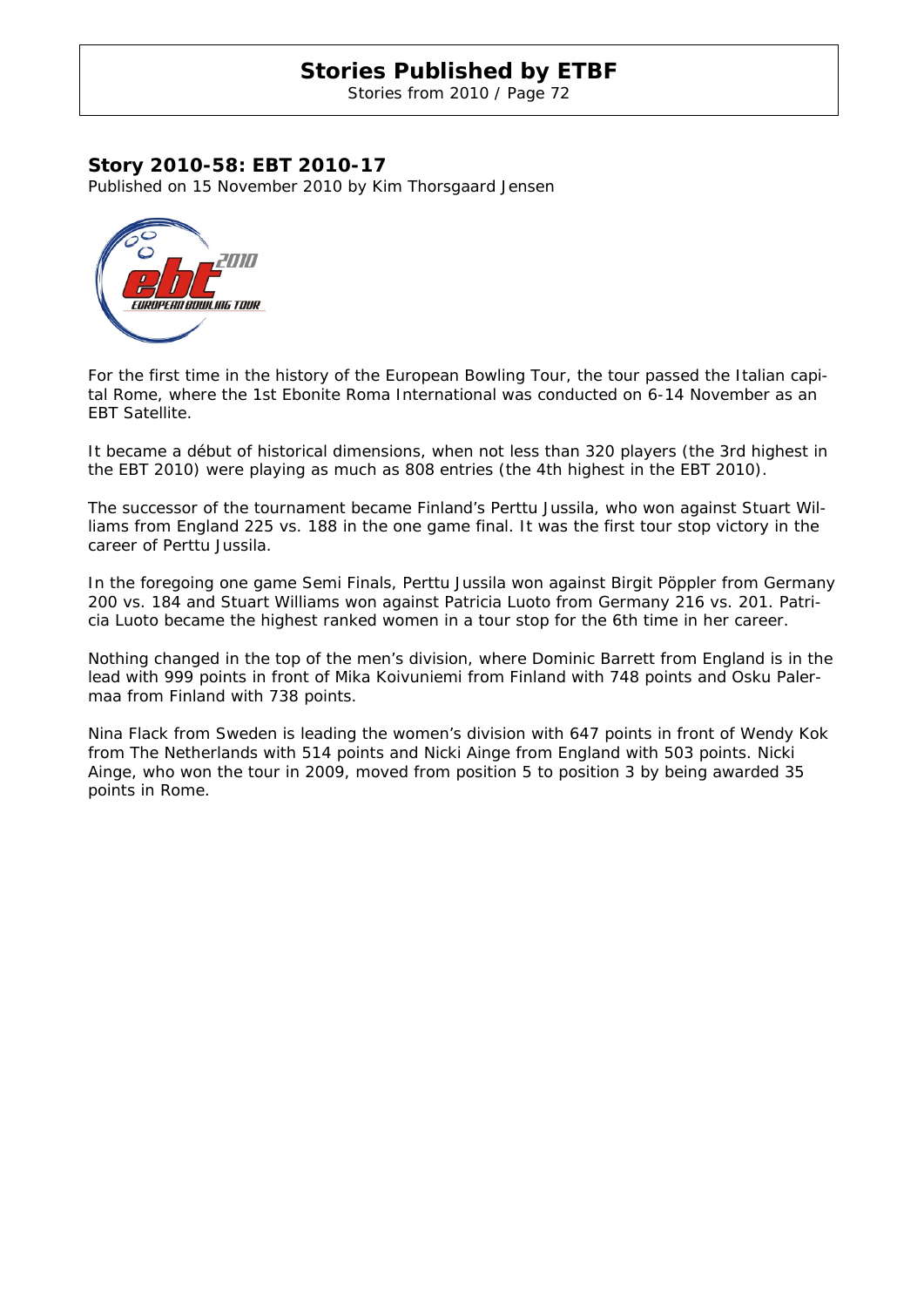Stories from 2010 / Page 73

### **Story 2010-59: Changes to EBT Rules**

Published on 17 November 2010 by Kim Thorsgaard Jensen



The ETBF Presidium has decided to implement two changes in the EBT 2011 Rules, one concerning the length of the practice and the other concerning consequences in case of violations of the ball rule.

#### **Practice**

Previously 5 minutes practice sessions before certain qualification squads and some final stages was allowed, but in many situations 5 minutes are not sufficient and many organizers have already adopted 10 minutes as a normal time frame for practice.

To avoid misunderstandings and different interpretations from tournament to tournament in the tour, 10 minutes practise will be standard for all qualification squads and a majority of all final stages as of the EBT 2011. It demands changes in two existing articles as follows:

#### EBT Rules 2011, Article 18.7:

Irrespectively of the number of players per pair of lanes in a qualification or a desperado squad, the practice time is 10 minutes.

#### EBT Rules 2011, Article 19.2:

The practise time prior to any final stage is 10 minutes, unless a variation is specified in the Tournament Application and approved by the EBT Director.

#### **Violation of the ball rule**

When the bowling ball rule was introduced in the EBT Rules 2010 (Chapter 30) for about a year ago, no following consequences for a violation of the rules was introduced. As of the EBT 2011, the following new article 30.5 will apply.

- a) At a player's first violation in a tournament, the frame, in which an illegally cleaned, adjusted or altered bowling ball is found to be in use, will be set to zero and the player will be given 1 penalty point.
- b) At a player's second violation of the bowling ball rule in a tournament, the player will be given 2 penalty points and the score in the squad or final stage, where the violation takes place, will be null and void.
- c) At a player's third violation of the bowling ball rule in a tournament, the player will be given 3 penalty points, the score in the squad or final stage, where the violation takes place, will be null and void and the player will be suspended from the rest of the tournament.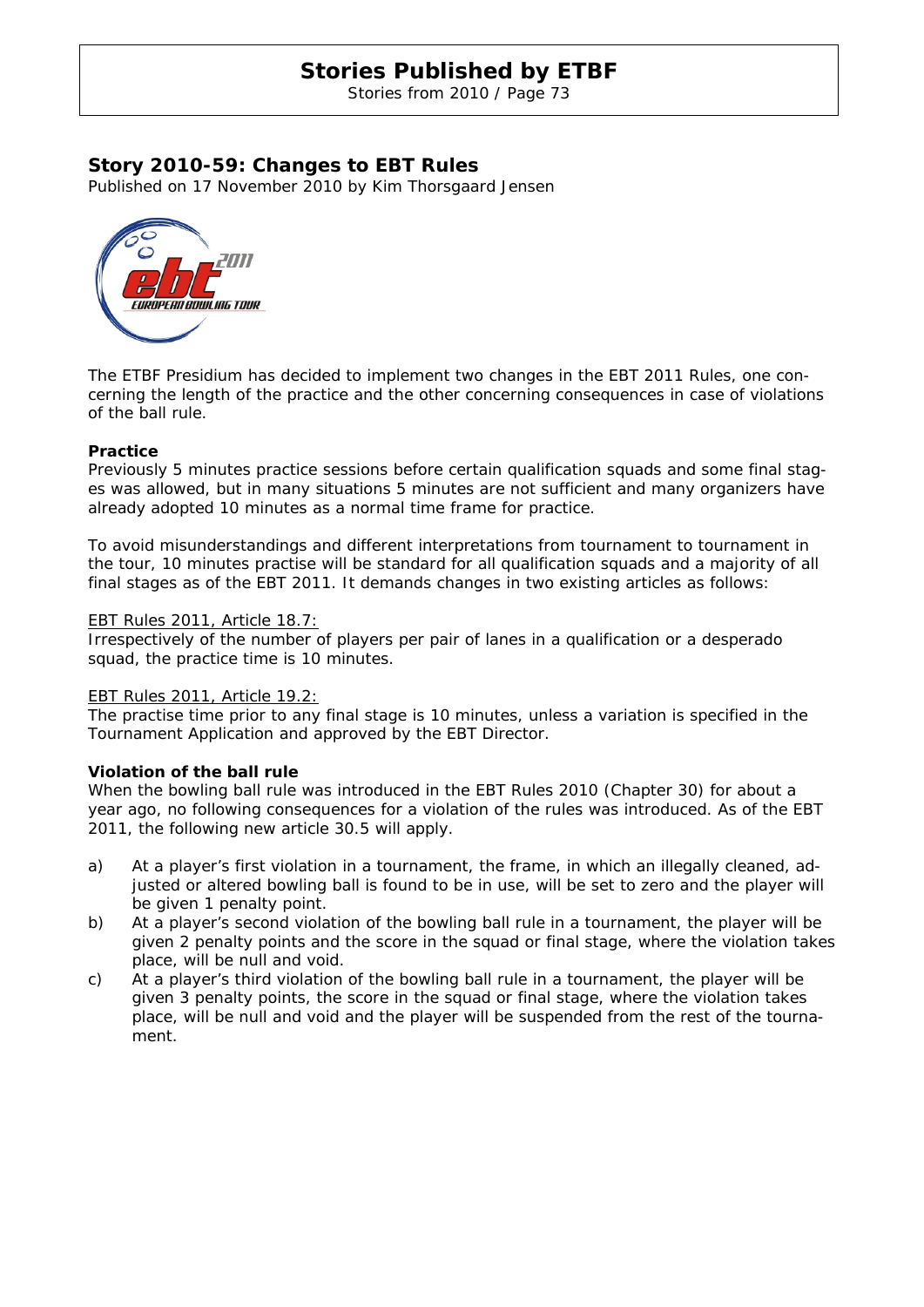Stories from 2010 / Page 74

### **Story 2010-60: World championships 2013**

Published on 6 December 2010 by Kim Thorsgaard Jensen

The Presidium of the World Tenpin Bowling Association has decided to award the hosting of the World Men Championships 2013 to Henderson (Las Vegas), Nevada – USA.

The championships will be held in the second part of August 2013 in the Strike Zone Bowling Centre, which is a part of the Sunset Station Hotel & Casino complex.

The bowling centre consists of 77.000 square foot and it includes 72 lanes, a 36" colour monitor at every lane, a 42" plasma television between each pair of lanes and eight 16 foot projection screens around in the centre.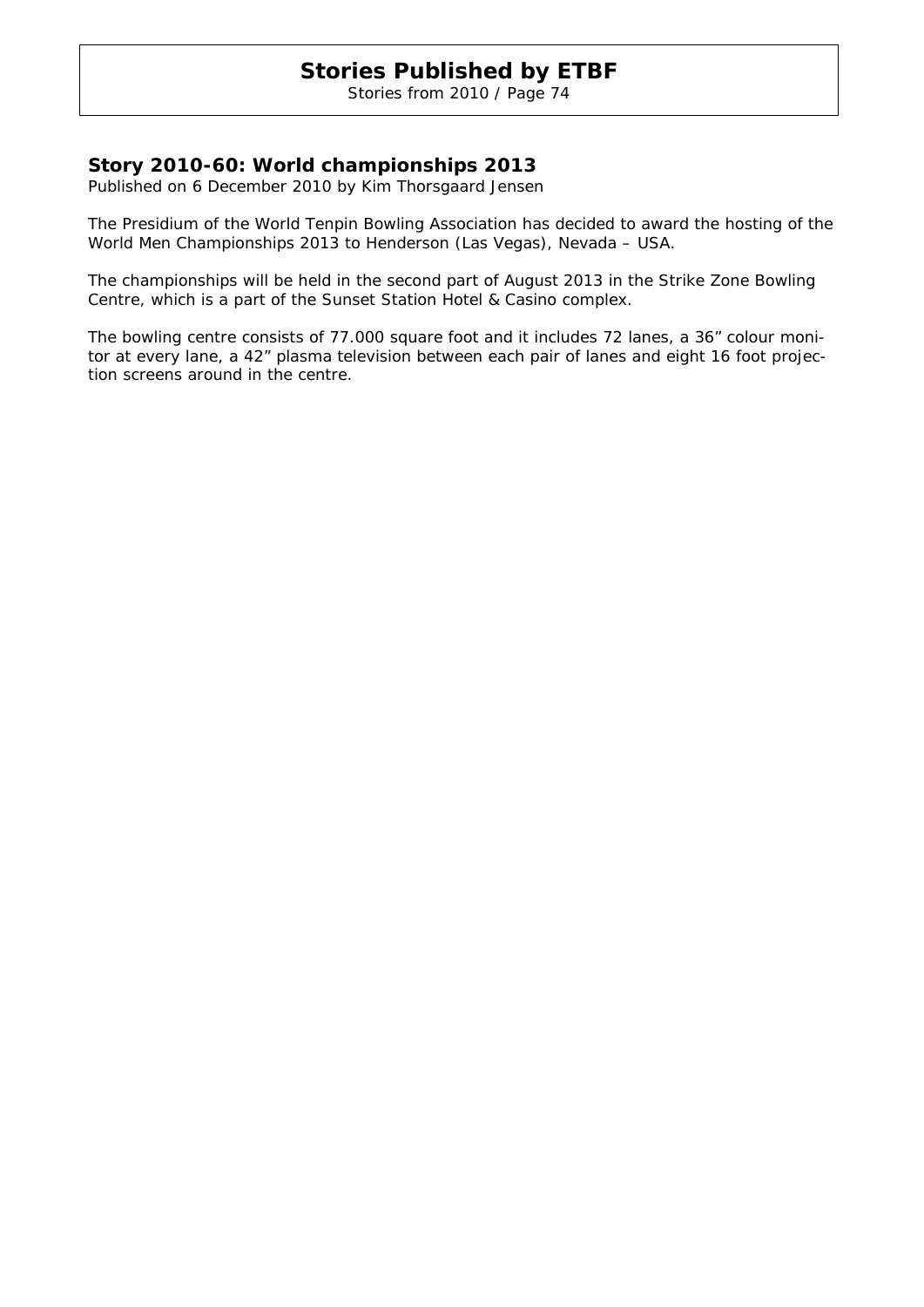Stories from 2010 / Page 75

### **Story 2010-61: Changes in Qatar**

Published on 16 December 2010 by Kim Thorsgaard Jensen



The organizer of the Qatar Bowling Open in 2011, the Qatar Bowling Federation, has decided to add another 5.000  $\epsilon$  to the already high prize pool of 120.000  $\epsilon$ , presenting a record high prize pool of 125.000  $\epsilon$ .

At the same time, the organizer announces a slightly reduced duration of the tournament, where the original period of 9-17 December 2011 is changed to 11-17 December 2011.

Finally the organizer presents a final, which will be played over only one day.

The format of the final will be as follows: 39 players will play 8 games starting from scratch, continuing with 28 players, which is top 19 from step 1 and top 9 from the qualification, playing another 8 games starting from scratch, ending up with 4 players in two Semi Finals played over two games and a final, also played over two games.

For more details of the tournament, check the Tournament Calendar at this site.

#### **Tournaments in the EBT 2011:**

01 / 01.01-09.01: Brunswick Ballmaster Open in Finland (Gold) 02 / 14.02-20.02: 5th Internat. Wroclaw Open by Hammer in Poland (Satellite) 03 / 27.02-06.03: Hammer Bronzen Schietspoel Tour. 2011 in Netherlands (Silver) 04 / 04.03-13.03: Brunswick Euro Challenge in France (Platinum) 05 / 15.03-20.03: IX Catalonia Open - Trofeu Galasa in Catalonia (Silver) 06 / 30.03-03.04: 2nd Track Dream-Bowl Palace Open 2011 in Germany (Silver) 07 / 05.04-10.04: 5th Qubica/AMF Open 2011 in Slovenia (Silver) 08 / 07.05-15.05: 8th Istanbul Bowling Open in Turkey (Gold) 09 / 22.05-29.05: Bowltech Aalborg International 2011 in Denmark (Gold) 10 / 29.05-05.06: Odense International in Denmark (Satellite) 11 / 02.07-10.07: 7th San Marino Open in San Marino (Gold) 12 / 12.07-17.07: 33 Trofeu Internacional Ciutat de Barcelona in Catalonia (Gold) 13 / 30.07-07.08: Viborg International 2011 in Denmark (Satellite) 14 / 15.08-21.08: BNC Open in Slovakia (Silver) 15 / 19.08-28.08: Norwegian Open 2011 in Norway (Satellite) 16 / 13.09-18.09: Russian Open in Russia (Satellite) 17 / 19.09-25.09: Chandra Open 2011 in Netherlands (Satellite) 18 / 27.09-02.10: 9th Columbia 300 Vienna Open in Austria (Gold) 19 / 08.10-16.10: Ebonite Lahti Open in Finland (Silver) 20 / 05.11-13.11: 2nd Torneo Internazionale di Roma in Italy (Satellite) 21 / 16.11-20.11: English Open in England (Silver) 22 / 11.12-17.12: Qatar Bowling Open in Qatar (Platinum)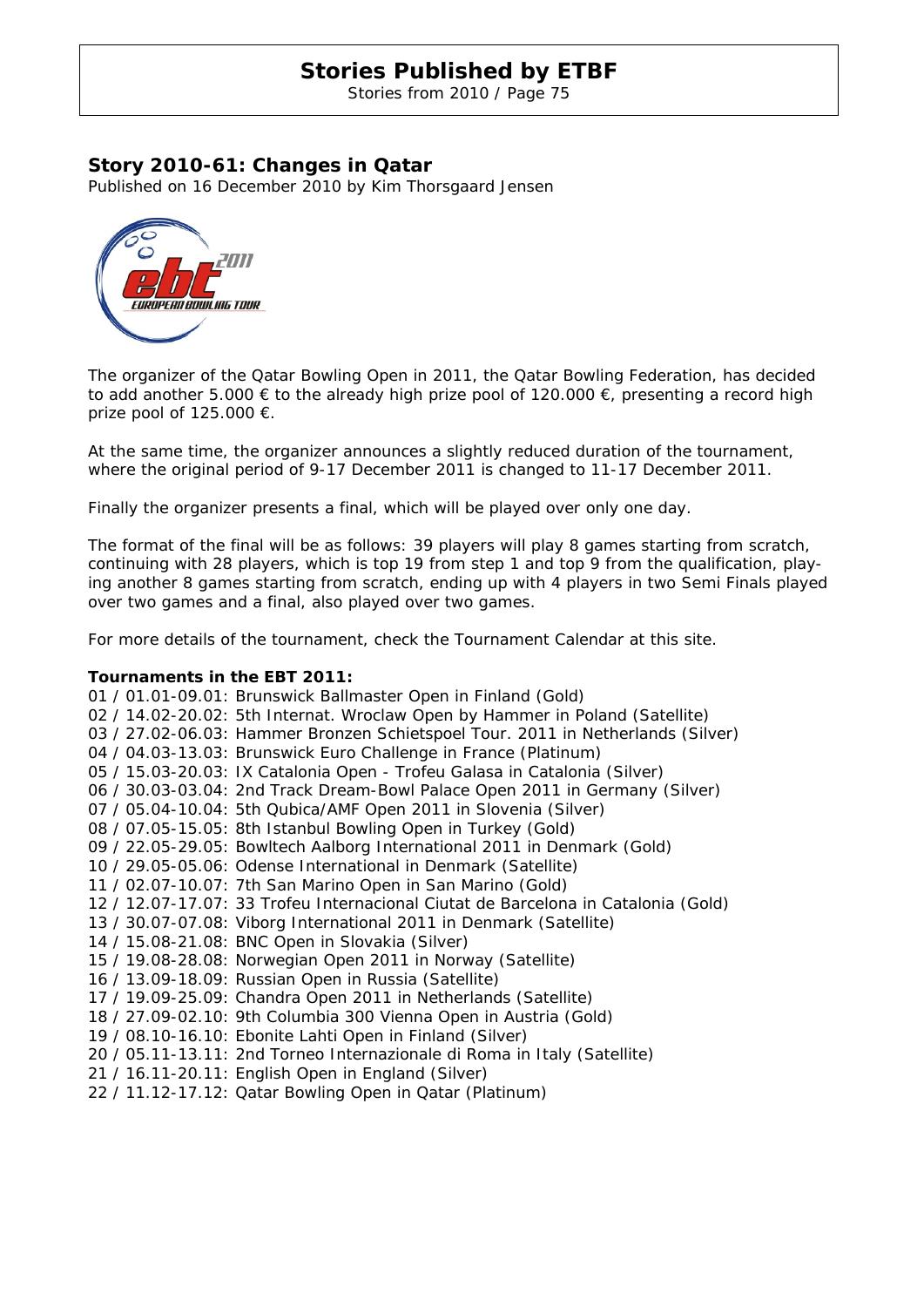Stories from 2010 / Page 76

### **Story 2010-62: EBT 2010-18**

Published on 20 December 2010 by Kim Thorsgaard Jensen



England's Dominic Barrett, the last two years runner up in the European Bowling Tour, did not leave any doubt left back about 2010 being his year in the tour.

Dominic Barrett had collected that many points already before the last stop, the Qatar Bowling Open, that no players was able to reach him even he should come out of the tournament in Doha with zero points.

Well, Dominic Barrett did far from leave the tournament in Doha with zero points, since he was reaching the semi-finals and ended up as the second ranked man in the tour, for which he was awarded 200 points, bringing his total to 1.199 points.

Finland's Mika Koivuniemi took position 2 in the tour with 818 points (70 points in Doha), whiles his fellow countryman Osku Palermaa, the last three years winner of the men's division in the European Bowling Tour, took position 3 with 813 points (75 points in Doha).

The leader of the women's division before the Qatar Bowling Open was Nina Flack from Sweden, who won the title in 2008. Nina Flacks position could be overtaken by last year's tour winner, Nicki Ainge from England, but only if Nicki Ainge became very high ranked and Nina Flack very low ranked in Doha.

It did not happen, since it already after the conclusion of the qualification, from where Nina Flack qualified to the final step 1 and Nicki Ainge not, was possible to announce Nina Flack to be the winner of the women's division of the European Bowling Tour 2010.

Nina Flacks total in the tour became 767 points (120 points in points) and it became double Swedish in the women's division, when Joline Persson-Planefors became second with 617points (200 points in Doha), while Krista Pöllänen from Finland concluded the Scandinavian top 3 with 585 points (175 points in Doha).

The semi-finals of the tournament was played between Mai Ginge Jensen from Denmark and Dominic Barrett from England, with Mai Ginge Jensen as the winner with 514 (240+274) vs. 485 (224+261) and between Stuart Williams from England and Sayed Al‐Hashemi from UAE, with Stuart Williams as the winner with  $449$  ( $247+202$ ) vs.  $442$  ( $222+220$ ).

The later bowled two games final became a very exciting affair, while it was decided in the very last throws. At the end Stuart Williams came out as the winner after having defeated Mai Ginge Jensen 422 (202+220) vs. 417 (198+219).

Stuart Williams became the highest ranked men in a tour stop for the 6th time in his career, while Mai Ginge Jensen became the highest ranked women for the 3rd time in her career.

141 players had found their way to Doha and they played as many as 544 re-entries, giving a record high re-entry ratio of 3.72.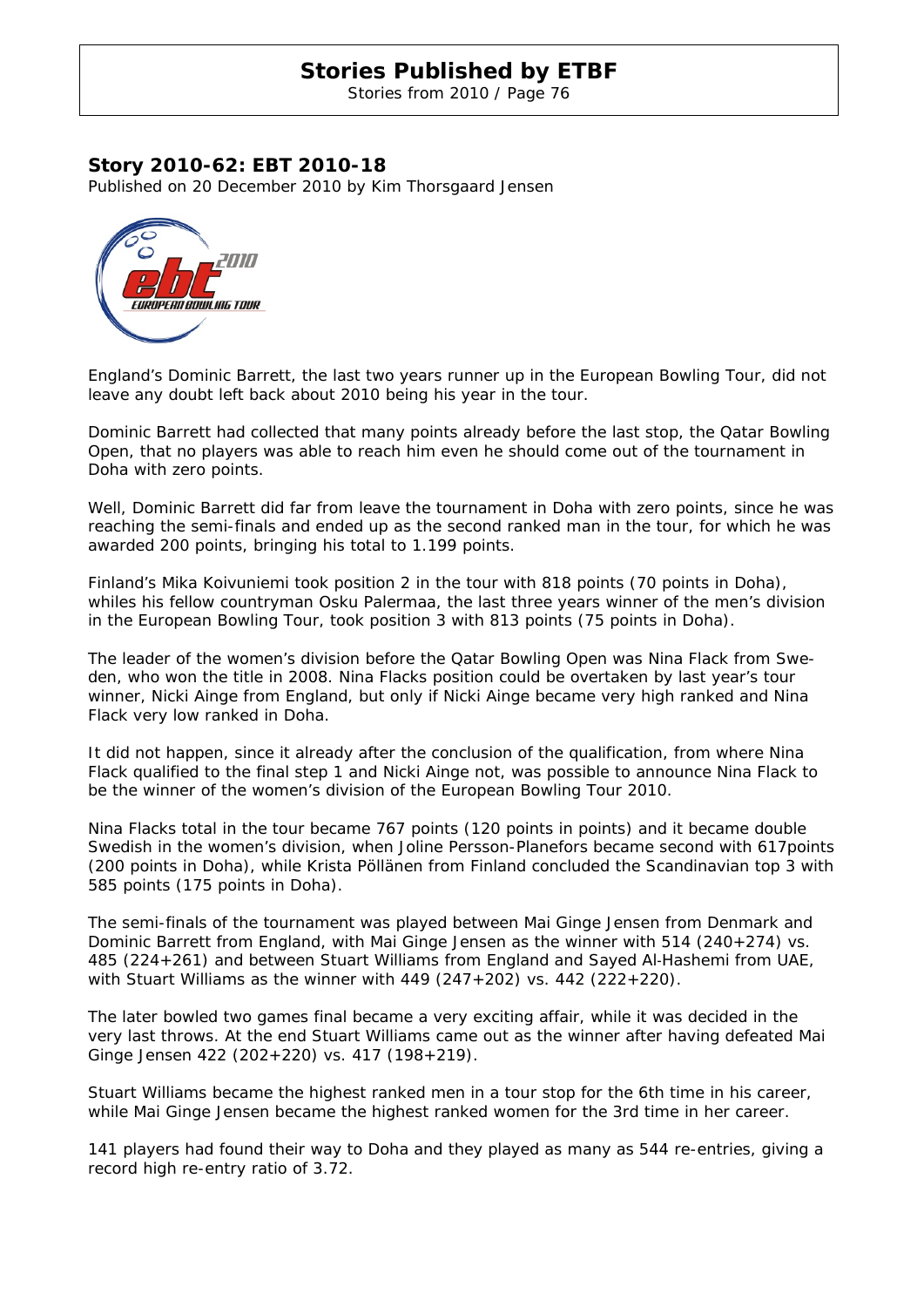Stories from 2010 / Page 77

## Story 2010-63: Qualified for the Masters

Published on 20 December 2010 by Kim Thorsgaard Jensen



By the conclusion of the last stop in the European Bowling Tour 2010 in Doha - Qatar, completed top rankings of both divisions are ready to present.

| By the conclusion of the last stop in the European Bowling Tour 2010 in Doha - Qatar, com-<br>pleted top rankings of both divisions are ready to present.                                                                                        |                          |                    |     |  |  |  |
|--------------------------------------------------------------------------------------------------------------------------------------------------------------------------------------------------------------------------------------------------|--------------------------|--------------------|-----|--|--|--|
| Top 16 in each division are qualified for the 4th edition of the EBT Masters, which will be held<br>in Ljubljana, Slovenia on 11-12 April 2011 after the conclusion of the Qubica/AMF Open 2011<br>to be held in Bowling Centre Gladiator Arena. |                          |                    |     |  |  |  |
| Qualified for the women's division in the EBT Masters 2011                                                                                                                                                                                       |                          |                    |     |  |  |  |
| $\mathbf{1}$                                                                                                                                                                                                                                     | Nina Flack               | Sweden             | 767 |  |  |  |
| $\overline{2}$                                                                                                                                                                                                                                   | Joline Persson-Planefors | Sweden             | 617 |  |  |  |
| 3                                                                                                                                                                                                                                                | Krista Pöllänen          | Finland            | 585 |  |  |  |
| 4                                                                                                                                                                                                                                                | Nicki Ainge              | England            | 573 |  |  |  |
| 5                                                                                                                                                                                                                                                | Mai Ginge Jensen         | Denmark            | 563 |  |  |  |
| 6                                                                                                                                                                                                                                                | Rebecka Larsen Jr.       | Sweden             | 524 |  |  |  |
| 7                                                                                                                                                                                                                                                | Kamilla Kjeldsen         | Denmark            | 518 |  |  |  |
| 8                                                                                                                                                                                                                                                | Wendy Kok                | <b>Netherlands</b> | 514 |  |  |  |
| 9                                                                                                                                                                                                                                                | <b>Nicole Sanders</b>    | Netherlands        | 497 |  |  |  |
| 10                                                                                                                                                                                                                                               | Ghislaine van der Tol    | Netherlands        | 479 |  |  |  |
| 11                                                                                                                                                                                                                                               | Priscilla Maaswinkel     | Netherlands        | 449 |  |  |  |
| 12                                                                                                                                                                                                                                               | Lisanne Breeschoten      | Netherlands        | 399 |  |  |  |
| 13                                                                                                                                                                                                                                               | Rikke Holm Rasmussen     | Denmark            | 378 |  |  |  |
| 14                                                                                                                                                                                                                                               | Tina Hulsch              | Germany            | 353 |  |  |  |
| 15                                                                                                                                                                                                                                               | Nina Manninen            | Finland            | 347 |  |  |  |
| 16                                                                                                                                                                                                                                               | Helén Johnsson           | Sweden             | 339 |  |  |  |
| The first substitutes                                                                                                                                                                                                                            |                          |                    |     |  |  |  |
| 17                                                                                                                                                                                                                                               | Britt Bröndsted          | Denmark            | 335 |  |  |  |
| 18                                                                                                                                                                                                                                               | Diana Zavjalova          | Latvia             | 268 |  |  |  |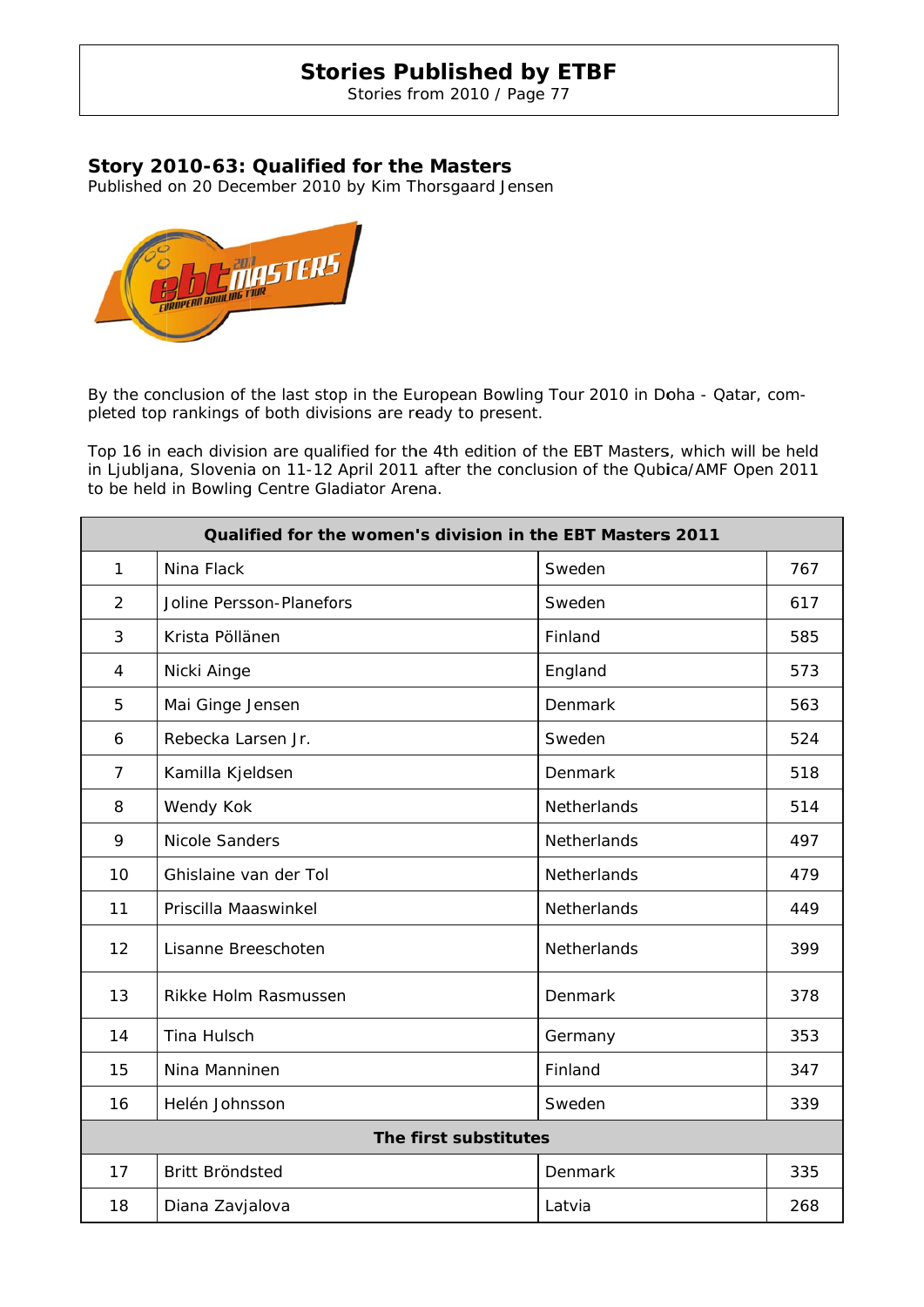Stories from 2010 / Page 78

| 1 Q | Cherie Shi Hua Tan | Singapore | 250 |
|-----|--------------------|-----------|-----|
| 20  | Patricia Luoto     | Germany   | 242 |

| Qualified for the men's division in the EBT Masters 2011 |                        |            |      |  |  |  |
|----------------------------------------------------------|------------------------|------------|------|--|--|--|
| $\mathbf{1}$                                             | Dominic Barrett        | England    | 1199 |  |  |  |
| $\overline{2}$                                           | Mika Koivuniemi        | Finland    | 818  |  |  |  |
| 3                                                        | Osku Palermaa          | Finland    | 813  |  |  |  |
| $\overline{4}$                                           | <b>Stuart Williams</b> | England    | 643  |  |  |  |
| 5                                                        | Gery Verbruggen        | Belgium    | 604  |  |  |  |
| 6                                                        | Thomas Larsen          | Sweden     | 550  |  |  |  |
| $\overline{7}$                                           | Paul Moor              | England    | 463  |  |  |  |
| 8                                                        | Peter Ljung            | Sweden     | 421  |  |  |  |
| 9                                                        | Mike Fagan             | <b>USA</b> | 400  |  |  |  |
| 10                                                       | Tore Torgersen         | Norway     | 386  |  |  |  |
| 11                                                       | Mathias Aarup          | Sweden     | 338  |  |  |  |
| 12                                                       | Dennis Eklund          | Sweden     | 322  |  |  |  |
| 13                                                       | Tomas Leandersson      | Sweden     | 290  |  |  |  |
| 14                                                       | Jesper Agerbo          | Denmark    | 277  |  |  |  |
| 15                                                       | Pete Weber             | <b>USA</b> | 276  |  |  |  |
| 16                                                       | Perttu Jussila         | Finland    | 273  |  |  |  |
| The first substitutes                                    |                        |            |      |  |  |  |
| 17                                                       | Martin Larsen          | Sweden     | 264  |  |  |  |
| 18                                                       | Parker Bohn III        | <b>USA</b> | 260  |  |  |  |
| 19                                                       | Chris Loschetter       | <b>USA</b> | 250  |  |  |  |
| 20                                                       | Alix Yoan              | France     | 235  |  |  |  |